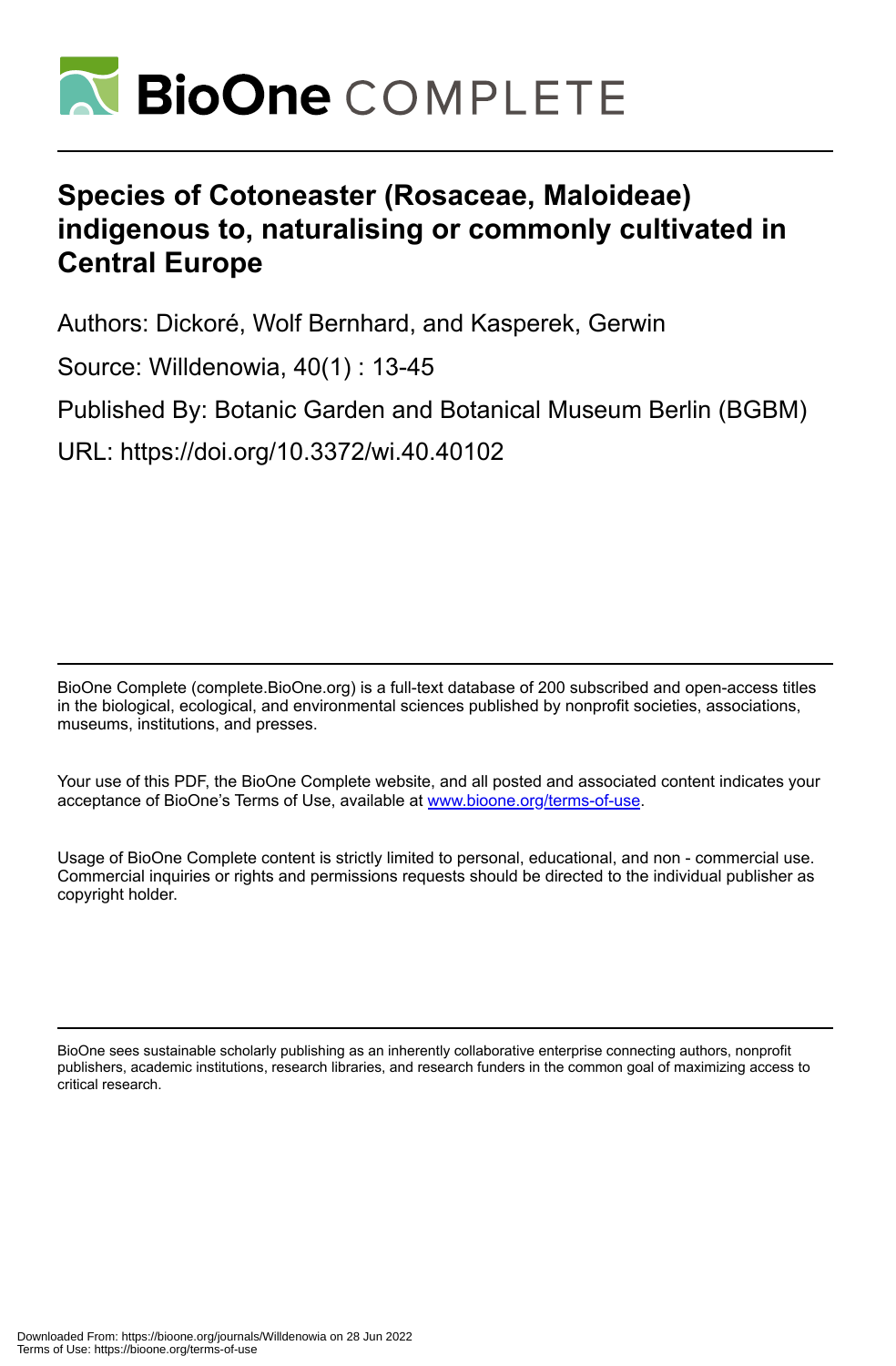Corrected version. Erratum in the print edition of Willdenowia 40(2).

## WOLF BERNHARD DICKORÉ<sup>1\*</sup> & GERWIN KASPEREK<sup>2</sup>

# **Species of** *Cotoneaster (Rosaceae, Maloideae)* **indigenous to, naturalising or commonly cultivated in Central Europe**

## **Abstract**

Dickoré W. B. & Kasperek G.: Species of *Cotoneaster (Rosaceae, Maloideae)* indigenous to, naturalising or commonly cultivated in Central Europe. – Willdenowia 40: 13–45. – Online ISSN 1868-6397; © 2010 BGBM Berlin-Dahlem.

doi:10.3372/wi.40.40102 (available via http://dx.doi.org/)

Several alien species of the Eurasian genus *Cotoneaster* are naturalising in Central Europe, apparently increasingly so, and some on a massive scale. They presumably originate from large-scale cultivation for ground cover, hedges or as ornamental shrubs. The present paper keys and synopses the *Cotoneaster* species indigenous to, naturalising or commonly cultivated in Central Europe, on the basis of, relatively limited, both living (wild, adventive and cultivated) and herbarium material. An attempt is made to understand the nature of variation from the genus' centre of diversification, the mountains of China and the Himalayas, which are likewise the origin of most cultivated and naturalising *Cotoneaster* species. Taxonomic and nomenclatural problems, putatively relating to the presence of apomixis and hybridization in the genus, are discussed. Many of the more than 500 published binomials, including a substantial proportion of those based on cultivated material, seem to be poorly defined, both morphologically and chorologically. Of an estimated total of only 50–70 *Cotoneaster* species worldwide, about 20, mainly Chinese species have been found escaping from cultivation in Central Europe. Presently, about ten species must be considered fully naturalised and, locally at least, invasive.

Additional key words: taxonomy, ornamental shrubs, alien plants, adventives, neophytes, China

## **Introduction**

The genus *Cotoneaster (Rosaceae, Maloideae)* occurs in large parts of mainly continental temperate Eurasia (and including northwestern Africa, southern India and Taiwan, excluding Japan). Its distribution is often scattered and mainly concentrated in the mountains of the meridional and nemoral zones, while having a clear centre of diversity in China and the Himalayas. A probably increasing number of Asiatic *Cotoneaster* species is found alien, escaping from cultivation or naturalising in Central Europe.

While *Cotoneaster* is unequivocal in its generic circumscription, many species, whether in their native ranges, alien or cultivated, cannot readily be identified. The genus is taxonomically difficult, mainly because it comprises nearly 500 published binomials (IPNI 2009).

Extensive species inventories were given by Flinck & Hylmö (1966) and Klotz (1982). However, these are neither consistent, nor are the vast majority of species names accepted or even recognised in regional Floras of Eurasia. A recent monograph by Fryer & Hylmö (2009) has added another c. 70 'new species'. Floras relating to Central Europe (e.g., Jäger & Werner 2005; Fischer & al. 2008; Kutzelnigg 1994) and larger-scale compilations (Sennikov 2009), as well as garden handbooks and guides to trees and shrubs (Schneider 1906; Krüssmann 1976; Bärtels 2001; Roloff & Bärtels 2006; Meyer & al. 2006; Hrevcova 1999; Jerzak 2007) diverge widely as to nomenclature, circumscription and status of the included species.

<sup>1</sup> Botanische Staatssammlung München, Menzinger Str. 67, 80638 München, Germany; \*e-mail: dickore@bio.lmu.de (author for correspondence).

<sup>2</sup> Universitätsbibliothek Johann Christian Senckenberg, Bockenheimer Landstr. 134–138, 60325 Frankfurt am Main, Germany; e-mail: g.kasperek@ub.uni-frankfurt.de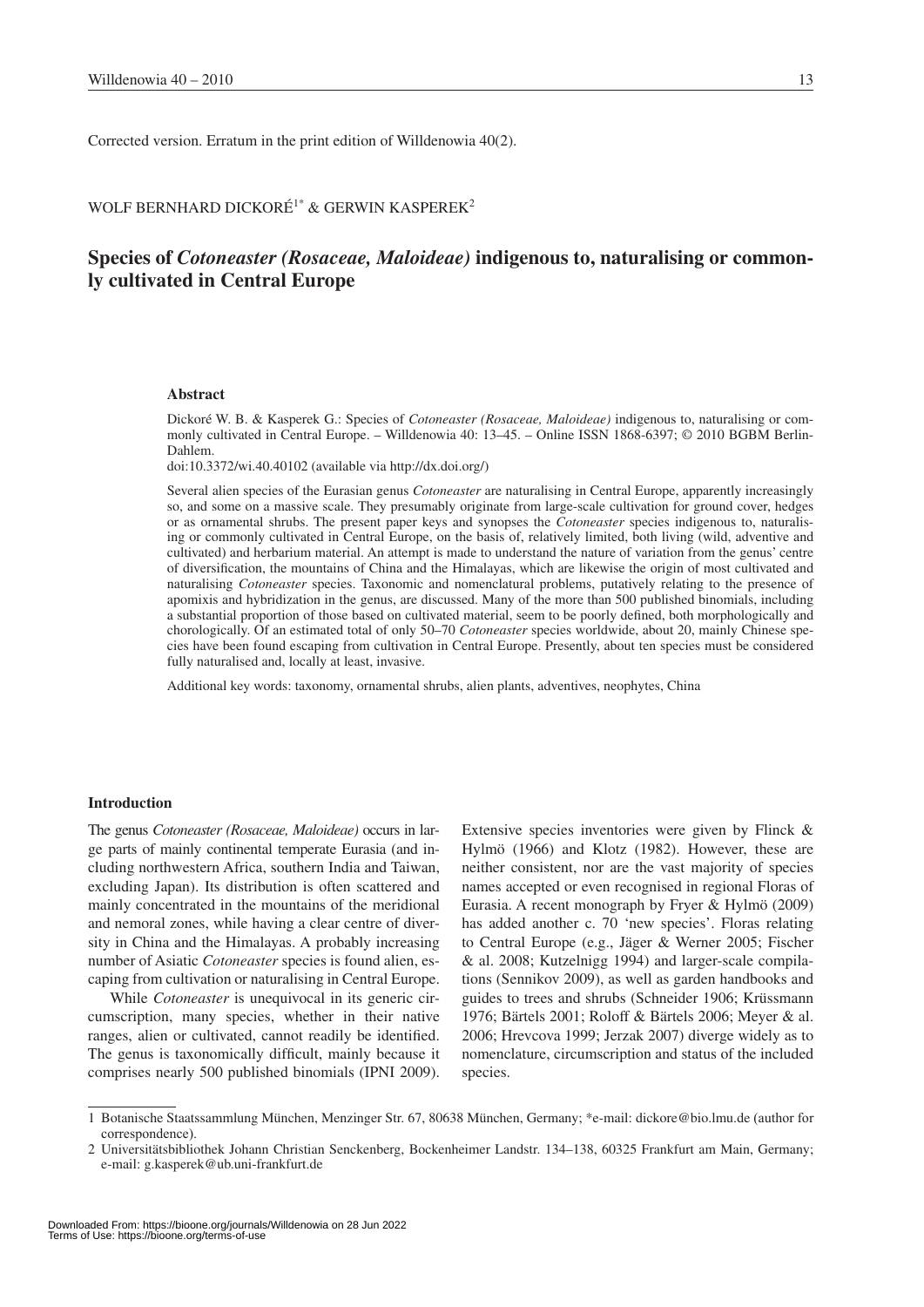The present paper aims at a taxonomic review and synopsis of the *Cotoneaster* species indigenous to, commonly cultivated or naturalising in Central Europe. Taxonomic problems in the genus, apparently, relate to several specifics or syndromes, which need to be addressed in some detail: (a) *Cotoneaster* is poor in clearcut morphological characters; (b) it is of great horticultural interest and many species were described on the basis of cultivated strains, often with unknown or corrupt provenances; (c) native distribution and variation of many taxa are poorly known; and (d) indiscriminate numbers of species have been described in assuming apomixis and hybridisation, but probably often on an insufficient factual basis.

## **Material and methods**

The present study is based on a relatively limited material from five domains.

(1) Native and alien *Cotoneaster* species of Central Europe were studied in the field, mainly in, but not limited to, the surroundings of Göttingen, southern Lower Saxony, and Munich, southern Bavaria, Germany. (2) Herbarium material was revised in the herbaria (abbreviations according to Thiers 2009) B, HAL, HBG, JE, M, MSB, WU and the private herbarium of P. Pilsl (Salzburg). Images of mainly type specimens were consulted on the respective platforms of some major herbaria including A, GH, K and PE. Additional images were obtained from specimens deposited at A, DD, GH and LZ. (3) Living accessions were studied in the botanical gardens of Berlin, Göttingen, Halle and Munich, and in the private garden of G. Klotz, Jena. (4) We have collected and examined several species in the field during expeditions in China and the Himalayas. (5) The literature and online resources were scanned for diagnostic characters, distribution, other biological features and reports of alien occurrences.

Given the huge number of described species and apparent taxonomic ambiguities in *Cotoneaster,* the present study must remain provisional. The whole genus needs a major taxonomic revision including type studies, which could only to a minor extent be accomplished within the present framework. Furthermore, naturalisations of various species seem an ongoing, probably also recently accelerating process.

#### **Morphology**

The genus *Cotoneaster* consists entirely of unarmed shrubs. As an almost exclusive character, the leaves are always entire, while otherwise the range of variation resembles that of related genera *(Crataegus, Pyracantha, Sorbus)*. Morphological characters used to distinguish *Cotoneaster* species are mostly difficult to classify, i.e., often variable within wide ranges but between few discrete states. They include growth form, leaf size, form, texture and indumentum, inflorescence size (number of flowers), petal form and colour, fruit size, form, colour, indumentum and number of nutlets included.

Growth forms encompass a wide range of differently sized and formed shrubs, ranging from low carpets or creepers to almost treelike types. However, constructive features are difficult to describe and also highly variable with age and ecology.

Leaf duration is an important character, while apparently in some species ecologically controlled. Sometimes deciduous and evergreen types are morphologically almost indistinguishable.

Indumentum of leaves is often distinctive, while the upper (adaxial) surface often soon becomes glabrous and the lower (abaxial) surface commonly remains strigose or tomentose.

Flower morphology discriminates, possibly not quite consistently so, between the two subgenera: *Cotoneaster* subg. *Cotoneaster* has small pink red-tinged or red, cupor bowl-shaped flowers, with petals erect or incurved, cuneate at base and often erose-dentate along the margin; the flowers of *C.* subg. *Chaenopetalum* (Koehne) G. Klotz (in Wiss. Z. Friedrich-Schiller-Univ. Jena, Math.- Naturwiss. Reihe 10: 77. 1982) are mostly white (sometimes pink), fully opening stellate, with petals patent, often distinctly stalked and mostly entire. Probably all species of *Cotoneaster* flower for only a very short period of time, in spring or early summer, while ripe fruit is present in autumn only, with characters mainly discriminating between red or black-coloured, in form, pubescence and by number of nutlets included.

## **Taxonomic constraints**

Acknowledging that it is virtually impossible to have flowers and fruit on the same *Cotoneaster* specimen, while all traditional dichotomous keys require both for identification, some general taxonomic dogmas need to be scrutinised. It is obvious that the same constraint must apply for the bulk of type specimens and original descriptions in the genus. Theoretically, some related caveats can be overcome by repeated visits to a living individual, through cultivation or by considering secondary sources.

In fact, much of the taxonomic information about *Cotoneaster* is based on either incomplete herbarium specimens or on cultivated material. However, the extensive horticultural career of the genus seems to have created a suite of new problems. An immense pool of cultivated selections, forms, strains, mutations or hybrids, often with unknown or corrupt provenances and histories, has emerged in the gardens. In turn, this same stock has served, deliberately, by chance or by necessity, to amend descriptions and to describe scores of 'new species'. It, thus, seems amazing that, again, the same stock of probably billions of (in Europe) cultivated Chinese *Cotoneaster* plants gave rise to naturalisations of only a handful of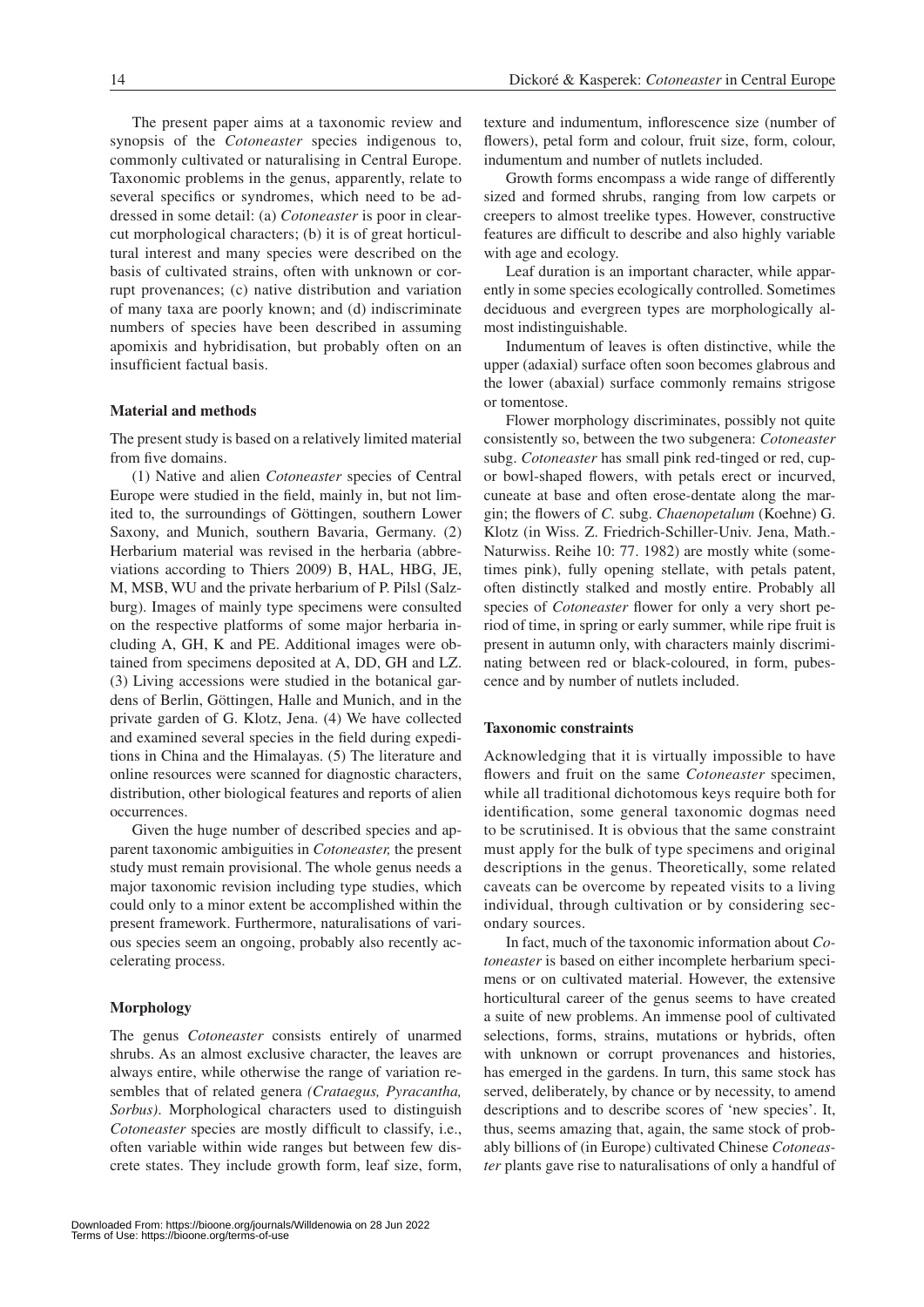fairly well-marked species, which mostly are unequivocal among different botanists and sources.

While we have to offer little more than some lucky field experience, home and abroad including the native ranges of some Chinese and Himalayan *Cotoneaster*  species, here it also needs to return to some more general taxonomic issues. Unfortunately, the great works of the *Cotoneaster* monographers, Klotz (1957, 1963a–b, 1966a–b, 1968, 1972a–b, 1978, 1982, 1996a–b, 2008), Flinck & Hylmö (1966) and Hylmö & Fryer (1999) lack reproducibility and general acceptance, while other classifications of the genus are inconsistent as well (Pojarkova 1939, 1955; Yü 1954; Yü & Kuan 1963; Hurusawa & al. 1967; Hurusawa 1973). Flinck & Hylmö (1966) have placed much weight on cultivated strains and artificial or marginal populations, which probably do not have much relevance to variation in the wild and on the population level. The monographic work of Klotz, summarised in a first part of a synopsis (Klotz 1982), likewise proposes narrow species concepts. Through careful observation and cultivation, Klotz often arrives at reasonable taxonomic entities, while admitting that many 'microspecies' were linking up with increasing material and knowledge. However, it still seems that 'biological species' should largely be defined on basis of his 'series'. Klotz's often corroborated statement, that '*Cotoneaster* species in their native ranges often grade freely one into another' (Kutzelnigg 1994; John & Frank 2008) must be rejected. As a matter of fact, and although still incompletely understood, there is a limited number of species with discrete morphologies and distributions in the genus' centre of diversity, the mountains of central and western China and the eastern Himalayas. The same seems to hold true for Middle Asia, while probably at a lower diversity level but with more geographic fragmentation. Herbarium specimens are indeed often very misleading and rarely showing the huge range of vegetative variation in most species, induced by, e.g., moisture, soil, shading or browsing. While taxonomy of *Cotoneaster* was, from the beginning, often based on cultivated plants and vegetatively propagated clones, specific names should only be given to taxa that form discrete, recognisable entities in the wild (Long 1991, on *Rhododendron*). Most of those published by Fryer & Hylmö (2009) and many others obviously do not fulfil this criterion.

Some even more sensitive general points need to be addressed. Sax (1954) investigated polyploidy and apomixis in *Cotoneaster*. Subsequently, most species were found to be either diploid  $(2n = 34)$  or tetraploid  $(2n = 68)$  (Zeilinga 1964; Kroon 1975; Krügel 1992). While the diploids were considered reproducing sexually, tetraploids were, apparently, generally 'declared' apomicts. Experimental proof for the latter or, rather, for extensive speciation on higher ploidy levels, seems weak. While Fryer & Hylmö (2009) put it 'apomictic, true from seed', apomixis seems to be just inferred from apparent uniformity of normal

seed progeny. A 'new species syndrome' (Fraser-Jenkins 1997), as also evident in *Cotoneaster,* is then obviously justified by claiming both the 'commonplace' arguments for putative geneses of 'cryptic' species, i.e., apomixis (Hjelmquist 1962) and hybridisation (Klotz 1970). While both mechanisms could well exist here, their universal distribution and relevance in the genus seem far from proven. Considering the low overall morphological variation within the genus it may, furthermore, be asked how this might go together on a taxonomic level? Bartish & al. (2001) seem to have failed to prove apomixis by RAPD analysis in the genus. They rather circle around their own 'specimen-level' species concepts, with most of the 'species' apparently comprising selective individuals and cultivated strains, often either unknown from the wild or not having natural distribution ranges. In consequence, Nybom & Bartish (2007) revealed multiclonal and poorly defined taxa in *Cotoneaster*. While these studies might lead in the right direction, their relevance to a sort of predictive quality of taxonomy still remains in question.

#### **Diversity and distribution**

In Europe, *Cotoneaster* comprises about seven native species (three of subgenus *Chaenopetalum* and four of subgenus *Cotoneaster;* Browicz 1968). Substantially higher species numbers resulted from recognition or segregation of critical and intermediate taxa (e.g., Flinck & al. 1998). The most recent treatment of *Cotoneaster* by Sennikov (2009) accepts as many as 22 species indigenous to Europe. The specific recognition of some additional segregates of *C.* subg. *Chaenopetalum* from the Mediterranean and the Asiatic borders might be justified. However, 'splitting' concepts in *C.* subg. *Cotoneaster* from Central Europe and especially the Baltic region seem highly problematic (see under *C. integerrimus*). We regard three species only, of *C.* subg. *Cotoneaster,*  as indigenous to Central Europe: *C. integerrimus* Medik. (Kutzelnigg 1994; Sennikov 2009 as *C. pyrenaicus*), *C. laxiflorus* Lindl. (Kutzelnigg 1994 as *C. melanocarpus*) and *C. tomentosus* Lindl. (Kutzelnigg 1994).

The centre of diversity in the genus, both in terms of species number and overall morphological variation (both subgenera, subgenus *Cotoneaster* dominating) is situated in the mountains of central and southwest China, mainly comprising the provinces of Gansu, Hubei, Shaanxi, Sichuan, Yunnan and (the southern and eastern parts of) Tibet (Xizang A. R.), and in the adjacent eastern Himalayas. The same area is also home to most of the species cultivated and adventive in Europe. Lu & Brach (2003) accepted a total of only 58 *Cotoneaster* species for China including Taiwan. Even though they obviously used wide species concepts, this number may still be disputable. About one-third of all accepted species in the Flora of China is, apparently, known only from few collections or morphologically poorly defined. On the other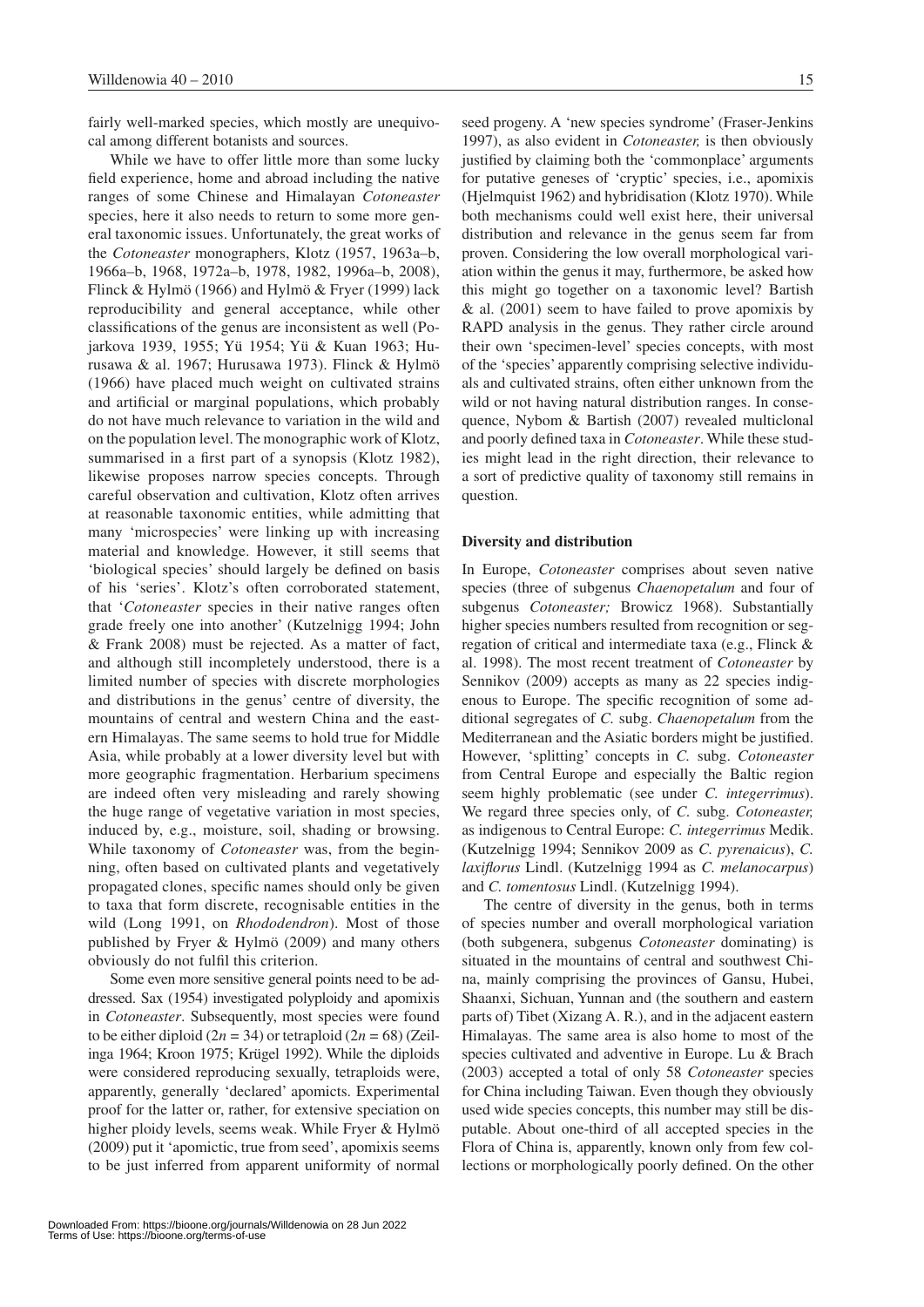hand, relegation of some taxa to the synonymy may have been unjustified.

The Himalayas or the countries adjacent (south-)west to China contribute some but probably not too many additional species. The published inventories for Bhutan (Grierson 1987), Nepal (Ohashi 1979; Press & al. 2000), and India (Kumar & Panigrahi 1995) are largely repetitive or partly incongruent. For Nepal, 14 species are recognised in the latest treatment (Brach, in prep.). At the species level, there seems still relatively little overlap between the *Cotoneaster* floras of China and the Himalayas. Both subgenera are represented in the (far) western Himalayas (northern Pakistan, Kashmir, northwestern India), which links the West and East Asian floras. Marwat (2004), in a thesis on the genus for Pakistan accepted 63 species of *Cotoneaster* including '44 new' to the area. However, this is a gross overestimate, based on many redundant taxa and inclusion of several, rather unlikely, species 'to be expected'. Minus extensive synonymies, there are probably no more than ten species present in this region; Parker (1924) accepted eight species. None of the western Himalayan species, except possibly *C. roseus*, *C. affinis* and the 'European' *C. integerrimus,* is of horticultural or adventive significance in Europe.

NW Africa, SW and Middle Asia, i.e., the vast area extending approximately from Turkey, Arabia and the Caucasus to Afghanistan, Pamir-Alai, Tien Shan, the Altai mountains and southern Siberia, do not seem to be particularly rich in *Cotoneaster* species. The Flora of Turkey (Browicz 1972) treats a mere seven species. However, numerous species have been published from the Middle East, Russia and the former Soviet Central Asian republics. While many have been accepted in some major Floras (Pojarkova 1939, 1955; Riedl 1966) this does also relate to general 'splitting' taxonomic concepts employed in these. The distribution of *Cotoneaster*  in much of the steppe and desert area of Middle Asia is confined to higher elevations, while the possible effect of habitat fragmentation on speciation seems to be rather exaggerated. Much of the reported variation seems to refer to a few highly plastic species, mainly of *C.* subg. *Chaenopetalum*. Except for *C. multiflorus* (and possibly related taxa), Middle Asia is unimportant as a source of cultivated or alien species in Central Europe. Contrary to common and often fuzzy geographical assumptions, the genus *Cotoneaster* is almost absent in the vast arid and high mountain areas of Central Asia (sensu Grubov 1963) including much of northwestern China, Mongolia (four species according to Grubov 1982) and most of the Tibetan Plateau excluding the far south and east.

Alien *Cotoneaster* species are commonly cultivated and naturalising in temperate and subtropical regions almost worldwide. While also attracting attention as sometimes notorious invasives, however, methodical and systematic consistency of the adventive record seems often deficient. There is an excellent record for adventive *Cotoneaster* species of the British Isles (Palmer 1988; Stace 1997), while still probably including some problematic identifications. The European compilation of Sennikov (2009) recognizes 21 adventive species.

## **Key to** *Cotoneaster* **species indigenous to, adventive or commonly cultivated in Central Europe**

The following dichotomous key (for the advantages of multi-access interactive keys see Brach & Song 2005, with specific reference to the genus *Cotoneaster*) has been designed with the intention of allowing identification of fruiting and, hopefully, vegetative plants. It does, therefore, not necessarily follow the primary systematic subdivision into subgenera *Cotoneaster* and *Chaenopetalum,* based on flower characters. In consequence, many character alternatives are not exclusive. Sections and other lower infrageneric categories in the genus are here considered as largely obsolete. Leaf measurements are given for short shoots; form and size can differ considerably on long shoots. While long-shoot leaves are often larger, more acute and less hairy, quite the opposite seems to hold true for regrowth after cutting or browsing in some species.

- 1. *Leaves* evergreen, coriaceous, ± plane but with margin often narrowly revolute, usually distinctly discolorous, adaxially mostly glabrescent, dark green and shiny, abaxially often pale bluish green,  $\pm$  densely whitish or sometimes yellowish villous, tomentose, or pubescent to glabrescent, narrowly oblonglanceolate to (ob-)ovate in outline, margin  $\pm$  evenly rounded, apex usually shortly acuminate or apiculate, sometimes retuse; *shrub* dwarf or small, prostrate, carpet-forming, trailing, arching or erect, or shrub large, erect and almost treelike; *branching* ± divaricate or irregular (branches sometimes flexuous-contorted), terminal branches not distinctly distichously arranged; *flowers* conspicuous, 6–12 mm diam., petals white, patent; ripe *fruit* red or orange, ± globose or pyriform  $\ldots \ldots \ldots \ldots \ldots \ldots \ldots \ldots \ldots \ldots$
- *Leaves* usually deciduous (if, rarely, semi-evergreen, then not coriaceous), membranaceous, papery or cartilaginous (if cartilaginous, then often  $\pm$  carinate or margin laterally contorted), margin not revolute, concolorous or  $\pm$  discolorous, adaxially thinly pilose, arachnoid-tomentose or glabrescent, abaxially ± densely whitish, greyish or yellowish tomentose, pubescent or glabrescent, oblong-lanceolate, ovate or rhombic in outline, margin often  $\pm$  unevenly rounded, often more abruptly contracted toward a short or longer petiole, or into  $\pm$  long-exserted apex; *shrub* dwarf to large, divaricate, arching or erect, usually many-stemmed, usually not carpet-forming (if so, then branches rather rigid and at least partly ascending, erect or squarrose-contorted); *branching* divaricate, the terminal branches often regularly distichously arranged (herring-bone pattern);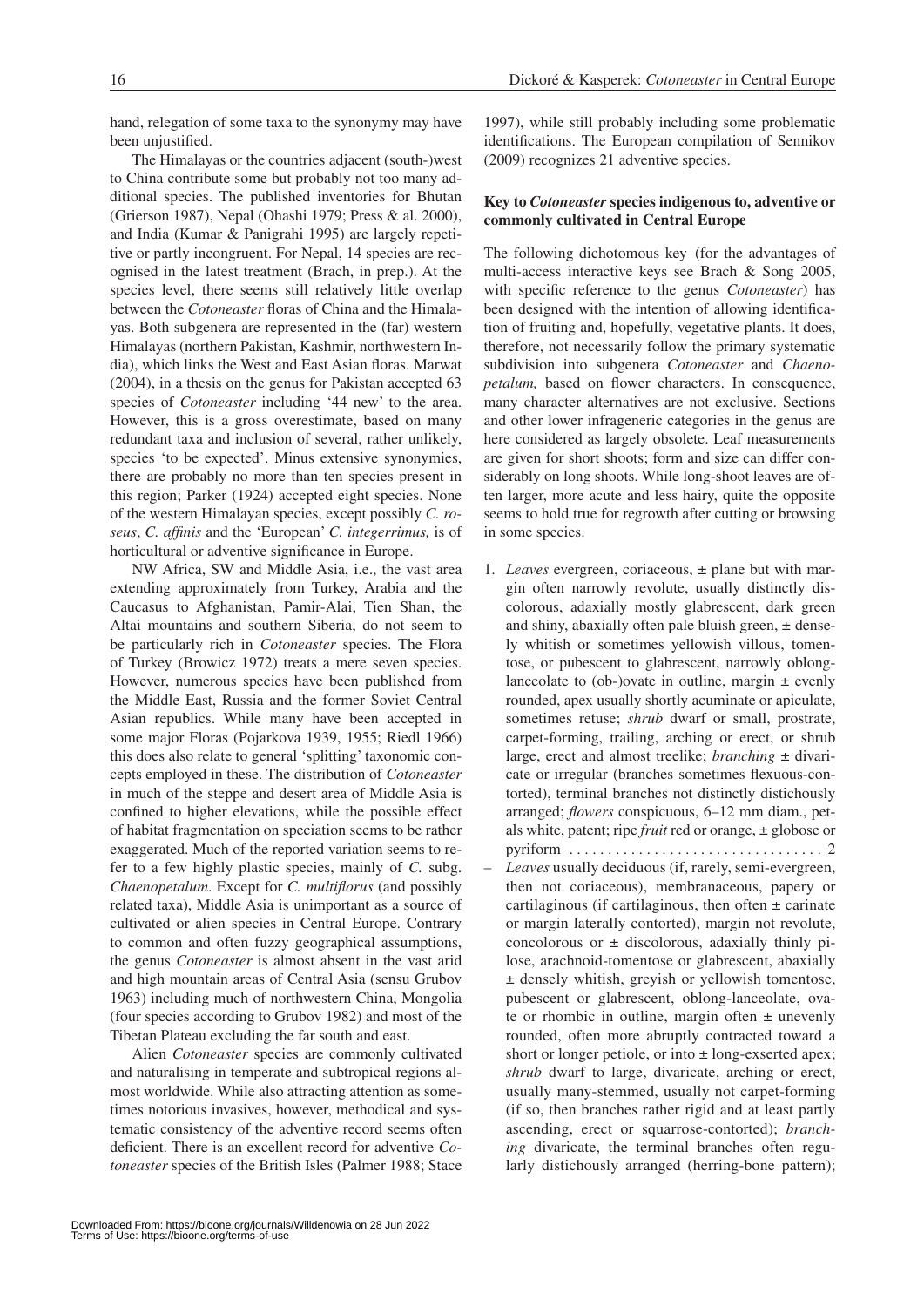*flowers* inconspicuous, 3–6 mm diam., petals erect or incurved, pink or red, or flowers conspicuous, 6–12 mm diam., petals white, patent; *fruit* orange, red, purple or black, cylindric, obovoid (pyriform) or ± globose. . . 5

- 2. *Shrub* large, treelike, to 8 m high; *leaves* large, 4–9 ×  $1-3$  cm, lanceolate to ovate-lanceolate,  $\pm$  long-acuminate, lateral veins c. 4–8, adaxially conspicuous, ± impressed; *inflorescence* 8–50-flowered. . .
- . *C. salicifolius* – *Shrub* small or dwarf, 0.05–1 m high, carpet-forming, prostrate-trailing, squarrose or ascending-arching; *leaves* small or medium sized,  $0.5-3.5(-4) \times 0.2-$ 2 cm, lanceolate, ovate or obovate, acute or ± blunt and minutely pointed or retuse at apex, lateral veins 2–5, adaxially inconspicuous or not impressed; *inflorescence* 1–5-flowered . 3
- 3. *Leaves* medium-sized, 1.5–3.5(–4) × 0.6–2 cm, ovate, adaxial surface minutely rugose by impressed veinlets, abaxially glabrescent or glabrous; *shrub*  dwarf, creeping, prostrate or trailing, sometimes ascending-arching, usually with a substantial creeping main trunk; branches thin, flexuous; *inflorescence*  2–5-flowered . . *C. dammeri*
- *Leaves* small, 0.5–2 × 0.2–1.5 cm, lanceolate, ovate or obovate, adaxial surface smooth, abaxially villous, pubescent or glabrous; *shrub* small or dwarf, creeping, trailing or squarrose-erect; branches ± rigid; *inflorescence* 1-3-flowered ........................... 4
- 4. *Leaves* lanceolate to ovate, obtuse, acute or minutely pointed, margin  $\pm$  revolute, abaxially tomentose, pubescent or sometimes glabrescent; *shrub* small or dwarf, divaricate or squarrose; *branching* regular, branches rigid,  $\pm$  erect or laterally trailing . . . . . . . .
- . . *C. integrifolius* – *Leaves* lanceolate to ± obovate or obcordate, obtuse or commonly ± retuse, rarely acute, margin plane, abaxially glabrous or glabrescent; *shrub* dwarf, prostrate, rarely somewhat arching; *branching* irregular contorted and horizontally compressed, terminal branches thin,  $\pm$  appressed to the ground........ . *C. microphyllus*
- 5. *Flowers* 6–12 mm diam., petals patent, white or rarely sometimes pink; *leaves* membranaceous or papery, often ± glabrescent at least adaxially, often somewhat pruinose, (ob) ovate or orbicular,  $\pm$  regularly rounded in outline, obtuse or shortly acuminate, usually with a distinct petiole > 1 cm long; *shrub* medium-sized or large; *branching*  $\pm$  regular, broomlike or divaricate, not distichous  $\ldots \ldots \ldots \ldots \ldots \ldots \ldots \ldots$  6
- *Flowers* 3–6 mm diam., petals incurved or erect, pink or red; leaves papery or cartilaginous, ± glabrescent or often at least abaxially persistently villous, tomentose, pilose or strigose, usually not pruinose, ovate-lanceolate, rhombic, (ob)ovate or  $\pm$  orbicular,  $\pm$  regularly rounded or somewhat angled, apex often ± exserted, acute or acuminate, petiole short; *shrub* small, medium-sized

or large; *branching* ± regularly divaricate, irregularly contorted or distinctly distichous . 10

- 6. *Leaves* large, to 12 × 4.5 cm, oblong, green, abaxially ± strigose; *inflorescence* 20–100-flowered; *anthers* red; *hypanthium and sepals* tomentose; *fruit* globose, 4–8 mm diam., red . . *C. frigidus*
- *Leaves* small to medium-sized, 3–5 cm long, broadly ovate or obovate,  $\pm$  glaucous, glabrescent or abaxially villous; *inflorescence* 5–50-flowered; anthers white or pink; *hypanthium and sepals* tomentose, strigose or glabrescent; *fruit* globose or pyriform, 8–14 mm, red or ± black . 7
- 7. *Flowers* pink; *inflorescence* 5–15-flowered; *leaves*  abaxially ± glabrescent; *hypanthium and sepals* subglabrous; *fruit* 8–10 mm, red . . *C. roseus*
- *Flowers* white; *inflorescence* 5–50(–100)-flowered; *leaves* abaxially villous, pilose or ± glabrescent; *hypanthium and sepals* tomentose, villous-strigose or subglabrous; *fruit* 8–14 mm, red or  $\pm$  black . . . . . . 8
- 8. *Fruit* 8–14 mm, black or dark bluish violet, often pruinose; *hypanthium and sepals* villous-strigose; *inflorescence* densely congested; *leaves* obovate or elliptic . . *C. affinis*

– *Fruit* 8–12 mm, crimson or carmine red, sometimes

- darkening on drying; *hypanthium and sepals* tomentose or subglabrous; *inflorescence* dense or  $\pm$  lax; *leaves* ovate, lanceolate-ovate or ± rhombic elliptic . 9
- 9. *Hypanthium and sepals* subglabrous; *fruit* globose, 9–12 mm, crimson or bright red, globose; *inflorescence* ± dense, 10–50(–100)-flowered; *leaves* ovateelliptic, margin  $\pm$  evenly rounded, glabrescent  $\dots$

. . *C. multiflorus*

– *Hypanthium and sepals* tomentose; *fruit* globose or pyriform, 8–10 mm, carmine red, darkening on drying; *inflorescence* lax, 5–20-flowered; *leaves* lanceolate-ovate or  $\pm$  rhombic-elliptic, margin  $\pm$  expanded near middle, abaxially  $\pm$  villous........

. . *C. racemiflorus*

- 10. *Leaves* medium-sized or large,  $5-12(-15) \times 3-7$  cm,  $±$  ovate, acute or acuminate, surface often  $±$  wrinkled, rugose or bullate (adaxially appearing blistered between sunken main veins and anastomoses), abaxially ± densely yellowish tomentose-strigose, or glabrescent; *inflorescence* c. (1–)3–50-flowered . . 11
- *– Leaves* small or medium-sized, 0.5–5(–7) × 0.3– 4(–5) cm, lanceolate, rhombic or ovate, obtuse, acute or acuminate, surface not bullate, almost plane or only primary lateral veins slightly impressed, abaxially ± strigose, or with short crisp hairs especially along veins or ± glabrescent; *inflorescence* 1–5(–10)-flowered . 13
- 11. *Leaves* ± plane or slightly wrinkled, not bullate, main lateral veins not or slightly impressed; *inflorescence* 1–5(–7)-flowered; *fruit* cylindric to pyriform, black, often tomentose, nutlets 2 or 3 . . . . . . . . . . .

. *C. ambiguus*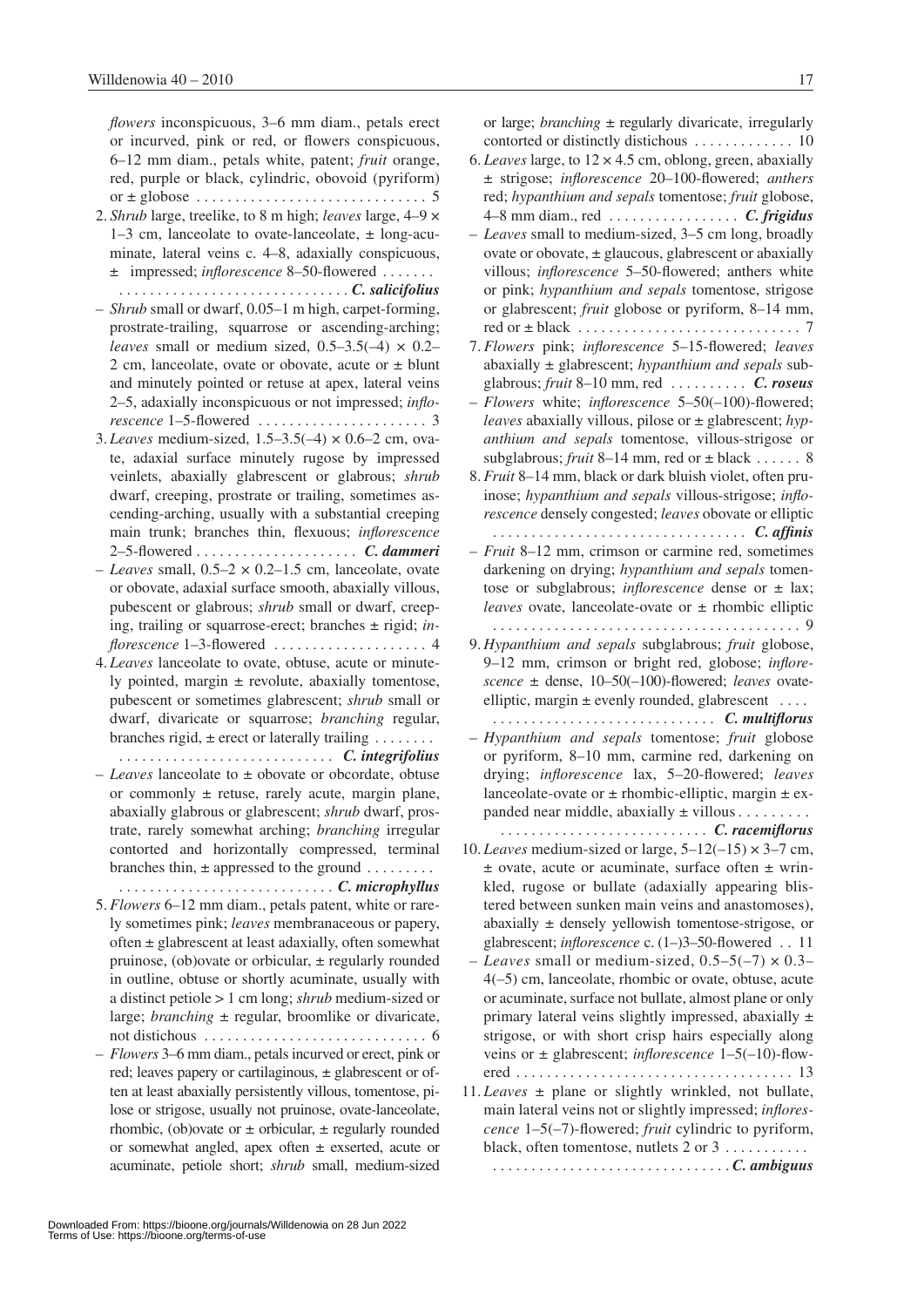- *Leaves* ± wrinkled or bullate, lateral veins and anastomoses ± impressed; *inflorescence* (3–)5–50-flowered; *fruit* ± globose, red or black, often glabrous, nutlets 3–5 . 12
- 12. *Fruit* bright red (rarely ultimately turning dark violet or almost black on drying), nutlets (4 or) 5; *inflorescence* (1–)5–50-flowered; *leaves* bullate, lateral veins and anastomoses  $\pm$  strongly impressed, abaxially  $\pm$ densely yellowish tomentose, rarely glabrescent . . .
- . *C. bullatus* – *Fruit* dark violet or black, nutlets 3–4(–5); *inflorescence* (1–)2–15-flowered; *leaves* ± wrinkled, main lateral veins  $\pm$  impressed, abaxially thinly to moderately densely pilose or tomentose or  $\pm$  glabrescent except on veins . . *C. moupinensis*
- 13. *Leaves* usually cartilaginous, small, 1–3 × 0.5– 2.5 cm, often somewhat carinate or contorted at margin, adaxially thinly strigose, mostly soon glabrescent,  $\pm$  shiny, abaxially strigose or glabrescent, lateral veins inconspicuous; *inflorescence* 1–6-flowered; *branching* divaricate,  $\pm$  markedly distichous or irregularly contorted . 14
- *Leaves* papery, small to medium-sized, 1.5–5(–7) ×  $1-4(-5)$  cm,  $\pm$  plane, adaxially strigose or glabrescent,  $\pm$  dull or sometimes shiny, abaxially  $\pm$  densely strigose or tomentose, lateral veins ± conspicuous; *inflorescence* 2–15(–25)-flowered; *branching* ± divaricate . 19
- 14. *Fruit* dark violet or black, cylindric or pyriform; *shrub* small to medium-sized, divaricate-arching; *branching* partly irregularly contorted, but with the terminal branches ± markedly distichously arranged . *C. nitens*
- *Fruit* red, cylindric, pyriform or globose; *shrub* small to large; *branching* either  $\pm$  entirely contorted or  $\pm$ regularly divaricate,  $\pm$  arching and with the terminal branches either divaricate or distichously arranged
- . 15 15. *Shrub* dwarf or small, to 1.5 m, arching or sometimes mat-forming; *branching* squarrose-contorted; *leaf margin* ± distinctly contorted; *petals* ± erect, deep red; *fruit* cylindric-oblong . . *C. adpressus*
- Shrub dwarf, small or large, branching ± straight, divaricate or distinctly distichous; *leaf margin* flat or slightly contorted; *petals* ± incurved, whitish, pink or rose-coloured, sometimes reddish tinged; *fruit* cylindric-oblong or ± globose . 16
- 16. *Leaves* ovate or orbicular-ovate to almost circular, acuminate or distinctly apiculate; *shrub* dwarf or small, to 1 m (rarely 3 m); *main branches* oblique-ascending to arching, terminal branches distinctly distichous ('herring-bone' pattern); *inflorescence* 1–3-flowered, ± sessile; *fruit* ± globose . 17
- *Leaves* lanceolate, oblong-ovate or ovate-rhombic, acute; *shrub* medium-sized to large, 1–4 m; *main branches* divaricate, erect or arching, terminal branches not or less distinctly distichous; *inflores-*

*cence* 1–6-flowered, shortly pedunculate; *fruit* cylindric to pyriform . 18

17. *Leaves* cartilaginous, ± persisting until early winter,

- usually < 1 cm, ovate or orbicular-ovate, acuminate, abaxially thinly strigose with short hairs; *terminal branching* densely and rigidly distichous; *inflorescence* 1–3-flowered; *fruit* globose or pyriform. . .
	- . *C. horizontalis*
- *Leaves* ± papery or only slightly cartilaginous, deciduous in autumn, usually 1–1.5 cm, broadly ovate to almost circular, distinctly apiculate or sometimes retuse, abaxially ± densely strigose with long hairs; *terminal branching* distichous but branches less densely set and ± flexuous; *inflorescence* usually 1-flowered; *fruit* ± depressed globose . *C. apiculatus*
- 18. *Shrub* effuse, obliquely ascending or arching, to 3 m, branching divaricate or often somewhat distichous; *leaves* small,  $1-2.5$  cm long,  $\pm$  lanceolate-ovate to ovate-rhombic, acute, abaxially thinly villous or strigose to glabrescent; *inflorescence* 1–4-flowered; *sepals*  acute; *fruit* cylindric; nutlets 2 or 3. . *C. divaricatus*
- *Shrub* erect, to 4 m, branching divaricate, not distichous; *leaves* small to medium-sized, 1.5–3.5 cm long, ovate to oblong, acute to acuminate, abaxially remaining moderately densely strigose; *inflorescence*  3–6-flowered; *sepals* acuminate; *fruit* pyriform; nutlets 3 or 4. . . *C. symondsii*
- 19. *Leaves* medium-sized, ± lanceolate to lanceolateovate or rhombic, acute or  $\pm$  long-acuminate, adaxially thinly strigose and soon glabrescent, ± shiny, abaxially thinly pilose with  $\pm$  erect-ascending, straight or little contorted hairs or ± glabrescent; *fruit* cylindric, pyriform or ± globose . 20
- *Leaves* small to medium-sized, ± elliptic, rhombic, ovate or orbicular, ± rounded in outline, blunt, shortly apiculate or sometimes acute or acuminate, adaxially persistently strigose or thinly villous or glabrescent,  $\pm$  matt, abaxially  $\pm$  densely and persistently whitish, greyish or yellowish appressed-tomentose with ± strongly contorted and interwoven hairs; *fruit* pyriform or ± globose . 21
- 20. Ripe *fruit* dark violet or black, pyriform or globose; *leaves* ± ovate or rhombic, acute or shortly acuminate, dark green, abaxially  $\pm$  pale,  $\pm$  pilose....

. *C. acutifolius*

- Ripe *fruit* red, ultimately sometimes turning blackish, cylindric or pyriform; *leaves* ± lanceolate or narrowly rhombic,  $\pm$  long-acuminate, bright green,  $\pm$  concolorous, abaxially ± glabrescent . *C. acuminatus*
- 21. *Leaves* adaxially ± persistently strigose or tomentose, ± rhombic or ovate-elliptic in outline, often acute or acuminate, lateral veins often somewhat impressed;  $$
- *Leaves* adaxially often glabrescent, lanceolate-ovate, elliptic or orbicular in outline,  $\pm$  blunt or shortly apiculate, lateral veins not impressed or  $\pm$  inconspicuous; *fruit* red, purple or black . . . . . . . . . . . . . . . 24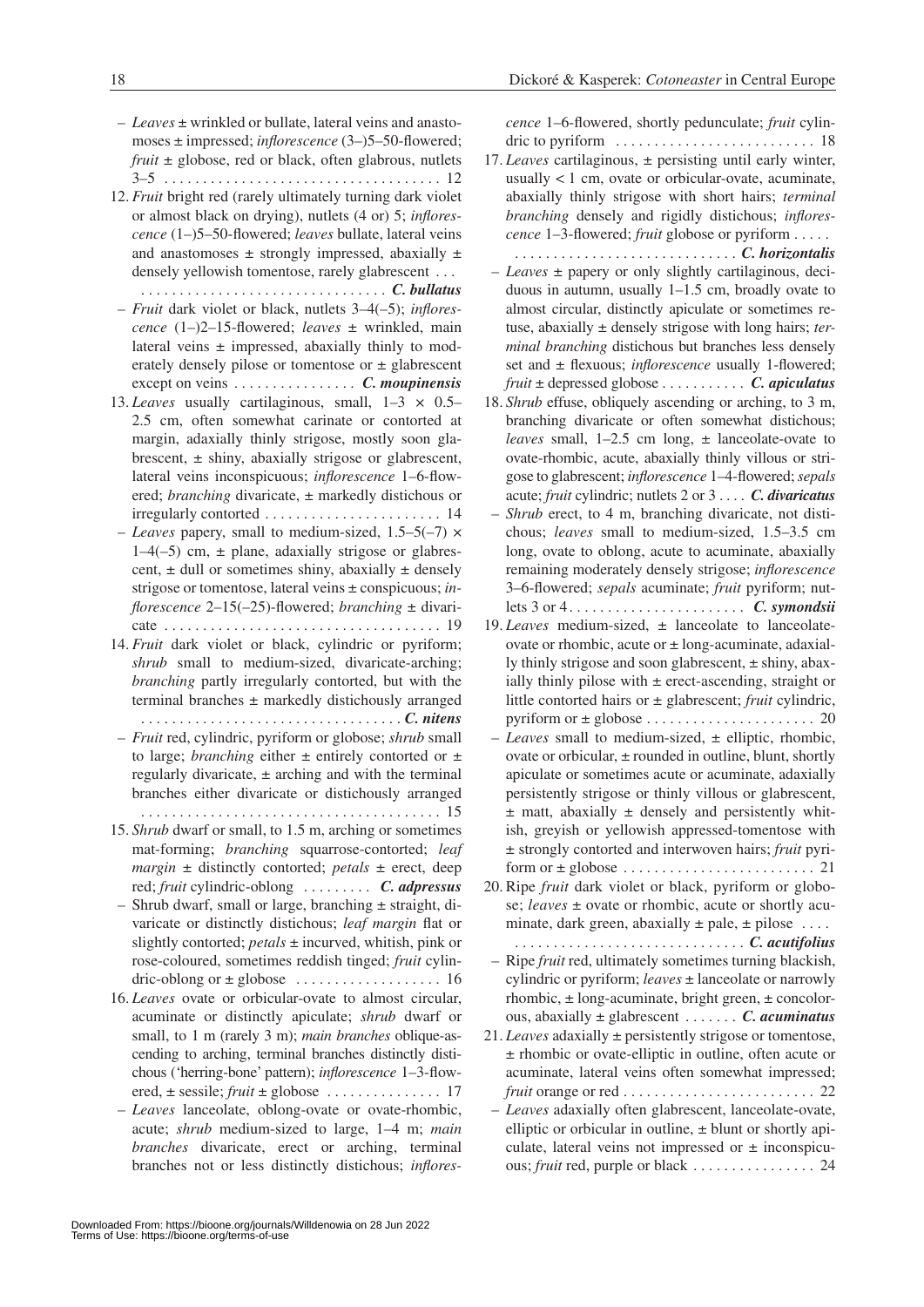- 22. *Leaves* ± ovate, blunt and shortly apiculate, lateral veins not impressed; *inflorescence* 3–10-flowered; *peduncles* long, pendent; *fruit* pyriform to subglobose, large, 7–8 mm long, nutlets 2 (or 3) . . *C. zabelii*
- *Leaves* ± rhombic to ovate-elliptic, ± acute or acuminate, lateral veins ± impressed; *inflorescence*  2–8-flowered; *peduncles* short, ± erect or divaricate; *fruit*  $\pm$  globose, small, 5–7 mm diam., nutlets (2–) 3–4 . 23
- 23. *Leaves* deciduous, small, 1–2 cm long, ± ovate, acute; *inflorescence* 2–5-flowered; *fruit* usually deep red . . *C. dielsianus*
- *Leaves* semi-evergreen, often larger, 1.5–3 cm long, ovate or ovate-lanceolate, acute or ± acuminate; *inflorescence* 4–8-flowered; *fruit* orange or brick-red . . *C. franchetii*
- 24. *Fruit* black, glabrous, nutlets mostly 2 (or 3); *inflorescence* (1–)3–15(–25)-flowered . *C. laxiflorus*
- *Fruit* red, glabrous or tomentose, nutlets (2–)3–5; *inflorescence* 1–12-flowered ...................... 25
- 25. *Fruit and sepals* glabrous or sepals pubescent at margin only, nutlets 2–4; *inflorescence* 1–4-flowered, peduncles thinly tomentose or subglabrous; *leaves*  $\pm$  lanceolate-ovate, 1–5  $\times$  0.5–3 cm, abaxially yellowish or greenish tomentose, sometimes  $\pm$  glabrescent . *C. integerrimus*
- *Fruit and sepals* ± densely tomentose, nutlets 3–5; *inflorescence* 2–12-flowered; *leaves* ovate or broadly ovate, 2–7 cm long, abaxially persistently white or greyish tomentose. . . *C. tomentosus*

## **Synopsis of** *Cotoneaster* **in Central Europe**

Listed are accepted *Cotoneaster* species names with full reference to publication, synonyms (with year of publication), general distribution, examples of adventive occurrence in Central Europe and beyond, and additional notes. Proposed synonymies are inferred from occasional types seen, but often only from secondary sources including published, miscellaneous specimens and other likely evidence. Synonymies are neither comprehensive nor often proven or confirmed, provided here as a rough circumscription of proposed taxonomic content. We propose taxonomic 'lumping' with the intention of tracking down reasonable entities, while acknowledging that defined horticultural strains, hybrids and other taxa could well exist. On a given methodically weak and often ambiguous factual basis, it is, furthermore, understood that some names, assignations or identities might, incidentally, prove incorrect or oversimplified with further research. We explicitly admit that the bibliographical record is incomplete and that identities or taxonomic interpretations could often not be verified.

Species names in English  $(C = \text{Cotoneaster})$  and German (Z. = Zwergmispel) are given, selected or coined

where absent or ambiguous. Chinese provincial distributions are taken from Lu & Brach (2003), with occasional doubts indicated in square brackets. Published adventive records are listed according to the proposed synonymy, while doubts and possible misidentifications are also indicated. Additional records from the Global Biodiversity Information Facility (GBIF 2009) were extracted on a more casual basis, while some of these were inconclusive on account of controversial taxonomies and floristic status not being indicated.

Symbols and abbreviations

- $\bullet$ : Native distribution
- $\triangle$ : Secondary range record in Central Europe
- $\Box$ : Secondary range in other areas (examples)

Abbreviations of federal states follow Fischer & al. (2008) for Austria and Jäger & Werner (2005) for Germany:

AUSTRIA (ÖSTERREICH):  $\mathbf{B} = \text{Burgenland}, \mathbf{K} = \text{Car}$ inthia (Kärnten), **N** = Lower Austria (Niederösterreich), **O** = Upper Austria (Oberösterreich), **S** = Salzburg, **St** = Styria (Steiermark), **T** = Tyrol (Tirol), **V** = Vorarlberg,  $W =$  Vienna (Wien).

Germany (Deutschland): **An** = Saxony-Anhalt (Sachsen-Anhalt), **Ba** = Bavaria (Bayern), **Br** = Brandenburg with Berlin, **Bw** = Baden-Wuerttemberg, **He** = Hesse (Hessen), **Me** = Mecklenburg-West Pomerania (Mecklenburg-Vorpommern), **Ns** = Lower Saxony (Niedersachsen) with Bremen, **Rh** = Rhineland-Palatinate (Rheinland-Pfalz) with Saarland,  $Sa =$ Saxony (Sachsen), **Sh** = Schleswig-Holstein with Hamburg, **Th** = Thuringia (Thüringen), **We** = North Rhine-Westphalia (Nordrhein-Westfalen).

For additional national territories Iso-Code names (ISO 3166-1) are followed (International Organisation for Standardisation 1997).

**(1)** *Cotoneaster acuminatus* Lindl. in Trans. Linn. Soc. London 13(1): 101. 1821.

*Mespilus acuminata* (Lindl.) Lodd. 1824, *C. mucronatus*  Franch. 1889, *C. nepalensis* André 1875, *C. wallichianus* G. Klotz 1966, ?*C. ×parkeri* G. Klotz 1966, ?*C. stracheyi* G. Klotz 1966, *C. bakeri* G. Klotz 1972, ?*C. kongboensis*  G. Klotz 1972

Acuminate-leaved C., Zugespitzte Z.

 $\bullet$  Himalayas: NW India (Himachal Pradesh) to N Myanmar, SW China (SE Tibet, NW Yunnan, [?]Sichuan)  $\triangle$  [?]GERMANY: **An** Halle/Saale (Schaberg & Weinert 1972). – [?]Switzerland: Basel (Brodtbeck & al. 1997)  $\Box$  [?]Great Britain (Stace 1997)

*Cotoneaster acuminatus* is a characteristic element of humid mountain and treeline forest on the southern slopes of the Himalayas, at elevations between c. 2500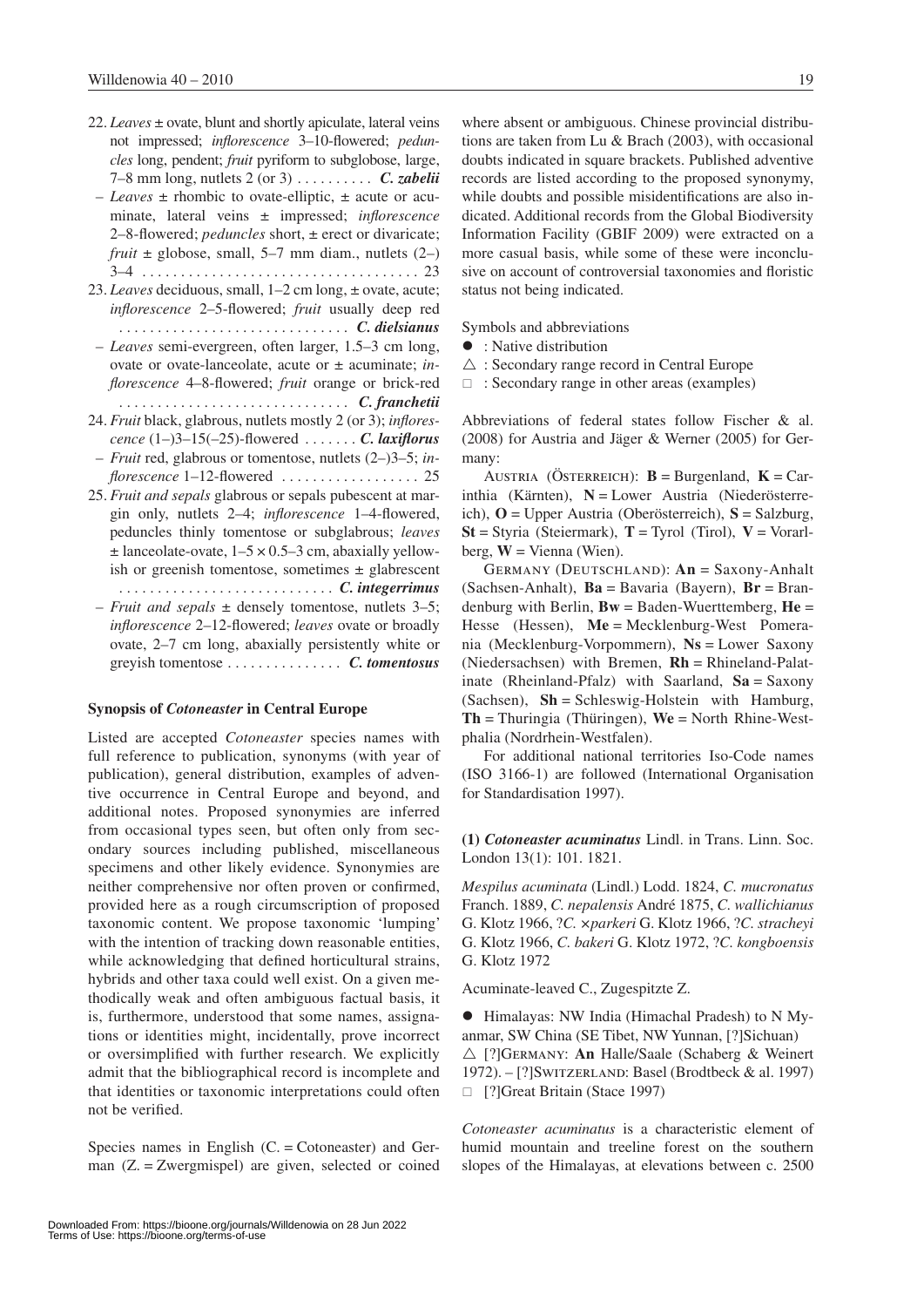and 4200 m, occurring from northwestern India to southeastern Tibet, Myanmar and northwestern Yunnan. Synonyms of *C. acuminatus* as cited above largely pertain to names given to populations from different sections of its 2000 km long but often only c. 20 km wide distribution. Still, morphological and ecological variation in *C. acuminatus* seem relatively restricted and continuous, probably unbroken geographically and reproductively.

Its morphologic and taxonomic delimitation toward various edges and possibly further distribution remains problematic. *Cotoneaster acuminatus* seems to be lacking from Kashmir and the far western Himalayas. *C. kaganensis* G. Klotz 1966, described from northern Pakistan (Hazara), does not seem to belong here (as a potentially 'diminutive form'), but probably rather relates to *C. integerrimus*. Photographs seen are not conclusive, but a separate taxon endemic in this area seems unlikely.

From the inner eastern Himalayas through the southeastern part of the Tibetan Plateau east- and northward, *Cotoneaster acuminatus* seems largely substituted by black-fruited but otherwise very similar species related to *C. acutifolius* (adjacent to eastern Tibet probably, mostly, *C. ambiguus*). A further distribution of *C. acuminatus* into Sichuan as given by Lu & Brach (2003) might need confirmation (*C. obscurus*?). The leaves of *C. acuminatus* are often somewhat narrower, longacuminate and of a brighter green as compared to *C. acutifolius*. Without ripe fruit, both species are difficult to differentiate, but red versus black fruit in the former does also not seem an unequivocal character.

*Cotoneaster acuminatus* is rarely cultivated in Central Europe (Jena private garden of G. Klotz!, Berlin BG!, Munich BG?, apparently not growing well and fruit ultimately turning black). The adventive record is very doubtful. There is no voucher for the apparently only German record from Halle/Saale (Schaberg & Weinert 1972), which also could not be confirmed by John & Frank (2008). A single record from Great Britain was subsequently found to have black fruit and referred to *C. acutifolius* (Palmer 1985a). However, *C. acuminatus* might generally be expected to do better in humid climates.

Selected specimens seen. - CHINA: TIBET/XIZANG: Gyamda Chu, NE tributary, Pasum Tso S shore (above Camp 17), 30°00'N, 93°56'E, 3650 m, mont. mixed forest *(Betula, Acer, Picea, Larix),* scrub, on steep slope, siliceous rocks and boulders, 30.8.1994, *B. Dickoré 11857*  (MSB). — Yunnan: Prope urbem Lidjiang ("Likiang"), imprimis in monte Yülung-schan, 1914, *H. Handel-Mazzetti 3959* (WU).

India: Sikkim: Temp., 9000–10000 ft., *J. D. Hooker* (M). Nepal: 1821, *N. Wallich 664a* (M).

*Cotoneaster obscurus* Rehder & E. H. Wilson in Sargent, Pl. Wilson. 1(2): 161. 1912, was described from western Sichuan and reported as occurring in Guizhou, Hubei, Sichuan, Xizang and Yunnan by Lu & Brach (2003). It differs from *C. acuminatus* by inflorescences 3–7-flowered, fruit ovoid and the leaves having adaxially impressed veins, being adaxially appressed pubescent and abaxially yellowish grey-tomentose. In Central Europe, it is rarely cultivated (Göttingen BG!, Halle BG!). A doubtfully 'subspontaneous' plant of *C. obscurus* was reported from Halle (John & Frank 2008), but the accompanying photograph rather suggests *C. acutifolius,* probably with fruit not fully ripe.

*Selected specimens seen*. — Cultivated: Halle/Saale, Botanischer Garten, Neuwerkhang, 22.9.2009, *B. Dickoré 39480* (M); Göttingen, Alter Botanischer Garten, 18.8.2009, *B. Dickoré 39369* (M).

**(2)** *Cotoneaster acutifolius* Turcz. in Bull. Soc. Imp. Naturalistes Moscou 5: 190. 1832.

*Cotoneaster lucidus* Schltdl. 1856, *C. acutifolius* f. *pekinensis* Koehne 1893, *C. pekinensis* (Koehne) Zabel 1898, *C. hurusawaianus* G. Klotz 1972

Beijing C., Peking-Z.

• N and E Asia: Russia (approximately from Lake Baikal eastward), Mongolia, N, C and E China, Korea.

 $\triangle$  Austria: **N** Wiener Wald, Mitterberg, *F. Tod 94096*. **T** Innsbruck (Polatschek 2000: *'C. lucidus'*); **W** Wien (Forstner & Hübl 1971: *'C. lucidus'*). — Germany: **An** Calbe/Saale (Klotz 1982: *'C. lucidus'*), Halle/Saale (John & Frank 2008 *'C. lucidus'*). **Ba** Ries (*R. Fischer*!); München-Neuaubing, Lochhausen (*Dickoré*!). **Br** Berlin (Prasse & al. 2001: *'C. lucidus'*). **Me** Usedom (Henker & Kiesewetter 2006). **Sa** Leipzig (Gutte 2006: *'C. lucidus'*). **Th** Gera (Fleischer 1986); Altenburg (Strumpf 1992: *'C. lucidus'*). **We** Ruhrgebiet (Keil & Loos 2005: 'C. lucidus'). — POLAND: Wielkopolski National Park (Mirek & al. 2002); Bialowieza Forest (Luczay & Adamowski 1991: *'C. lucidus'*).

□ Great Britain (Stace 1997); Sweden (Flinck & Hylmö 1958; Hylmö 1993: *'C. lucidus'*); European Russia (Moscow area, *Skvortsov*!). NW USA (GBIF 2009).

The correct volume number for Turczaninow's protologue is 5 (1832), not 4 as often cited. *Cotoneaster acutifolius* is widely distributed in eastern Asia and apparently quite variable. Leaf characters including size, form, shiny or matt adaxial surface and indumentum seem to vary also with season. Fruit could turn black only in late autumn and vary in form from pyriform to (ob-)ovoid or almost globose. While the inclusion of *C. lucidus* seems straightforward, the species concept of *C. acutifolius* used by Lu & Brach (2002) might have been a bit too wide and probably has included discordant elements *(C. ambiguus),* thus possibly obscuring provincial Chinese distributions of either species. The cultivated and adventive record (mostly as *C. lucidus*) would also need confirmation, due to potential confusion with *C. acuminatus,*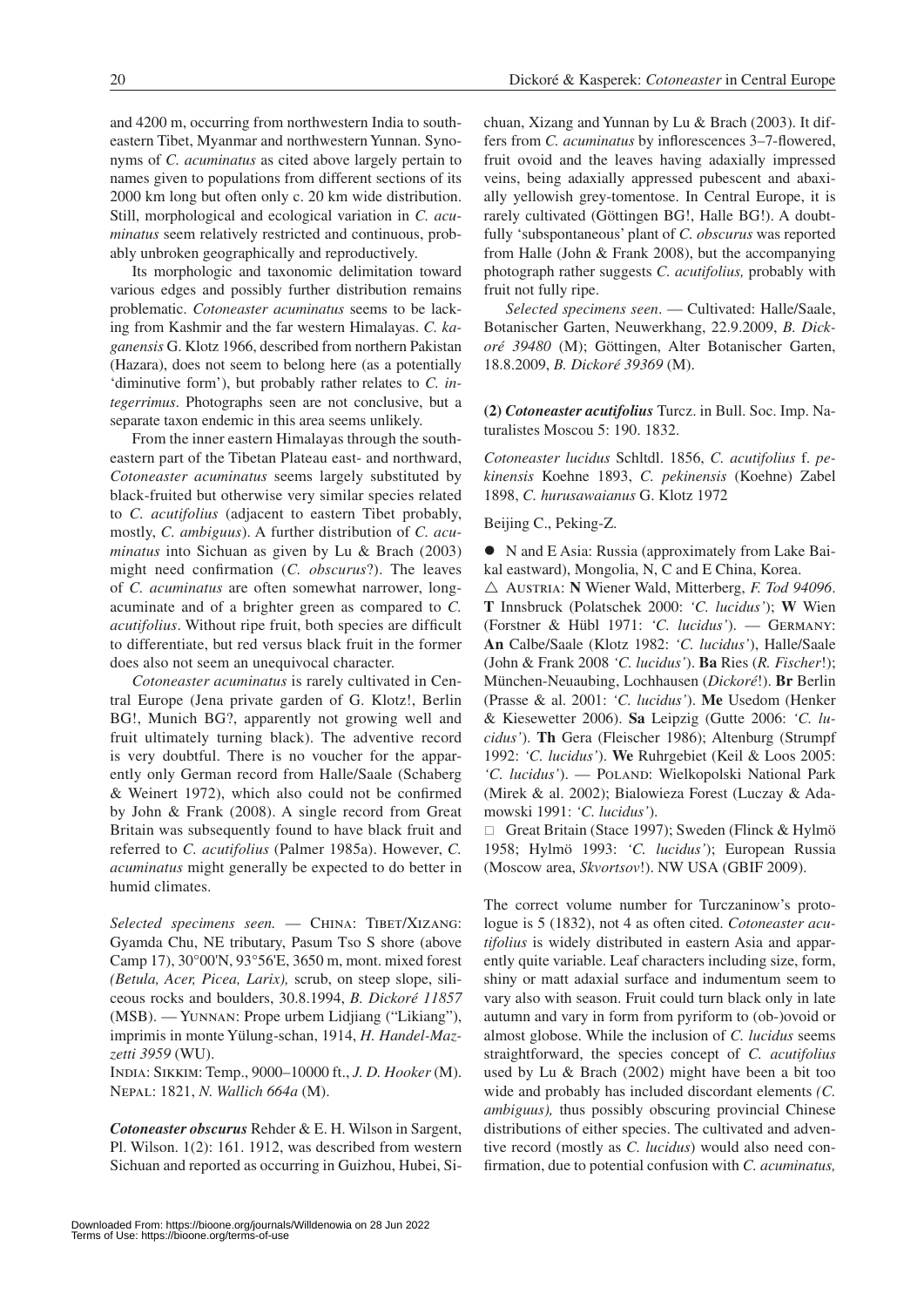*C. ambiguus, C. moupinensis* and *C. laxiflorus*. The last, probably only distantly related species seems to overlap geographically with *C. acutifolius* through much of eastern Asia (from southern Siberia through northern Mongolia and northern China). *C. acutifolius* can be distinguished from *C. laxiflorus* by the relatively small, acute and abaxially glabrescent leaves. *C. acutifolius* was apparently frequently planted (recently perhaps less so) as a hedge along roadsides, in parking lot and other borders of 'public space'. It is not particularly 'pretty' and its deciduous foliage and vigorous growth do not seem to have made it particularly attractive to private gardeners. However, its somewhat 'somber' appearance seems to have rather given it a place in graveyards. Some of the reported adventive occurrences might rather comprise relicts from former cultivation.

*Selected specimens seen.* — AUSTRIA: N Wiener Wald, Mitterberg ober der Ruine Rauhenstein (c. 2–3 km NW Baden) , 400 m, 5.9.1993, *F. Tod 94096* (WU).

China: [?]Nei Mongol: 1831, *Turczaninow* (JE, photo, type of *C. acutifolius*).

Germany: **Ba** Ries, an der Straße Schmähingen–Hohenaltheim, 1980, *R. Fischer* (M); München-Neuaubing, Gleislager, 530 m, 48°08'N, 11°24'E, MTB 7834/411, 9.8.2009, *B. Dickoré & K. Lewejohann 39352* (M)*.* **Br** Berlin-Schmöckwitz, Kiefernforst östlich von Schmöckwitz nahe Schwarze Berge, 16.6.1972, *C. Beck s.n.* (B); Brandenburg, Oberhavel, Teufelsbruchwiesen, *Royl 6320* (B).

Russian Federation: Provincia Mosqua, districtus Zvenigorod, prope Zvenigorod, "advena", 14.6.1981, *A. K. Skvortsov* (M); ad Baicalem, 1833, *Turczaninow* (M) *"C. lucidus"* det. B. Hylmö 1964.

*Cotoneaster tenuipes* Rehder & E. H. Wilson in Sargent, Pl. Wilson. 1(2): 171. 1912, in the absence of flowers originally referred to [*C.* subg.] *Chaenopetalum,* was described from western Sichuan and reported as occurring in Gansu, Qinghai, Shaanxi, Sichuan, Xizang and Yunnan by Lu & Brach (2003). *C. tenuipes* is a small slender shrub, which differs from the probably related *C. acutifolius* by cylindric, pubescent fruit and narrow, abaxially grey, appressed, tomentose leaves. In Central Europe it is rarely cultivated (Göttingen BG!).

*Selected specimens seen.* — Cultivated: Göttingen, Alter Botanischer Garten, 18.8.2009, *B. Dickoré 39372* (M).

**(3)** *Cotoneaster adpressus* Bois in Vilmorin & Bois, Frutic. Vilm.: 116. 1904.

*Cotoneaster horizontalis* var. *adpressus* (Bois) C. K. Schneid. 1906, *C. distichus* var. *duthieanus* C. K. Schneid. 1906, *C. adpressus* var. *praecox* Bois & Berthault 1918, *C. praecox* (Bois & Berthault) Vilmorin ex Bois & Berthault 1918, *C. nanshan* Mottet 1925, *C. duthieanus*  (C. K. Schneid.) G. Klotz 1963, *C. garhwalensis* G. Klotz 1966, *C. taoensis* G. Klotz 1972, *C. kerstanii* G. Klotz 1972

Squarrose C., Sparrige Z.

• C and E Himalayas (NW India: Himachal Pradesh to Myanmar), S and E Tibet, SW and C China (Gansu, Guizhou, Hubei, Qinghai, Shaanxi, Sichuan, Xizang, Yunnan).

 $\triangle$  GERMANY: **Ba** Erlangen (Asmus 1981: *'C. praecox'*); München (*Dickoré*!). **We**: Königswinter (Lohmeyer 1981: *'C. praecox'*). — Switzerland: Basel (Brodtbeck & al. 1997).

 $\Box$  Great Britain (Palmer 1985b); Stace 1997); Norway (GBIF 2009). SW Canada and NW USA (New York; GBIF 2009).

*Cotoneaster adpressus* occupies a wide and largely contiguous native range in the subalpine and alpine belts of the Inner Himalayas, the southern and eastern parts of the Tibetan Plateau (where at elevations of up to 4500 m being the commonest or exclusive species of the genus) and the mountains of southwestern China. The species is relatively characteristic with its low-growing, irregular and much contorted-squarrose branching habit, small, deciduous, often strongly contorted leaves and red flowers.

Nonetheless, *Cotoneaster adpressus* seems to be among the most misunderstood of all *Cotoneaster* species. On the one hand, it was often mingled or confused, especially with *C. horizontalis, C. apiculatus, C. nitidus (C. distichus)* and *C. divaricatus,* but also with the widely different *C. rotundifolius*. On the other hand, relatively minor variations, mainly of size, have led to the description of numerous very similar 'microspecies'. Together with the few synonyms given above, probably many more names should be relegated to the synonymy of *C. adpressus,* in particular all species of *C.* sect. *Adpressi* (Hurus.) Hurus. 1973 sensu Fryer & Hylmö (2009), as well as further names placed in other sections. Interesting is *C. kerstanii,* based on a cultivated plant allegedly raised from seed collected by Kerstan on the Afghanistan-Pakistan border, which is still extant in Halle BG(!). The herbarium collection of G. Kerstan in HAL contains several *Cotoneaster* specimens, but none of this relationship. While the identity of *C. kerstanii* and *C. adpressus* is unequivocal, this species (or affinity) is unknown from Kashmir westward and was apparently never found in this region, which is relatively well-known from historical collections. Disjunctions of this type are, likewise, unknown from other taxa. The provenance of *C. kerstanii* is thus very likely corrupt, possibly due to mixup or contamination of seed. *C. adpressus* is frequently grown in 'alpine' gardens and in graveyards as a small, dense shrub, which can also form, usually not closely appressed, carpets. While it could become quite vigorous, difficult to eradicate and also freely seeding in gardens, *C. adpressus* is an uncommon adventive species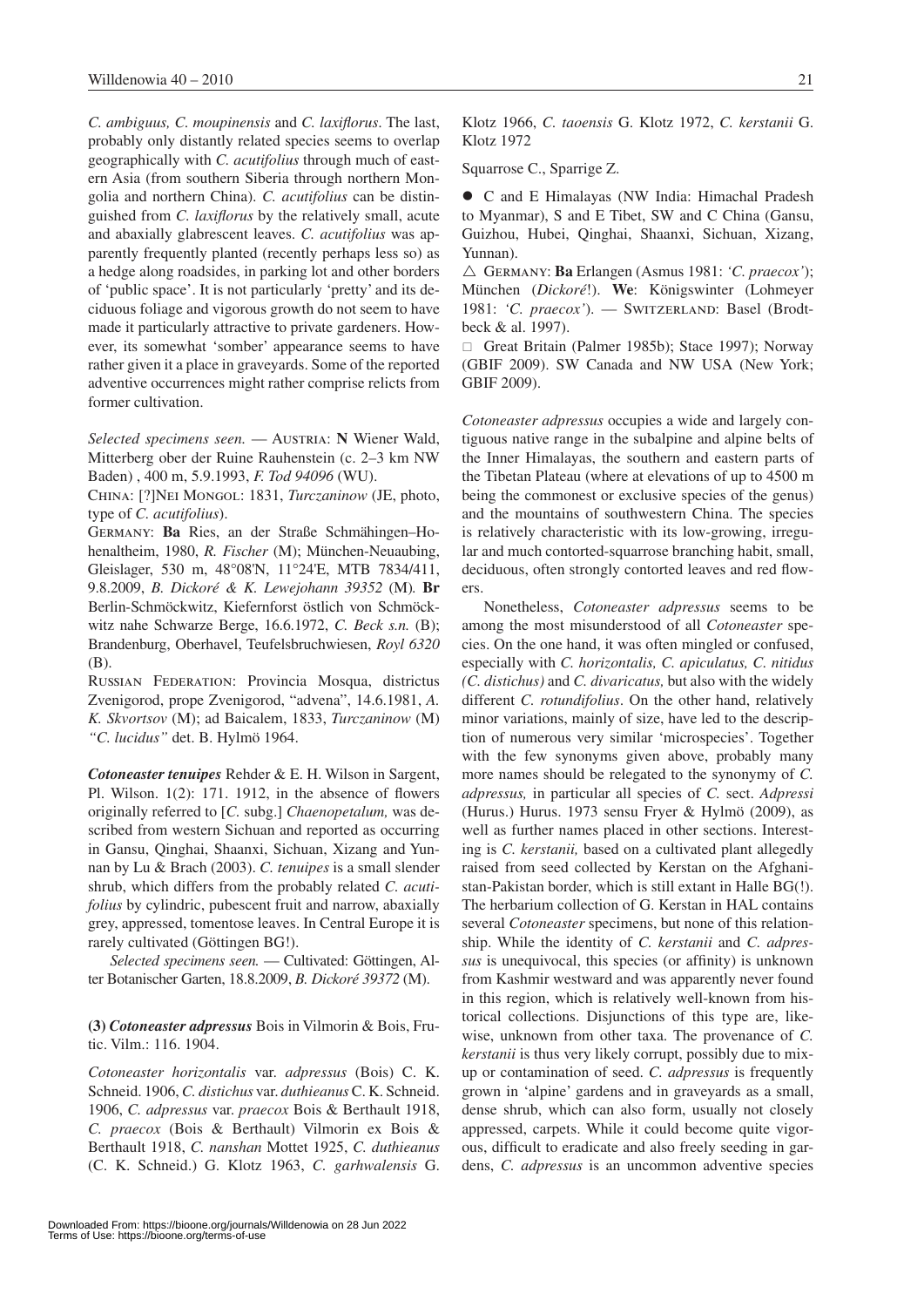and some of the reported occurrences might be relicts of former cultivation. A single but apparently very old shrub of *C. adpressus* was found in Munich on an abandoned gravel dam constructed for the 'Reichsautobahn' in the 1930s, along with numerous shrubs of *C. divaricatus* and *C. dielsianus*. While not likely planted, seedlings of *C. adpressus* were not found in the neighbourhood. Other occurrences were observed in abandoned gardens. The species might be easily overlooked or find its way further into near-natural habitats from garden rubbish deposits.

*Selected specimens seen.* — China: Gansu: Lower Tebbu County, exposed banks of Ngongo, 8500–9000 ft., 10.9.1926, *J. F. Rock 14972* (DD, photo). — Xizang/Ti-BET: E Lhasa, above Ganden Gompa (Dhagze), 29°45'N, 91°28'E, 4520 m, 5.8.1989, *B. Dickoré 3693* (MSB).

Germany: **Ba** München-Allach, alte Autobahntrasse, 48°11'N, 11°26'E, MTB 7834/212, 510 m, 7.6.2009, *B. Dickoré & F. Winter 39107* (M).

INDIA: UTTARAKHAND: Gărhvál, Badrinath, 10000-10600 ft., 31.–1.8.1855, *Schlagintweit 10004* (HBG); Badrinath, N Garhwal, 10000–12000 ft., 26.10.1919, *A. E. Osmaston 1155* (DD, photo). — Sikkim: Temp., 9000–10000 ft., *J. D. Hooker* (M).

Nepal: Gossainthan, *N. Wallich 663* (M).

**(4)** *Cotoneaster affinis* Wall. ex Lindl. in Trans. Linn. Soc. London 13(1): 101. 1821.

*Cotoneaster obtusus* Wall. ex Lindl. 1830 ["1829"], *C. bacillaris* Lindl. 1830 ["1829"], *C. lindleyi* Steud. 1840, *C. insignis* Pojark. 1939, ?*C. ovatus* Pojark. 1954, ?*C. transiens* [*"transens"*] G. Klotz 1968, *C. confusus* G. Klotz 1970, *C. royleanus* (Dippel) J. Fryer & B. Hylmö 2009

Purpleberry C., Stumpfblättrige Z.

• SW and Middle Asia, W Himalaya: ?N Iran, Uzbekistan, Tajikistan, N and E Afghanistan, N Pakistan, NW India (Kashmir to Uttarakhand), ?W Nepal.

 $\triangle$  [?]GERMANY: We Leverkusen (Kutzelnigg 1994: Adolphi in litt. *'C. insignis'*).

Great Britain (Stace 1997); Hungary (Udvardy 1999 *'C. insignis'*).

The above proposed synonymy of *Cotoneaster affinis* is largely tentative, while the whole relationship seems very imperfectly understood (see under *C. multiflorus*). Likely including *C. insignis* as a synonym, *C. affinis* occurs on the borders of the Irano-Turanian (winter-rain) and the western Himalayan region with moderate monsoon (summer-rain) influence. *C. affinis* is a large, usually vigorously growing and copiously flowering shrub, with broadly ovate, often somewhat cartilaginous, glabrescent leaves and dark violet to black, often distinctly pruinose fruit. In Central Europe it is, except in botanical gardens, rarely cultivated and the adventive record seems presently unconfirmed. There is a wide range of possible confusion or unresolved relationships with *C. roseus, C. racemiflorus, C. multiflorus* and *C. nummularius.* Because browsed or cut *C. frigidus* commonly develops relatively small-leaved branches, there is also a potential confusion between these partly sympatric species.

*Selected specimens seen.* — India: Jammu & Kashmir: Kashmir, Tangmarg, 6000 ft., 17.8.1956, banks of cultivation, fruit reddish brown, plant 6–8 ft., *O. Polunin 56/408* (B); 1831, *N. Wallich 660* (B, isotype of *C. bacillaris*). – Uttarakhand: Kumaon, Milam Bugyals, 4000–5000 m [?elevation inaccurate, Milam is situated at 3420 m], "a medium sized shrub with white flowers", 17.6.1958, *T. A. Rao 6975* (B, M).

Nepal: 1830, *N. Wallich* (B, isotype of *C. obtusus*); Káli Valley near Káwa, 10000–11000 ft., 28.7.1886, *J. F. Duthie 5528* (WU).

Pakistan: North-West Frontier Province, Swat Division, Kalam, 2350 m, enges Tälchen am Südwestrande des Ortes, Laubwaldfragment auf steilem, nordexponierten Hang, 21.9.1983, *H. Ern 7647* (B); Northern Areas, Nanga Parbat, Astor, Mushkin forest, 35°49'N, 74°43'E, 2580 m, 5.9.1995, *B. Dickoré 12711* (MSB)*.*

**(5)** *Cotoneaster ambiguus* Rehder & E. H. Wilson in Sargent, Pl. Wilson. 1(2): 159. 1912.

*Cotoneaster acutifolius* var. *villosulus* Rehder & E. H. Wilson 1912, *C. acutifolius* var. *ambiguus* (Rehder & E. H. Wilson) Hurus. 1943, *C. villosulus* (Rehder & E. H. Wilson) Flinck & B. Hylmö 1962, *C. laetevirens* (Rehder & E. H. Wilson) G. Klotz 1972, *C. pseudoambiguus* J. Fryer & B. Hylmö 1997, ?*C. hsingshangensis* J. Fryer & B. Hylmö 1997

Dubious C., Zweifelhafte Z.

● SW and C China ([?]Anhui, Gansu, Guizhou, [?]Hebei, Hubei, Ningxia, Shaanxi, Sichuan, [?]Taiwan, [?]Xizang, Yunnan).

 $\triangle$  GERMANY: **An** Halle/Saale (John & Frank 2008 *'C*. *villosulus'*). **Ns** Göttinger Wald (*D. Klärner*, *K. Lewejohann, Dickoré*!); Nieste (*Dickoré*!, probably planted). **We**: Iserlohn (GBIF 2009 *'C. villosulus'*).

□ Great Britain (England, Stace 1997, *'C. villosulus'*); Norway; Sweden (GBIF 2009 *'C. villosulus'*). NW USA (GBIF 2009).

As already discussed by Rehder & Wilson (1912), *Cotoneaster ambiguus* links the morphological extremes of *C. moupinensis* and *C. acutifolius* without too obvious or sharp boundaries in-between. While claiming that 'the living plants look quite different' they hoped that cultivation would resolve this relationship. However, neither describing and upgrading of many 'new species' around, nor formal treatments (Lu & Brach 2003) seem to have brought much light to our understanding of the group. The accepted name and proposed synonymy for the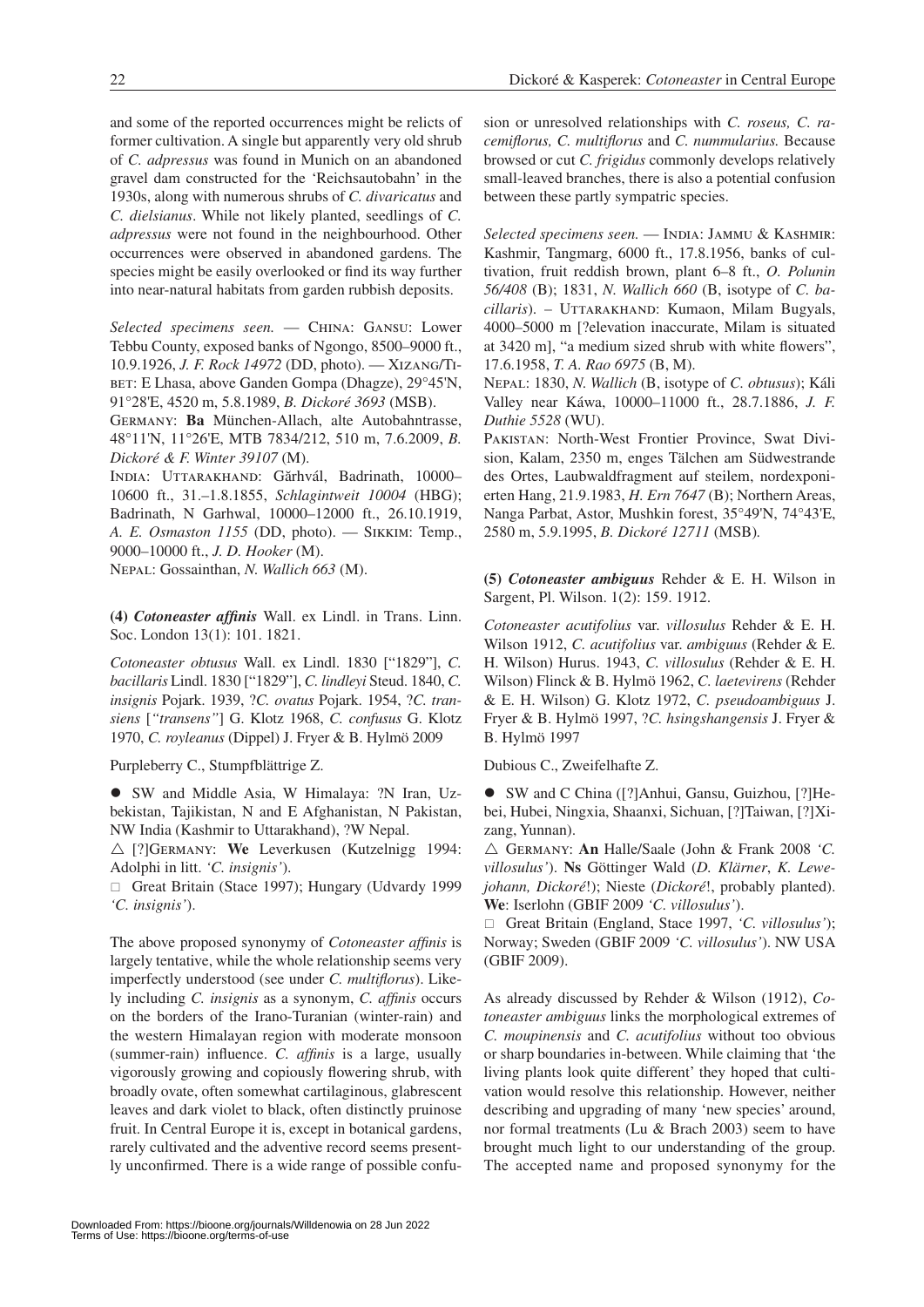Rehder & Wilson varieties seem straightforward on account of type specimen photographs seen. However, close similarities or relationships with both the above species obviously exist and some of the respective isotypes or syntypes might be mixed up with *C. moupinensis (C. foveolatus)*.

*Cotoneaster ambiguus* is a large shrub, which can be distinguished by its relatively large leaves, usually with a long-exserted tip, veins not or only slightly impressed and adaxially with a persistent, ± patent or thinly villous indumentum, few-flowered inflorescences and  $\pm$  black,  $\pm$ strigose, cylindric fruit containing 2 or 3 nutlets. While, as yet, only occasionally being reported adventive in Central Europe (as *C. villosulus*), *C. ambiguus* is probably easily overlooked, especially so as obviously being able to persist and propagate in relatively dense forest. Spontaneous and obviously self-sustained mass occurrence, of estimatedly more than 20 000 individuals, was reported from Halle/Saale (John & Frank 2008: 'invasive'). A population in Göttingen consists of more than 50 shrubs, adult and many juveniles, in shaded *Fagus sylvatica* forest.

*Selected specimens seen.* — China: Sichuan: Panlan-shan, west of Kuan Hsien, bush 6 ft., fl. pinkish, 7000–9000 ft., 6.1908, *E. H. Wilson 2179* (A, photo, holotype of *C. ambiguus*); northern Qionglai Shan, Barkam, 31°57'N, 102°39'E, 3350–3700 m, 4.10.1994, *U. Wündisch 94-489-1* (MSB).

Germany: **An** Dölauer Heide, Schn. 19/20, Stelle 200 × 200 m, 27.5.1969, *Schaberg* s.n. (HAL). **Ns** Göttinger Wald, Hainberg S Herberhäuser Stieg, 51°32'N, 9°58'E, MTB 4425/4-04, 300 m, c. 50 Pfl. in *Fagus sylvatica*-Wald, 31.8.2009, *K. Lewejohann 39417* (M).

**(6)** *Cotoneaster apiculatus* Rehder & E. H. Wilson in Sargent, Pl. Wilson. 1(2): 156. 1912.

?*Cotoneaster distichus* var. *tongolensis* C. K. Schneid. 1906, *C. kansuensis* G. Klotz 1972, *C. hjelmqvistii* Flinck & B. Hylmö 1991

Apiculate C., Bespitzte Z.

• SW and C China (Gansu, Hubei, Shaanxi, Sichuan, Yunnan).

r Germany: **Sh** Helgoland (*Adolphi,* obs.). **He** Zierenberg (*Dickoré*!). **Ba** Oberstdorf (*Dörr*!); Mittenwald (*Dickoré*!). — Switzerland: Basel (Brodtbeck & al. 1997).

 $\Box$  Great Britain (Stace 1997); Scotland (GBIF 2009); Italy: Friuli (*Jäger*!). NE USA (Pennsylvania; GBIF 2009).

*Cotoneaster apiculatus* is similar to *C. horizontalis,* but differs by often larger leaves, which are almost circular in outline, often distinctly apiculate and  $\pm$  papery (discoloring bright red and deciduous by about early to mid

October), and by its depressed ovoid fruit. While potentially (in cultivation) forming relatively large shrubs to 2.5 m, the branching, originally described as "ramis robustis divaricatis" might show a quite regular distichous herring-bone pattern as in *C. horizontalis,* but with the branches more flexuous and less densely set. *C. apiculatus* seems also related to *C. nitidus* and *C. verruculosus* or might be confused with *C. adpressus,*  and there remain some ambiguities regarding description and distribution. *C. apiculatus* seems to ascend to relatively higher elevations, both in its native range and adventive, as compared to *C. horizontalis,* up to 1200 m in the Bavarian Alps. While probably easily overlooked or confused, the adventive record of *C. apiculatus* in Central Europe is scattered.

*Selected specimens seen.* — China: Sichuan: Pan-lanshan, west of Kuan Hsien, upland thickets, 9000–10000 ft., 10.1910, *E. H. Wilson 4311* (A, photo, holotype of *C. apiculatus*).

Germany: **He** E Zierenberg, W Wichtelkirche, 380 m, 51°21'N, 9°20'E, 9.9.2009, *B. Dickoré 39456* (M)*.* **Ba** Palmenberg bei Oberstdorf, MTB 8428/3, 1200 m, 14.10.1996, *E. Dörr* (M); E Mittenwald, E Karwendelbahn-Talstation, oberhalb der B2, 47°26'N, 11°16'E, 980 m, 3.10.2009, *B. Dickoré 39498* (M).

Italy: Provinz Friuli, Carnia, östlich von Tolmezzo, Schotterkegel, 5.8.1996, *E. Jäger* (HAL).

**(7)** *Cotoneaster bullatus* Bois in Vilmorin & Bois, Frutic. Vilm.: 119, f. 2. 1904.

*Cotoneaster bullatus* var. *macrophyllus* Rehder & E. H. Wilson 1912, *C. reticulatus* Rehder & E. H. Wilson 1912, ?*C. glomerulatus* W. W. Sm. 1917, *C. rehderi* Pojark. 1955, *C. boisianus* G. Klotz 1972

Bullate C., Runzelblatt-Z.

**•** SW China (Hubei, Guizhou, Sichuan, [SE] Xizang, Yunnan).

r Austria: **N** Deutsch-Wagram (*Bartha*!, Melzer & Bartha 2003). **O** Braunau am Inn (Hohla 2006). **S** Glasenbach (Schröck & al. 2004). **W** Wien (Schinninger & Rozánek 2008). — Belgium (Verloove 2002). —Czech Republic: Praha (Pysek & al. 2002). — Germany: **An** Halle/Saale (John & Frank 2008). **Ba** Erlangen (Asmus 1981); München-Feldmoching (*Dickoré*!); Mittenwald (*Dickoré*!). **Br** Berlin (Asmus 1990). **Me** Rügen (Adolphi 2006); Usedom (Henker & Kiesewetter 2006 '*C. rehderi*', det. G. Klotz). **Ns** Delmenhorst, *T. Tataru* (M!); Braunschweig (Brandes 2003). **Rh** Ludwigshafen (Mazomeit 2005). **Sa** Leipzig, Markkleeberg (*Gutte*!). **Sh** Hamburg (Ringenberg 1994). **We** Königswinter (Lohmeyer 1981); Ruhrgebiet (Keil & Loos 2004). — Switzerland: Winterthur (Schaeppi 1987); Zürich (Landolt 1993).

Great Britain, Ireland (Palmer 1986; Stace 1997).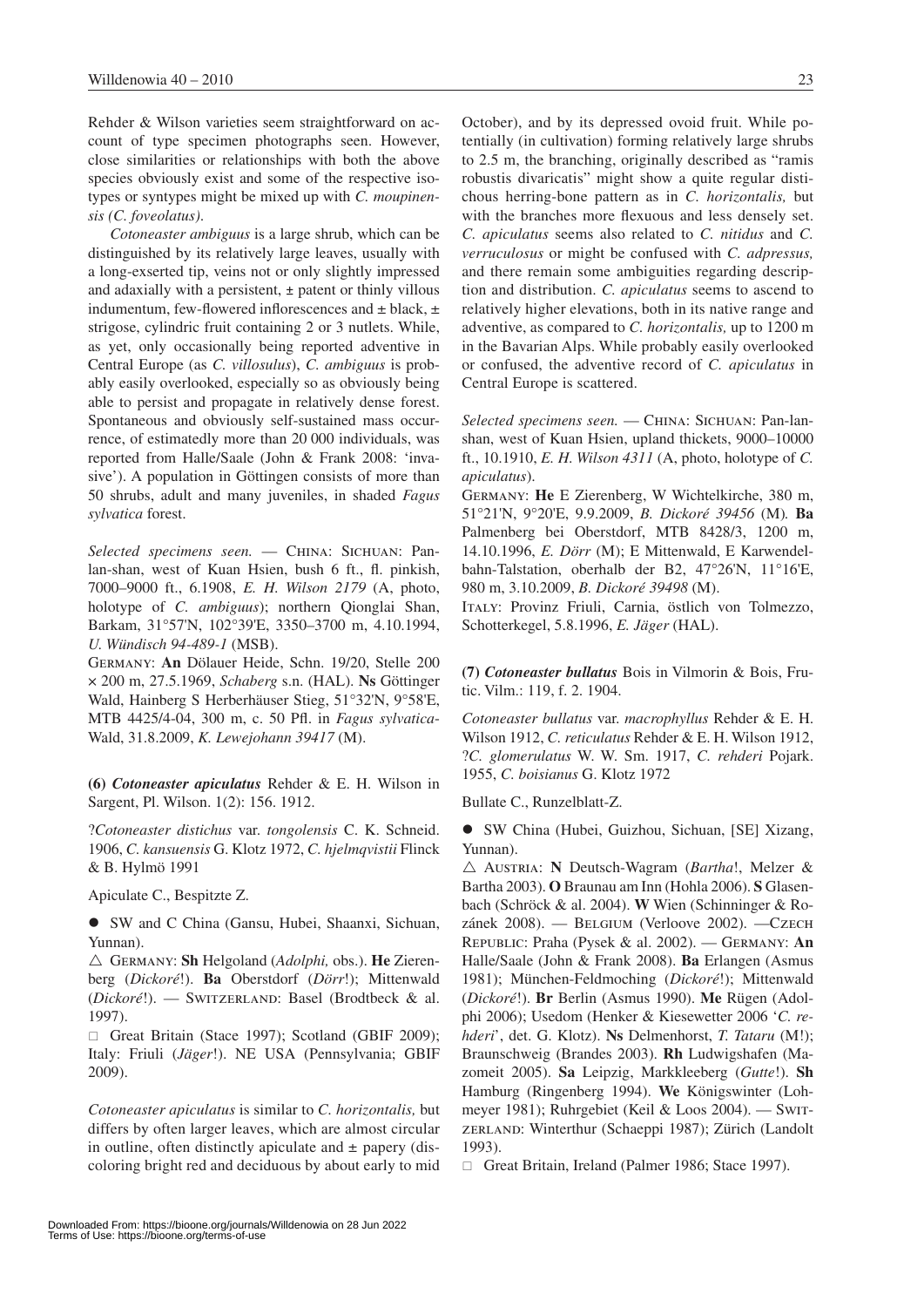While *Cotoneaster bullatus* seems relatively rare in its native range, the species is well-known in cultivation. However, as a relatively large decorative shrub it seems to have come somewhat out of fashion in Central European gardens, possibly in favour of the evergreen *C. salicifolius*.

Vegetative specimens could be confused with *Cotoneaster ambiguus,* which lacks the characteristic impressed leaf-veins and the usually dense yellowish tomentose indumentum of the abaxial leaf surface and young shoots, and especially with *C. moupinensis*. This species differs by often less conspicuously rugose-bullate leaves, abaxially glabrescent, often fewer-flowered inflorescences and black fruit with mostly 3 or 4 nutlets (usually 5 in *C. bullatus*). Some of these characters, however, do not seem quite consistently informative and might lead to ambiguities regarding the identification of native, cultivated or adventive specimens and also be responsible for some additional, unresolved putative synonyms.

The few synonyms of *Cotoneaster bullatus* annotated above largely describe leaf and inflorescence size variation, which seem very plastic according to habitat conditions and development. *C. bullatus* var. *macrophyllus* and *C. rehderi* do not seem to be taxonomically informative other than that *C. bullatus* is the species having the potentially largest leaves in the genus. Much the same seems to hold true for relatively smaller leaved forms and fewer flowered inflorescences *(C. boisianus)*.

The Central European adventive record is conclusive as for occasional, scattered or locally regular occurrence of self-sown shrubs, especially on open ground, in disturbed or initial scrub and forest, while it might also encompass relicts from former cultivation. *Cotoneaster bullatus* seems to have become a widespread weed in forests of southern Bavaria and ascends to at least 950 m in the Alps.

Selected specimens seen. - AUSTRIA: N Marchfeld, c. 2.15 km NE der Kirche von Deutsch-Wagram, c. 1.15 km WSW der Eisenbahn-Haltestelle Helmahof, Wegrand im Schwarzföhrenwald, 160–165 m, 2002, *T. Bartha 2002-107* (WU).

China: Guizhou: Jiangkou Xian, vicinity of Jinding along the crest of Fanjing Shan, 2200 m, *B. Bartholomew & al. (Sino-Amer. Guizhou Bot. Exp.) 425* (M).

Germany: **Ba** München-Feldmoching, Fasanerie N Rangierbahnhof, 48°11'N, 11°30'E, MTB 7835/111, 500 m, *Betula pendula*-Wald, "c. 500 Pfl.", 11.10.2009, *B. Dickoré 39528* (M); München-Neuaubing, Gleislager, 48°08'N, 11°24'E, MTB 7834/413, 530 m, 2.7.2009, *B. Dickoré & Flora-München 39207* (M); Germering, Waldschläge und Forststraßen südwestl. der Autobahn München–Lindau, 29.9.2006, *W. Lippert 29169* (M); E Mittenwald, E Karwendelbahn-Talstation, oberhalb der B2, 47°26'N, 11°16'E, 950 m, 3.10.2009, *B. Dickoré 39503* (M). **Ns** Fl. Brem., Delmenhorst, Deichhorst,

29.5.1980, *T. Tataru* (M). **Rh** Wied-Tal WNW Roßbach, Gehölzsaum bei Einmündung Brochenbach, "1 Ex. sehr wahrsch. spontan", MTB 5410/123, 23.10.1999, *G. Kasperek* & *K. Adolphi 99-122* (herb. Kasperek). **Sa** Leipzig, Markkleeberg, in der Neuen Hardt, 4740/13, Gebüschrand, 9.9.2009, *P. Gutte 187/09* (LZ, photocopy). **Sh** Hamburg-Ohlsdorf, Friedhof, "rote Fr., 5 Steine, rosa Blüten", 23.10.1952, *Anonymus* (HBG); Ohlsdorfer Friedhof, Strauchrabatte bei der Seemannskapelle, "fruchtend, Blüten rosa", 30.9. 1995, *H. Kuschel 9563* (HBG); Hamburg 52, Reichskanzlerstraße 8, "Sämling, spontan", 21.6.1989, *J. Ringenberg 90-22* (HBG); Hamburg 52, Reichskanzlerstraße 9a, "Sämling, spontan", 28.6.1989, *J. Ringenberg 90-21* (HBG). **We** Bergisches Land, Waldbröl, Eichbornweg, Parzelle der ev. Kirchengemeinde, 5.10.1970, *A. Schumacher 14387* (HBG).

**(8)** *Cotoneaster dammeri* C. K. Schneid., Ill. Handb. Laubholzk. 1(5): 761, f. 429h–k. 1906.

*Cotoneaster radicans* C. K. Schneid. 1906, *C. humifusus* J. H. Veitch 1906

Bearberry C., Kriech-Z.

• SW China (Gansu, Guizhou, Hubei, Sichuan, [?]Xizang, Yunnan).

r Austria: **N** (Melzer & Bartha 2003). **O** Wels (Hohla & al. 1998). **S** Flachgau (Schröck & al. 2004). **St** Graz (Essl & Rabitsch 2002). **T (**Fischer & al. 2008). — Germany: **Ba** Erlangen (Asmus 1981); München (*Dickoré*!). **Br** Berlin (Kowarik 1992). **Bw** Bischoffingen (*Kasperek*!). **He** Frankfurt (Ottich 2007). **Ns** Göttingen (*Kasperek, Dickoré*!). **Rh** Rossbach/Wied (Adolphi 1995); Bernkastel-Wittlich (*R. Hand & P. Jaskowski*!*)*. **Sh** Helgoland (*Kasperek & Adolphi*!). We Aachen (Schmitz 1991). - SWITZERLAND: Winterthur (Schaeppi 1987); Zürich (Landolt 1993); Basel (Brodtbeck & al. 1997).

□ Great Britain (Stace 1997); Norway; Sweden (GBIF 2009). SW Canada, NW USA (GBIF 2009). New Zealand (North Island; GBIF 2009).

*Cotoneaster dammeri* is commonly planted as a ground cover and frequently occurs as an adventive from garden rubbish or a relict from former cultivation, occasionally spontaneous from seed. The plants are competitive and persistent in a variety of open or semi-shaded habitats, such as disturbed urban sites and among gravel and rocks, in grassland, in forest clearings and borders. Individuals forming impressive 'carpet trees' of more than 10 m in diameter and with arm-thick woody trunks radiating on the ground were found in Munich. The respective habitats, a derelict railway area and an abandoned dam of the 'Reichsautobahn' were between 40 and 70 years old. In another abandoned railway area in Munich and in several other places, *C. dammeri* was found as a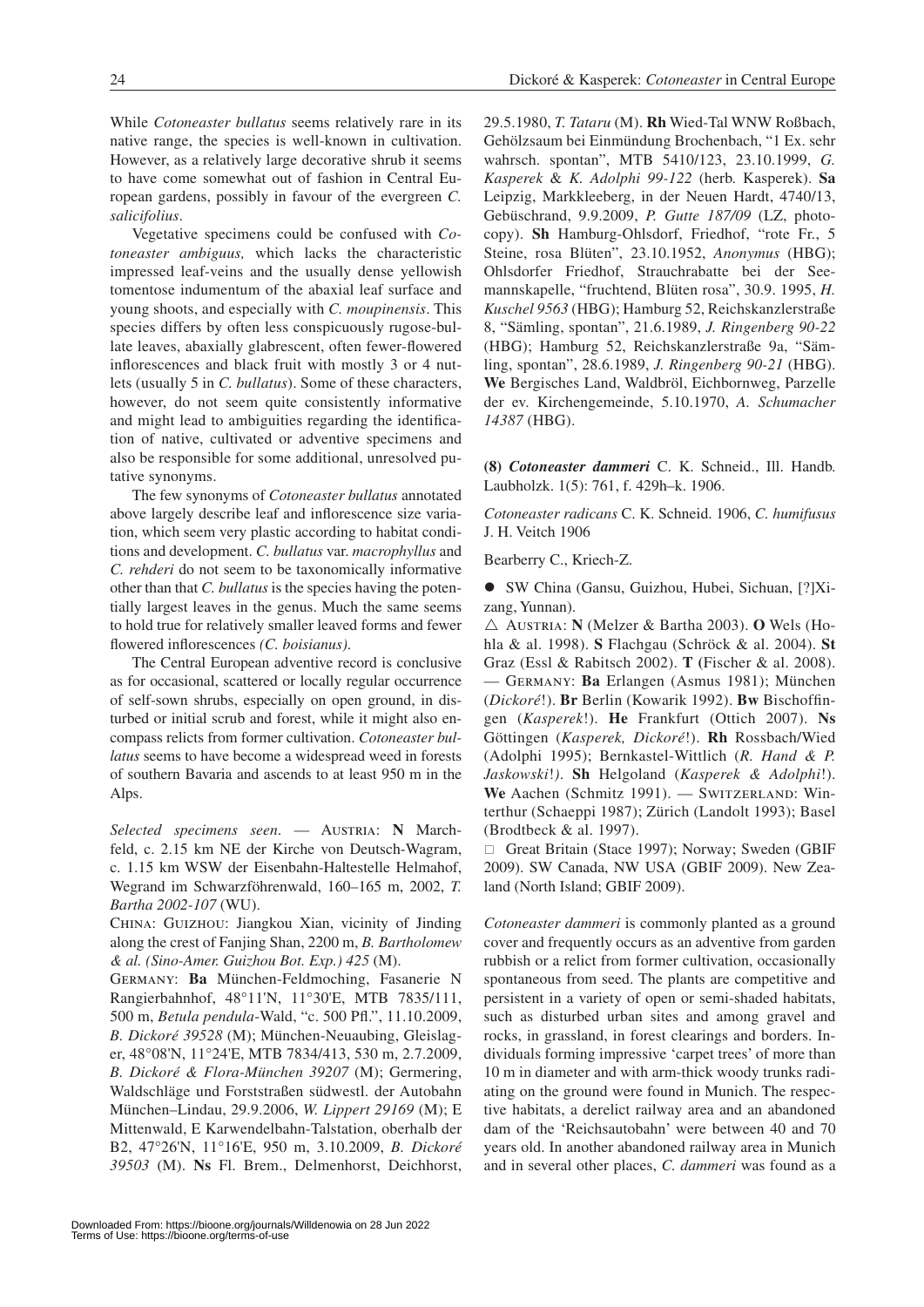regular, but rather inconspicuous undergrowth in initial *Betula pendula* forest, as small, apparently isolated, vegetative shoots. However, it formed dense and copiously fruiting mats at clearings and on open banks nearby.

Leaf form and size of *Cotoneaster dammeri* is very variable, apparently rather during development and also depending on light and moisture available than due to taxonomic or clonal properties. Hybrids are reportedly formed with *C. integrifolius* (*C*. ×*suecicus*) and *C. salicifolius (C. x'Hybridus Pendulus'). However, these need* review and might only partly comply with occasionally occurring arching-ascending habit.

*Selected specimens seen*. — China: Hubei: Western Hupeh, 11.1907, *E. H. Wilson 481* (HBG); 7.1900, *E. H. Wilson 1966* (HBG, isotype of *C. dammeri*). — Sichuan: [Mupin, 2000–2600 m, uplands], 10.6.1908, *E. H. Wilson 1071* (HBG); Tatsienlu (Ost-Tibet), karstige Hänge am Wege nach Sheto, 2600 m, 19.9.1914, *Limpricht 1631* (WU); chiefly near Tachienlu, 9000–13500 ft., *A. E. Pratt 2* (B, type of *C. radicans*)*.*

Germany: **Ba** München-Feldmoching, Fasanerie N Rangierbahnhof, 500 m, 48°11'N, 11°30'E, MTB 7835/111, *Betula pendula*-Wald, ">1000 Pfl.", 11.10. 2009, *B. Dickoré 39529* (M). **Bw** NE Bischoffingen, NNW-Hang der Mondhalde, c. 300 m N Maiengrundhütte, Böschung zwischen Wald und Weinberg, MTB 7811/4, "dichter Bestand mind. 30 qm, siedlungsfern", 26.3.2006, *G. Kasperek 06-001* (herb. Kasperek). **Rh** Brauneberg, Landkreis Bernkastel-Wittlich, Mauer des Friedhofs, MTB 6007/4, 7.9.1997, *R. Hand & P. Jaskowski 1669* (B). **Sh** Helgoland, Hänge des Mittellands SE der Paracelsus-Nordseeklinik, MTB 1813, "sehr zahlreich", 4.9.2003, *G. Kasperek* & *K. Adolphi 03-090* (herb. *Kasperek*).

*Cotoneaster dammeri × integrifolius* [*Cotoneaster ×suecicus* G. Klotz in Wiss. Beitr. Friedrich-Schiller Univ. Jena, Beitr. Phytotax. 10: 47. 1982 (as *C. conspicuus* × dammeri)]. This hybrid is probably common in cultivation and, apparently, intermediate between the rather dissimilar though variable putative parents. It combines the widely trailing, rooting habit of *C. dammeri* with a somewhat more erect to arching growth. While the plant can be commercially propagated by cuttings, it seems to escape only occasionally (e.g., Schröck & al. 2004), predominantly by shoot-fragments from garden rubbish deposits. The plants seem often sterile, while occasional seedlings were reported to split to parental characters (Keil & Loos 2004). Spontaneous hybridisation could also occur (see under *C. integrifolius*).

*Selected specimens seen*. — Germany: **Ba** München-Neuaubing, Gleislager, 48°08'N, 11°24'E, MTB 7834/ 413, 530 m, "einzeln, Teppichstrauch c. 2,5 m im Durchmesser", 6.9.2009, *B. Dickoré 39427* (M).

*Cotoneaster dammeri × salicifolius.* Putative hybrids (and graftings?) of these, very dissimilar, parents are

sometimes cultivated. An adventive record seems uncertain or lacking possibly due to reduced fertility.

**(9)** *Cotoneaster dielsianus* E. Pritz. ex Diels in Bot. Jahrb. Syst. 29: 385. 1900.

*Cotoneaster elegans* (Rehder & E. H. Wilson) Flinck & B. Hylmö 1962, *C. fangianus* T. T. Yü 1963, *C. splendens*  Flinck & B. Hylmö 1964

Diels' C., Diels Z.

● SW China (Gansu, Guizhou, Hubei, Sichuan, [?E] Xizang, Yunnan).

r Austria: **K** Drau-Tal (Essl 2008a). **N** Strasshof an der Nordbahn (Essl & Stöhr 2006). **O** Franking (Hohla 2006). **S** Flachgau (Schröck & al. 2004). **V** Bregenz (Stöhr & al. 2009). — Germany: **An** Halle/Saale (John & Frank 2008). **Ba** Erlangen (Asmus 1981); Sulzbach am Inn (Hohla & al. 2002); Mittenwald (*Dickoré*!). **Br** Berlin (Kowarik 1992; Prasse & al. 2001 *'C. elegans'*). **Bw** Kirchheim unter Teck (Böhling 2008). **He** Taunus (Uebeler & al. 2008). **Me** Rostock (*Duty*!); Rügen (Adolphi 2006); Usedom (Henker & Kiesewetter 2006). **Ns** Göttingen (*Dickoré*!). **We** Ruhrgebiet (Keil & Loos 2004). Waldbröl (*A. Schumacher*!); Köln (*Kasperek*!). **Rh** Waldbreitbach (Adolphi 1995). **Sh** Hamburg (Ringenberg 1994); Helgoland (Adolphi 2008). - POLAND: Poznan (Czekalski & Wyrzykiewicz-Raszewska 1992). — Switzerland: Basel (Brodtbeck & al. 1997).

 $\Box$  Great Britain; Ireland (Stace 1997); Sweden (Hylmö 1993); Norway (GBIF 2009). SW Canada; NW USA. New Zealand (South Island; GBIF 2009).

*Cotoneaster dielsianus* is commonly planted and occasionally found as a relict from former cultivation or definitely spontaneous, often as single shrubs, but sometimes in larger populations. It is definitely naturalised in Austria and Germany, occurs widely scattered and locally common, especially in the warmer and drier regions, but also ascends to at least 980 m in the Bavarian Alps (western foot of the Karwendel massif, several hundred shrubs with numerous *C. divaricatus* and *C. horizontalis,* and few individuals of *C. bullatus* and *C. tomentosus*).

Well grown shrubs of *Cotoneaster dielsianus* seem quite distinctive on account of their elegant, arching and often markedly distichous branching and deciduous, small, abaxially densely tomentose foliage. However, the species seems ecologically and morphologically plastic and an additional synonymy is probably inherent. On superficial inspection, it might even be confused with the European indigenous *C. tomentosus*. An unusual form of *C. dielsianus,* possibly a mutation, with thin, relatively narrow, adaxially glabrous leaves is cultivated in Munich BG. The inclusion of *C. splendens* and other taxa in *C. dielsianus* is difficult to verify without authentic and ample, additional material from China. It seems though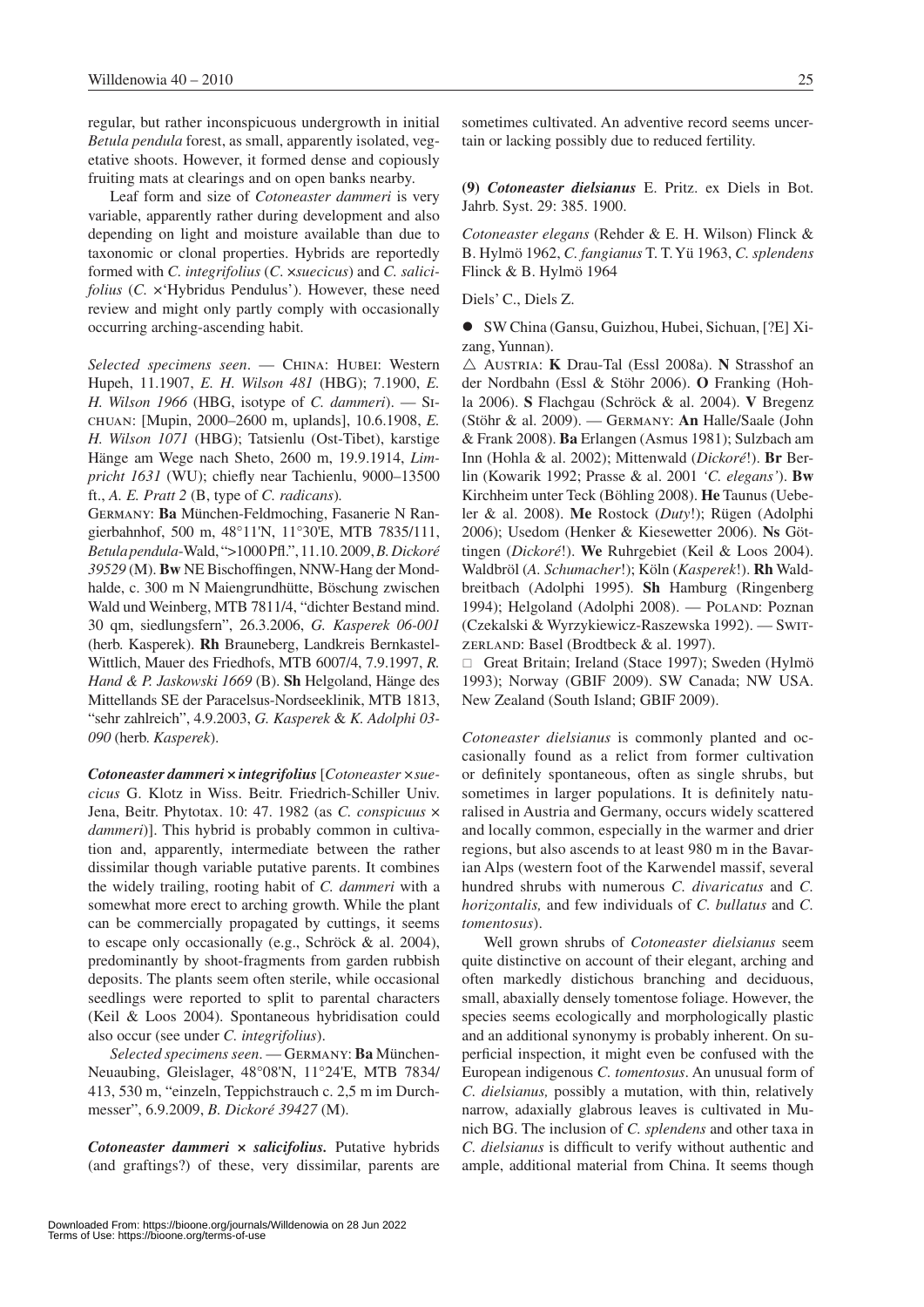reasonable on account of probable morphological and geographical continuity. For possible confusion with the semievergreen *C. franchetii,* see there.

*Selected specimens seen.* — AUSTRIA: N Großer Geyergraben SW von Steinhof (SW von Berndorf), Quadrant 8062/3, 380 m, Rand des Schwarzföhrenwaldes, 19.10.1997, *W. Till* (WU).

Belgium: Queue-du-Bois, prov. de Liège, 23.5.1993, *J. Beaujean 95/5* (B).

China: Hubei: W. Hupeh, 6.1900, *E. H. Wilson 1127*  (HBG). — Sichuan: Nan ch'uan, 1891, *v. Rosthorn 492* (B, holotype of *C. dielsianus*)*;* W Chengdu, Yingjing– Hanyuan pass top, 29°40'N, 102°37'E, 2360 m, 21.6.1994, *B. Dickoré 8047* (MSB).

Germany: **Ba** Niederbayern, Landkreis Kelheim, Fränkischer Jura, am Brand (Gronsdorfer Hänge, Gemarkung Kelheim/Ihrlerstein), 48°55'N, 11°41'E, MTB 7037/31, 420 m, Halbtrockenrasen, "2 Büsche entfernt", 22.5.2006, *F. Schuhwerk 06/89* (M); München-Feldmoching, Fasanerie E, W Lasallestr., 48°11'N, 11°31'E, MTB 7835/112, 500 m, 10.10.2009, *B. Dickoré 39511* (M); E Mittenwald, E Karwendelbahn-Talstation, oberhalb der B2, 47°26'N, 11°16'E, 960 m, 3.10.2009, *B. Dickoré 39501* (M). **He** Limburger Becken, Runkel-Steeden, Herrenwiesen an der Lahn, aufgeschüttetes Bodenmaterial, 5.6.2003, *H. Kahlheber 03-1184.2* (M). **Me** Bornstorfer Tannen (Rostock), a. Teichrand, 5.1975, *J. Duty* (JE). **Ns** Göttinger Wald, Hainberg S Herberhäuser Stieg, 51°32'N, 9°58'E, MTB 4425/4-04, 300 m, 31.8.2009, *K. Lewejohann 39418* (M). **Sh** Hamburg 53, Randowstraße, "Sämling, spontan", 21.5.1990, *J. Ringenberg 90-5* (HBG); Hamburg 70, Schatzmeisterstraße, Sämling, spontan, 6.7.1989, *J. Ringenberg 90-41* (HBG). **We** Waldbröl, "im Garten aus eingeschlepptem Samen spontan entstanden", 25.9.1964, *A. Schumacher* (HBG); Köln-Müngersdorf, Bahndamm, nördliche Böschung zum Girlitzweg hin, MTB 5007/321, 5.10.2001, *G. Kasperek 01-136,* 1.6.2002, *G. Kasparek 02-074* (herb. Kasperek).

CULTIVATED: Sweden: At Bjuv, raised from the holotype collection of *C. splendens*, *H. Smith 12925*, Sikang, Tachienlu, 2900 m, 7.7.1980, *B. Hylmö 9414* (JE).

**(10)** *Cotoneaster divaricatus* Rehder & E. H. Wilson in Sargent, Pl. Wilson. 1(2): 157. 1912.

Divaricate C., Spreizende Z.

 $\bullet$  C and SW China (Anhui, Gansu, Guizhou, Hubei, Hunan, Jiangxi, Shaanxi, Sichuan, Xinjiang, [?]Xizang, Yunnan, Zhejiang).

 $\triangle$  Austria: **B** Bernstein (Essl & Stöhr 2006). **K** (Fischer & al. 2008). **N** Piestingtal (Melzer & Bartha 2003); Krems (Essl 2008b). Gainfarn (*Till*!)*.* **O** Trauntal (Strauch 1992). **S** Salzburg (Schröck & al. 2004); Hallein (Stöhr & al. 2004). **St** Eibiswald (Essl 2008b). **T** (Fischer & al. 2008). **V** Bregenz (Stöhr & al. 2009). **W** Wien (Essl & Stöhr 2006). — Germany: **An** Halle/Saale (John & Frank 2008). **Ba** Erlangen (Asmus 1981); Kehlheim (*Schuhwerk*!); Königssee (*Adolphi*!). **Br** Berlin (Asmus 1990). **Bw** Erkenbrechtshausen (*Dunkel*!). **He** Fuldaer Senke (Gregor 1997); Limburg (*Kahlheber*!); Frankfurt (Ottich 2007). **Me** Usedom (Henker & Kiesewetter 2006). **Ns** Braunschweig (Brandes 2003). **Rh** Waldbreitbach (Adolphi 1995); Ludwigshafen (Mazomeit 1997); *Dunkel*!). **Sa** Leipzig (Gutte 2006). **Sh** Hamburg (Ringenberg 1994); Helgoland (Adolphi 2008). **We** Königswinter (Lohmeyer 1981); Ruhrgebiet (Keil & Loos 2004). — Poland: Near Kórnik Arboretum (Dolatowski 1992). — Switzerland: Winterthur (Schaeppi 1987); Basel (Brodtbeck & al. 1997).

 $\Box$  Denmark (GBIF 2009); Great Britain (Stace 1997); Hungary (Udvardy 1999); Norway (GBIF 2009); Sweden (Hylmö 1993). SW Canada and NW USA (GBIF 2009), NE USA (Zika 2002). New Zealand (South Island, GBIF 2009).

*Cotoneaster divaricatus* is commonly planted and probably throughout Central Europe the commonest adventive and naturalising species of the genus, occurring widely scattered and locally in large, probably bird-sown and obviously self-sustained colonies, 'invasive' (John & Frank 2008). An almost impenetrable mass population of *C. divaricatus* occurs on abandoned railway area in Munich-Feldmoching, estimatedly comprising some 50 000 plants (with lesser quantities of *C. horizontalis, C. dielsianus, C. dammeri* and *C. bullatus*), forming sort of a '*Cotoneaster* forest' (Hetzel 2006) under fully grown *Betula pendula*.

Until recently, *Cotoneaster divaricatus* was apparently often overlooked or misidentified as *C. horizontalis*. Young and disturbed plants are sometimes difficult to distinguish from *C. horizontalis* and could also, especially in dry habitats, imitate the characteristic herring-bone branching of that species. The generally more erect habit, somewhat larger, often more oblong leaves and cylindric fruit could serve to distinguish it from that species; for delimitation against *C. symondsii,* see there. *C. divaricatus* occurs in a variety of habitats, such as urban disturbed ground (often with *C. horizontalis*), in dry grassland and scrub (often with *C. dielsianus*) and on forest margins, clearings or within forest; it has also been observed in riverine and montane forest, often far from habitation, ascending in the Bavarian Alps to at least 1000 m.

*Selected specimens seen.* — AUSTRIA: **N** NW Gainfarn, Qu. 8063/1, 300–320 m, 15.10.1994, Waldrand, *W. Till*  (WU).

CHINA: HUBEI: Western Hupeh [S of Wushan, 1650– 2000 m], 9.7.1907, *E. H. Wilson 153Q* (HBG, paratype of *C. divaricatus*).

Germany: **An** Dölauer Heide, Wald b. Nietlebener Str., 4.6.1966, *Schaberg s.n.* (HAL). **Ba** Oberfranken,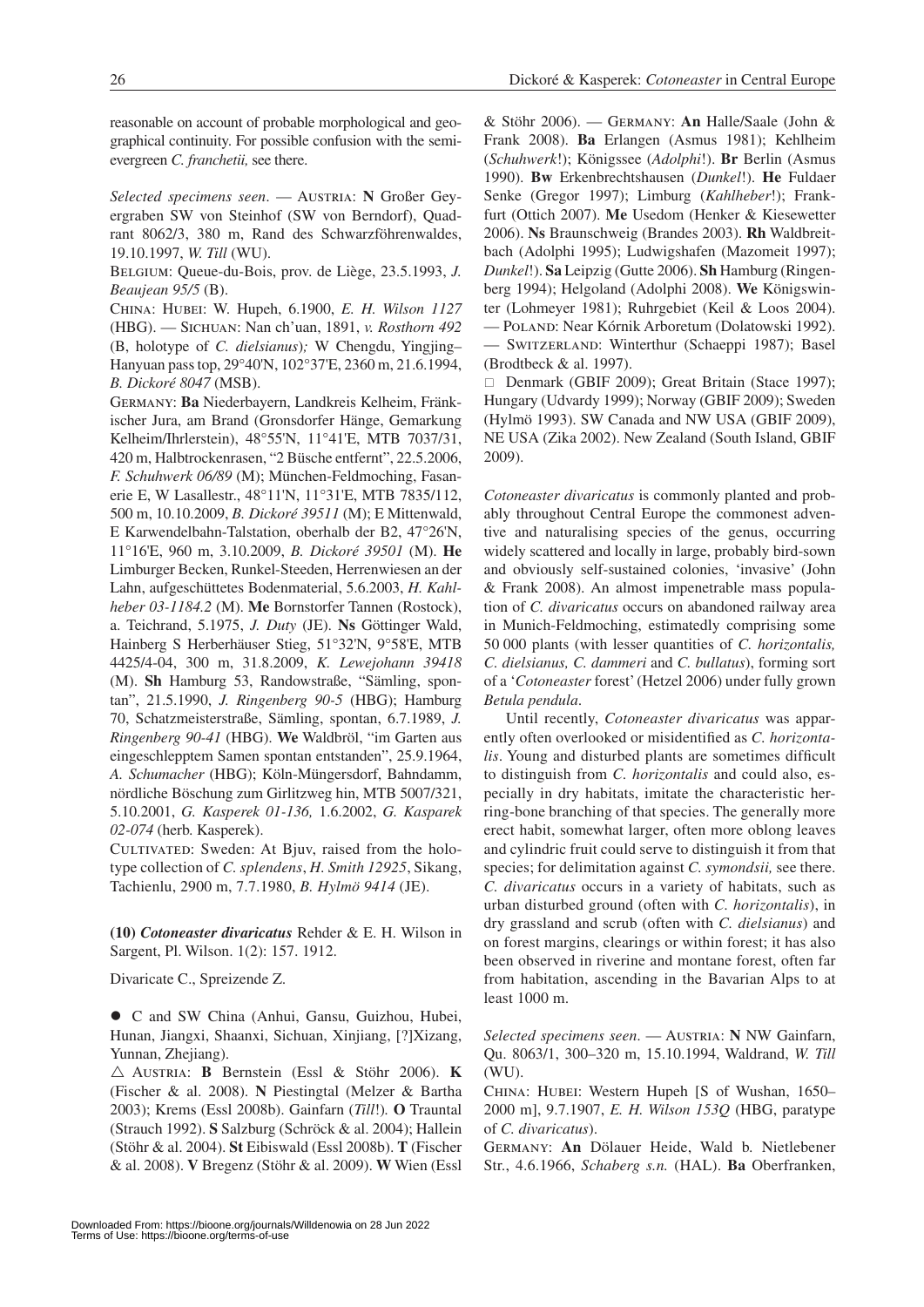Landkreis Forchheim, Fränkischer Jura, Felskopf an der Südostseite des Rodenstein auf der Ehrenbürg nördlich Schlaifhausen, 49°42'N, 11°10'E, MTB 6232/44, "*C. horizontalis;* die Art beginnt sich an naturnahen Wuchsorten wie diesem zunehmend einzubürgern und teilweise *Cotoneaster integerrimus* zu verdrängen"; 500 m, 21.6.1992, *F. Schuhwerk (92/143)*, *S. Bräutigam & N. Meyer, Cormoph. Exsicc. 97* (B); München-Feldmoching, Fasanerie N Rangierbahnhof, 48°11'N, 11°30'E, MTB 7835/111, 500 m, *Betula pendula*-Wald, "c. 20 000 Pfl.", 11.10.2009, *B. Dickoré 39526* (M); München-Pasing, N Paosostr., 48°08'N, 11°26'E, MTB 7834/412, 530 m, Bahndamm, 6.9.2009, *B. Dickoré 39420* (M); Grünwald, rechtes Isar-Ufer knapp unterhalb der Isarbücke, MTB 7935/31, "2 junge Sträucher am Fuß des buchenbestandenen Steilhangs im Bereich der Hochwasserlinie, sicher wildwachsend", MTB 7935/31, 26.6.2009, *B. Dickoré & G. Kasperek 09-016* (herb. Kasperek); E Mittenwald, E Karwendelbahn-Talstation, oberhalb der B2, 47°26'N, 11°16'E, 960 m, offener Bergwald, "zahlreich", 3.10.2009, *B. Dickoré 39499* (M); "Marzoller Au" N Weißbach, im Auwald nahe des Uferpfades (c. 400–800 m unterhalb Einmündung Mühlengraben), "zerstreut 6 Ex. gesehen", MTB 8243/14, 26.6.2009, *B. Dickoré & G. Kasperek 09-017* (herb. Kasperek); Ort Königssee, am Weg vom Hotel Bergheimat zum See an einer Felswand, MTB 8443/2, "diese Aufsammlung Basis für die Angabe von *Cotoneaster simonsii* bei Wisskirchen & Haeupler!", 26.8.1996, *K. Adolphi* (M). **Bw** Erkenbrechtshausen, Steinbruch nördlich E., offene Pionierrasen, MTB 6826/11, 4.7.1998, *F. G. Dunkel Du-774-1* (M). **He** E Zierenberg, Dörnberg W-Seite, Alpenpfad, 51°21'N, 9°19'E, 400 m, 9.9.2009, *B. Dickoré 39457* (M); Gießen, Rodthohl, gegenüber Zentrum für Innere Medizin (Haus Nr. 57) am Fuß einer alten, 2–3 m hohen Stützmauer, mehrere Ex., einige blühend, MTB 5418/113, 23.5.2003, *G. Kasperek 03-025* (herb. Kasperek). **Rh** Ludwigshafen, an der Bahnlinie zwischen dem Paketpostamt und der Teufelsbrücke, "z.T. verwildert", MTB 6516/23, 20.6.1998, *F. G. Dunkel Du-778-3* (M); Ahrtal unterhalb Altenahr, Böschung an der Uferstraße unter den Eisenbahnbrücken, MTB 5407, 18.5.2003, *G. Kasperek, I. Ottich & K. Adolphi 03-019* (herb. Kasperek). **Sh** Helgoland, Hänge des Mittellands SE der Paracelsus-Nordseeklinik, K, MTB 1813, "zusammen mit *C. horizontalis* und *C. dammeri,* häufig mit Jungwuchs", 4.9.2003, *G. Kasperek & K. Adolphi 03-091, 03-092* (herb. Kasperek); Helgoland, 19.9.2009, *K. Adolphi, K. & H. Kuhbier 39490* (M); Hamburg, Bezirk Mitte, U-Bahnhof Legienstrasse zwischen den Gleisen in Richtung Abstellbahnhof, 35728r 59355h, Anflugwald mit lichteren Stellen, "spontan", *Poppendieck, Samu & v. Prondzinski* (HBG). **We** Köln-Müngersdorf, Bahndamm, nördliche Böschung zum Girlitzweg hin, MTB 5007/321, 5.10.2001, *G. Kasperek 01-135* (herb. Kasperek).

## **(11)** *Cotoneaster franchetii* Bois. in Rev. Hort. 74: 379. 1902.

*Cotoneaster mairei* H. Lév. 1915, *C. wardii* W. W. Sm. 1917, ?*C. sternianus* (Turrill) Boom 1957, *C. cinerascens*  (Rehder) Flinck & B. Hylmo 1962, *C. vilmorinianus* G. Klotz 1972, *C. tengyuehensis* J. Fryer & B. Hylmö 1997

Franchet's C., Franchets Z.

• SW China (Guizhou, Sichuan, [?SE] Xizang, Yunnan), N Thailand.

r Austria: **N** Marchfeld, Strasshof (*Stöhr*!). [?]**W** Wien (Forstner & Hübl 1971). — [?] Germany: **Ba** Erlangen (Asmus 1981). **We** Ruhrgebiet (Keil & Loos 2005). — [?] SWITZERLAND: Basel (Brodtbeck & al. 1997).

□ France (GBIF 2009); Great Britain; Ireland (Kelly 1988; Stace 1997, apparently mostly in the S and W); Spain (GBIF 2009). South Africa (Plants of Southern Africa 2009). USA: California (Calflora 2009: 'invasive'; many records from W USA). SW Australia and New Zealand (North and South Islands; GBIF 2009).

*Cotoneaster franchetii* is only occasionally cultivated in Central Europe. It differs by semi-evergreen, somewhat larger and more elongate leaves and brick-red fruit from the otherwise very similar and variable *C. dielsianus*. However, while *C. franchetii* does not shed its leaves in autumn, these are often killed during severe winters. Furthermore, the leaves do not substantially differ in texture or structure from the deciduous ones of *C. dielsianus,* which renders this character almost useless for herbarium material. The adventive record of *C. franchetii* for Austria (Marchfeld, *Stöhr*!), of a specimen with leaves and fruit collected in early spring, is unequivocal. Possible spontaneous occurrence was also observed in Munich BG (where also cultivated), while other Central European records might turn out to belong to *C. dielsianus*.

*Selected specimens seen.* — AUSTRIA: N Marchfeld, Straßhof an der Nordbahn, verwildert in einem Schwarzföhrenforst nahe Bartoschviertel, MTB 7665/4, 160 m, 1.4.2004, *O. Stöhr 4139* (herb. *Pilsl*).

China: Yunnan: 20 km N Lijiang, reiche *Quercus-Rhododendron* Wälder, Wiesen, 2900–3100 m, 31.7.1996, *D. Podlech 54436* (MSB).

CULTIVATED: Halle/Saale, Botanischer Garten, Neuwerkhang, 22.9.2009, *B. Dickoré 39469* (M).

*Cotoneaster insculptus* Diels in Notes Roy. Bot. Gard. Edinburgh 5: 273. 1912, described from northwestern Yunnan, was included as a synonym under *C. franchetii* by Lu & Brach (2003). While still possibly contiguous to this species, it looks distinctive by its small, somewhat coriaceous, adaxially glabrescent leaves with deeply impressed veins. In Central Europe, *C. insculptus* is apparently rarely cultivated (Berlin BG!) and unknown oth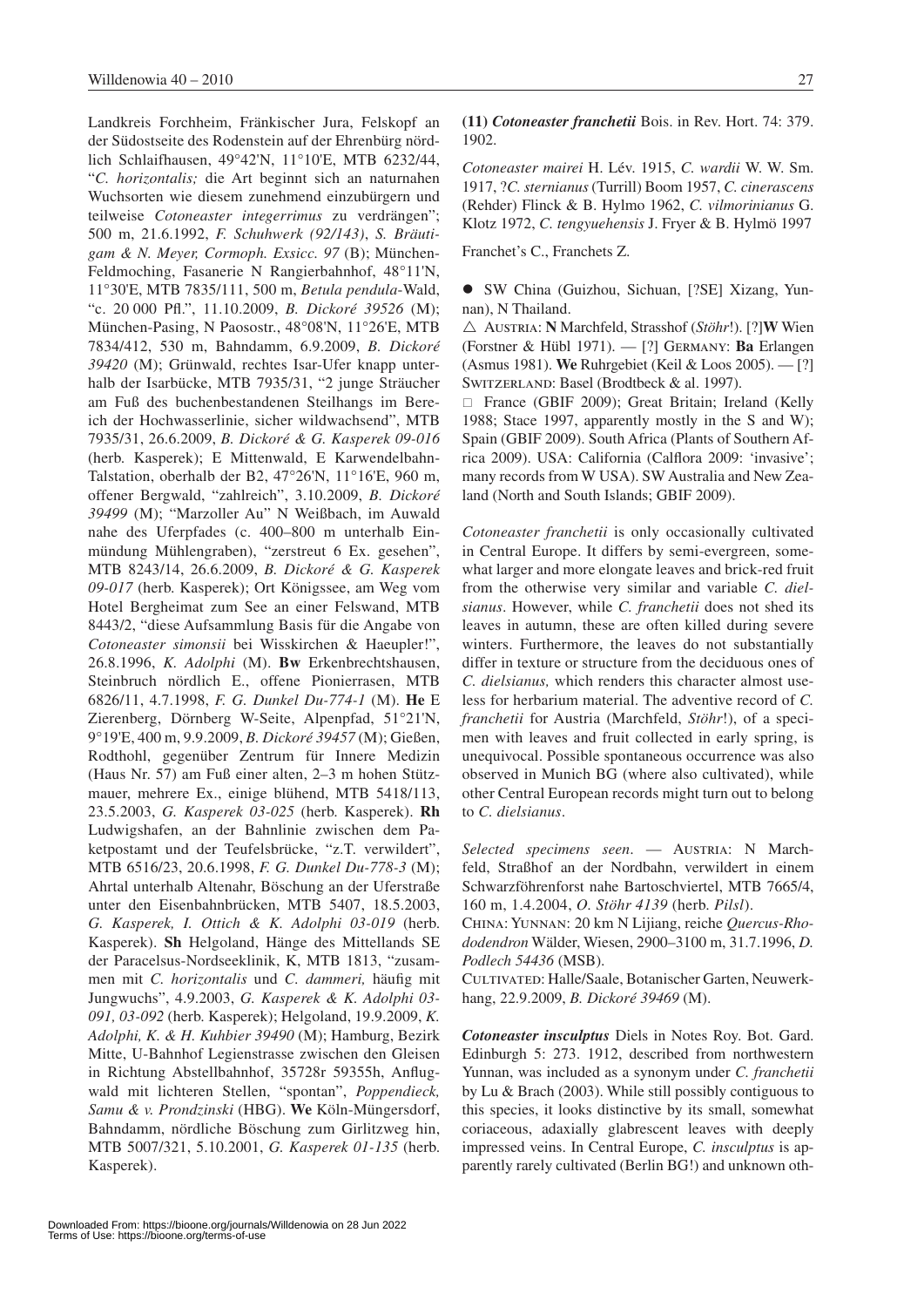erwise. It is reported as naturalised from Great Britain (Wales, Stace 1997).

*Cotoneaster pannosus* Franch., Pl. Delavay.: 223. 1890 (*C. amoenus* E. H. Wilson 1912, ?*C. lidjiangensis* G. Klotz 1963), from southwestern China (Sichuan, Yunnan), seems to come vegetatively close to *C. franchetii* but has spreading white petals. While thus belonging to *C.* subg. *Chaenopetalum,* herbarium specimens from the native range of both species are apparently difficult to distinguish. The abaxial leaf surface seems to be more thickly white-tomentose (pannose) in this species, with the overlapping indumentum giving a characteristic white margin to the leaf seen from above. *C. pannosus* is reported as adventive in southern England (Palmer 1992; Stace 1997) and from other, warmer parts of the world: USA: California (Bossard & al. 2000; Calflora 2009: 'invasive'); South Africa (Plants of Southern Africa 2009), etc. (Fryer & Hylmö 2009).

*Selected specimens seen*. — China: Yunnan: Bei Kuming, Kalkfelsen über Kloster, 19.6.1965, *H. Meusel*  (HAL, paratype of *C. lidjiangensis*). - UNITED STATES of America: California, abundantly naturalised, Stinson Beach, Marin County, 4.11.1959, *J. T. Howell 35109* (B).

*Cotoneaster coriaceus* Franchet, Pl. Delavay.: 222. 1890 (*C. lacteus* W. W. Sm. 1917, *C. oligocarpus* C. K. Schneid. 1917, *C. smithii* G. Klotz 1996), from southwestern China (Guizhou, Sichuan, Xizang, Yunnan), is another evergreen species of *C.* subg. *Chaenopetalum* that is not hardy in Central Europe. It is widely cultivated and naturalised in warmer regions, such as the British Isles and many subtropical regions of the world. *C. coriaceus* is an invasive weed, e.g., in California and southwestern Australia.

*Selected specimens seen.* — China: Yunnan: Chuxiong Xian, in the vicinity of Longtang, near km marker 159 W of Kumming on the Burma Rd., roadside and badly disturbed shrubby slopes, shrub c. 3 m tall, flowers white, anthers red, leaves white beneath, 25°04'N, 101°47'E, 1820 m, 25.7.1984, *Sino-Amer. Bot. Exp. 1249* (B).

**(12)** *Cotoneaster frigidus* Wall. ex Lindl. in Edwards's Bot. Reg. 15: t. 1229. 1829.

*Cotoneaster gamblei* G. Klotz 1966

Frigid C., Kälte-Z.

• C Himalayas: NW India (Himachal Pradesh) to Bhutan.

△ [?]Austria: **O** Obernberg am Inn (Hohla 2006 *'Cotoneaster* ×*watereri'*). **S** Salzburg (Pilsl & al. 2008 *'C.* ×*watereri'*). — [?] Belgium: (Verloove 2001 *'C.* ×*watereri'*). — [?] SWITZERLAND (Brodtbeck & al. 1997 '*C.* ×*watereri'*).

 $\Box$  Great Britain; Ireland (Stace 1997, frequent).

*Cotoneaster frigidus* was already published in 1829, in one of the first fascicles of volume 15 of the magazine Edwards's Botanical Register, unlike the protologue of *C. laxiflorus,* which appeared in the last fascicle of volume 15, in 1830. *C. frigidus* is a large, sometimes almost treelike shrub, apparently confined to the central Himalayas. The provenance of exsiccata claiming southern Indian origin (Tamil Nadu: Nilgiri Hills, *Hohenacker, Pl. Ind. Or. 1575 'C. affinis'*) is likely corrupt or refers to a cultivated plant (*C. buxifolius* is the only native species of *Cotoneaster* known from this far disjunctive area).

*Cotoneaster frigidus* is commonly considered less hardy in Central Europe, but seems to do quite well where it is rarely cultivated (Berlin BG!, former forest garden Hann. Münden!). The putative hybrid *C.* ×*watereri* Exell *(C. frigidus × salicifolius)* is allegedly hardier and more commonly cultivated in Central Europe and was repeatedly reported adventive. However, the identity of plants cultivated under this name and its adventive presence in Central Europe need further investigation. Most cultivated specimens seen by us so far, seemed to belong to the one or the other species, with no obvious need to consider hybrid origin. Furthermore, hybrid progeny would likely split to parental characters. With especially *C. salicifolius* being an extremely variable species (or considered to comprise several morphologically different 'microspecies'), the adventive record for *C.* ×*watereri* could well include misidentifications of *C. salicifolius,* young shoots of which often have relatively short and abaxially glabrescent leaves.

*Selected specimens seen.* — INDIA: SIKKIM: 8000 ft., *J. D. Hooker* (M); Singalila Ridge, Darjeeling, 2000 m, common, flowers white, 12.5.1981, *Ganesh Rai 291* (B). Nepal: Gossain Than, *N. Wallich Cat. No. 675* (M).

**(13)** *Cotoneaster horizontalis* Decne. in Fl. Serres Jard. Eur. 22: 168. 1879.

*Cotoneaster horizontalis* var. *perpusillus* C. K. Schneid. 1906, *C*. *perpusillus* (C. K. Schneid.) Flinck & B. Hylmö 1966, *C. ascendens* Flinck & B. Hylmö 1966, *C. atropurpureus* Flinck & B. Hylmö 1991, *C. atrovirens* J. Fryer & B. Hylmö 2009

Wall C., Fächer-Z.

● C and SW China (Gansu, Guizhou, Hubei, Hunan, Jiangsu, Shaanxi, Sichuan, [?]Taiwan, [?]Xizang, Yunnan, Zhejiang), [?]Nepal.

 $\triangle$  Austria: **B** Güssing (Traxler 1985). **N** Semmering (Melzer 1986). **O** Linz (Hohla & al. 1998). **S** Salzburg (Wittmann & Pilsl 1997; Pilsl & al. 2002). **St** Graz (Melzer 1976). **T** Innsbruck (Polatschek 2000). **V** Bregenz (Stöhr & al. 2009). **W** Wien (Forstner & Hübl 1971).  $-$  BELGIUM (Verloove 2002; Piqueray & al. 2008).  $-$ Czech Republic: Praha (Pysek & al. 2002). — Ger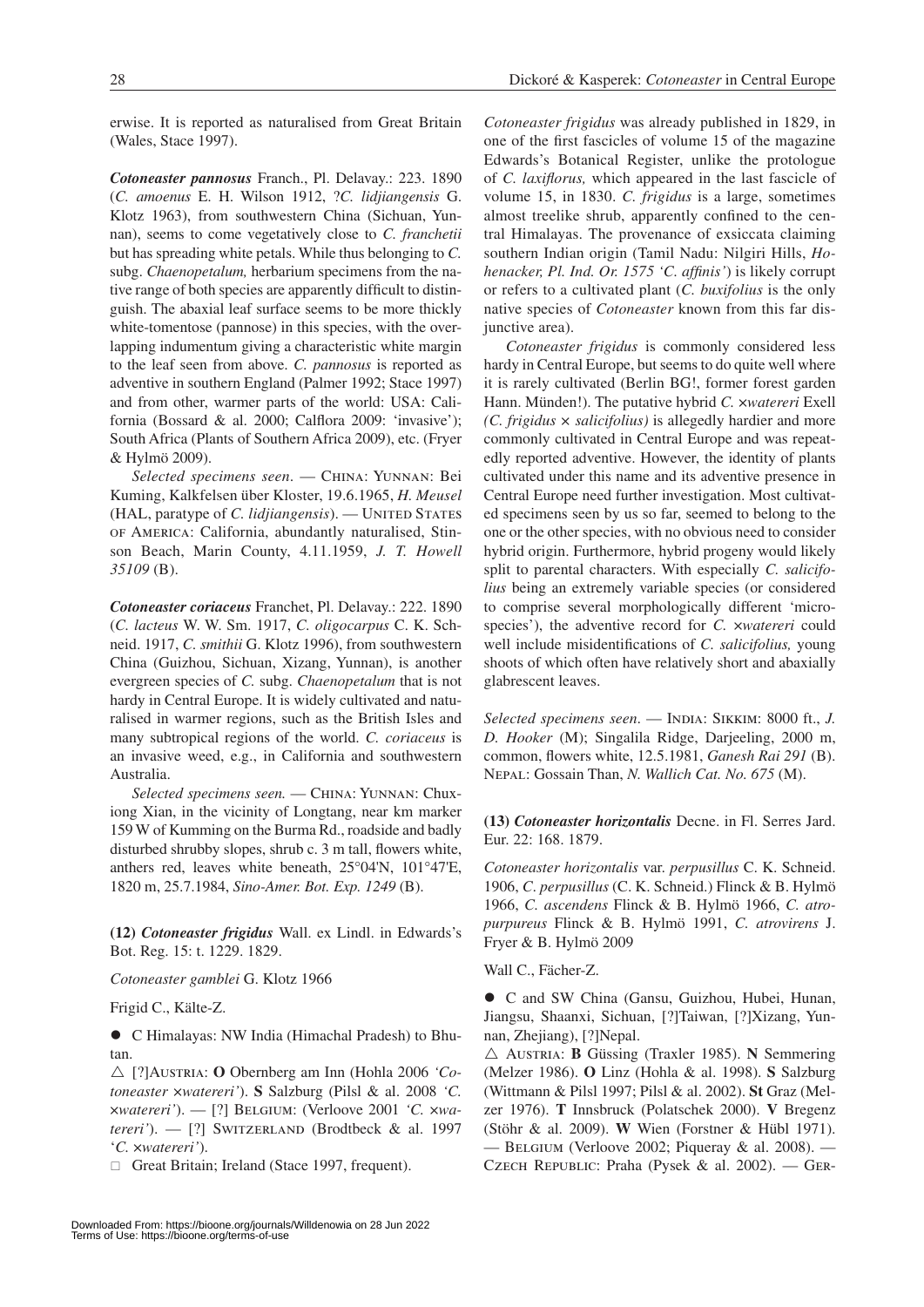many: **An** Halle/Saale (John & Frank 2008). **Ba** Allgäu (Dörr 1970); Erlangen (Asmus 1981). **Br** Berlin (Kowarik 1992). **Bw** Stuttgart, etc. (Kreh 1951; Seybold 1992). **He** Frankfurt (Ottich 2007). **Me** Rügen (*Endtmann*!); Usedom (Henker & Kiesewetter 2006). **Ns** Braunschweig (Brandes 1978, 1987). **Rh** Ludwigshafen (Mazomeit 1997); Kasbach (Adolphi 1995). **Sa** Leipzig (Gutte 2006). **Sh** Helgoland (Adolphi 2008). **Th** Arenshausen (Zündorf & al. 2006). **We** Leverkusen (Adolphi 1977). Ruhrgebiet (Keil & Loos 2005); Biggetal, Heggen (*Schumacher*!). — LUXEMBOURG (Kariger 1992). — NETHERlands (Denters 2006). — Poland: Poznan (Czekalski & Wyrzykiewicz-Raszewska 1992). — Switzerland: Winterthur (Schaeppi 1987); Locarno (Gianoni & al. 1988); Zürich (Landolt 1993). Basel (Brodtbeck & al. 1997: *'C. horizontalis'* and *'C. ascendens'*); Wallis (*Angerer*!).

Great Britain and Ireland (Stace 1997, almost throughout); Hungary (Udvardy 1999). SW Canada; NW and NE USA (Washington). Japan; Taiwan. SE Australia and New Zealand (North and South Islands; GBIF 2009).

The date of Decaisne's protologue usually given as 1877 has to be corrected because it was not published until 1879 (cf. p. 173).

*Cotoneaster horizontalis* is commonly planted, adventive and locally naturalised in Central Europe. It seems to favour rocky situations and many urban occurrences are in clefts of stone walls, along road borders, house walls or on railway and industrial sites. Larger spontaneous and self-sustaining populations are occasionally found in natural rocky areas (Helgoland, Middle Rhine area, etc.). *C. horizontalis* is also often found in dry calcareous grassland with rocky outcrops, such as in northern Hesse and in the Jura of Baden-Württemberg and Bavaria, and ascends to at least 1000 m in the Alps.

Despite its usually characteristic habit, *Cotoneaster horizontalis* has often been confused or intermingled, especially with *C. adpressus* and *C. divaricatus* (see under these species). The native range of *C. horizontalis* does not seem to be well-known and some records, e.g., from Tibet, Taiwan and Nepal might either belong to different species or be adventive. While *C. horizontalis* itself is certainly variable, its taxonomic circumscription seems poorly understood and also blurred by numerous, probably minor variants described for species and partly assigned to different sections or series. The few synonyms cited above (and probably several more) seem to describe mostly cultivated strains or selections, characterised by largely quantitative characters of growth form and leaf size. However, while presently being difficult to qualify, some of this variation might also turn up in adventive plants. Many adventive specimens from dry, exposed habitats seem to come close to *C.* (*horizontalis* var.) *perpusillus*. Related species might include *C. apiculatus* (see there), and the following.

*Selected specimens seen.* — Austria: N Mödlinger Klause, westlich der Johannesruhe, Schwarzföhrenwald über Dolomit, 30.4.1994, *G. M. Schneeweiß* (WU). **S** Tennengau, Salzachtal zwischen Elsbethen und Puch bei Hallein, Stauraum des Kraftwerkes Urstein, Auwaldfragmente SW vom Schloss Urstein, 440 m, MTB 8244/4, 14.5.2001, *H. Wittmann s.n.* (M).

China: Hubei: S. Hupeh [Chang-yang, 1500 m], 5.1900, *E. H. Wilson 564* (HBG, syntype of *C. horizontalis* var. *perpusillus*). — Sichuan: Nan ch'uan, 1891, *v. Rosthorn 1808* (B).

Germany: **Ba** Felsen am Zwieselberg bei Roßhaupten, 6.8.1970, *E. Dörr* (M); Allgäu, Zipfelschrofen, 1000 m, 29.7.1991, *E. Dörr* (M); Landkreis Ostallgäu, Füssen, beim Parkplatz Hohenschwangau, MTB 8430/1, 800 m, 16.10.2000, *N. Mathes 2/2000* (M). **Bw** NSG "Pferdstrieb" S Sandhausen, in lichtem Kiefernbestand auf Dünenkante im südlichen Teilgebiet, Einzelex. bildet ein kniehohes Gebüsch von 4 m Durchmesser, MTB 6617, 25.6.2001, *G. Kasperek & Florist.-Soziol. Arbeitsgem. 01-075* (herb. Kasperek). **Me** Feuersteinfelder von Neu-Mukran auf Rügen, 22.11.1959, *Endtmann* (JE). **Sh** Helgoland, Hänge des Mittellands SE und NE der Paracelsus-Nordseeklinik auf flachgründigen, schwach entwickelten Böden, sehr zahlreich, ältere und jüngere Exemplare über große Flächen verteilt, MTB 1813, 1.9.2002 und 4.9.2003, *G. Kasperek & K. Adolphi 02-151, 03-089* (herb. Kasperek). **Th** NW Treffurt, Adolfsburg, Trockengebüsche am unteren Südhang, c. 150 m vom Ortsrand, MTB 4827/3, "mehrere gut entwickelte Sträucher", 25.5.2002, *G. Kasperek & Florist.-Soziol. Arbeitsgem. 02-066* (herb. Kasperek). **We** Sauerland, Biggetal, Heggen, Hohe Ley, auf Geröll an der hohen Steilwand, "vielleicht durch Vögel verschleppt", 16.8.1968, *A. Schumacher 1438d* (HBG); Kasbach, an der Bahnlinie nach Kalenborn, hohe Stützmauer im Geländeeinschnitt ESE Kirche/Friedhof, MTB 5409/213, "sehr individuenreicher wildwachsender Bestand flächenhaft in der gesamten Stützmauer", MTB 5409/213, 22.8.2002, *G. Kasperek, E. Foerster & K. Adolphi 02-138* (herb. Kasperek).

Switzerland: Wallis, Rhonetal zw. Ollon und Aigle, c. 400 m westlich Ollon gegen Vehiez, im feuergeschädigten Föhrenwald auf stark erodiertem sowie exponierten Gipssteilhang, 550 m, 12.6.1986, *O. Angerer s.n.*  (M).

*Cotoneaster nitidus* Jacques in J. Soc. Imp. Centr. Hort. 5: 516. 1859 (?*C. distichus* Lange 1882, *C. cordifolius* G. Klotz 1964, *C. forrestii* G. Klotz 1964, *C. salwinensis* G. Klotz 1972) is a distinct species, apparently confined to a rather small area on the borders of the eastern Himalayas (northeastern India, Arunachal Pradesh), northern Myanmar and southwestern China (westernmost Yunnan). It is rarely cultivated (private garden of *G. Klotz*, Jena!). *C. nitidus* resembles *C. horizontalis* and *C. apiculatus* in its regular distichous branching, but the leaves are  $\pm$  ad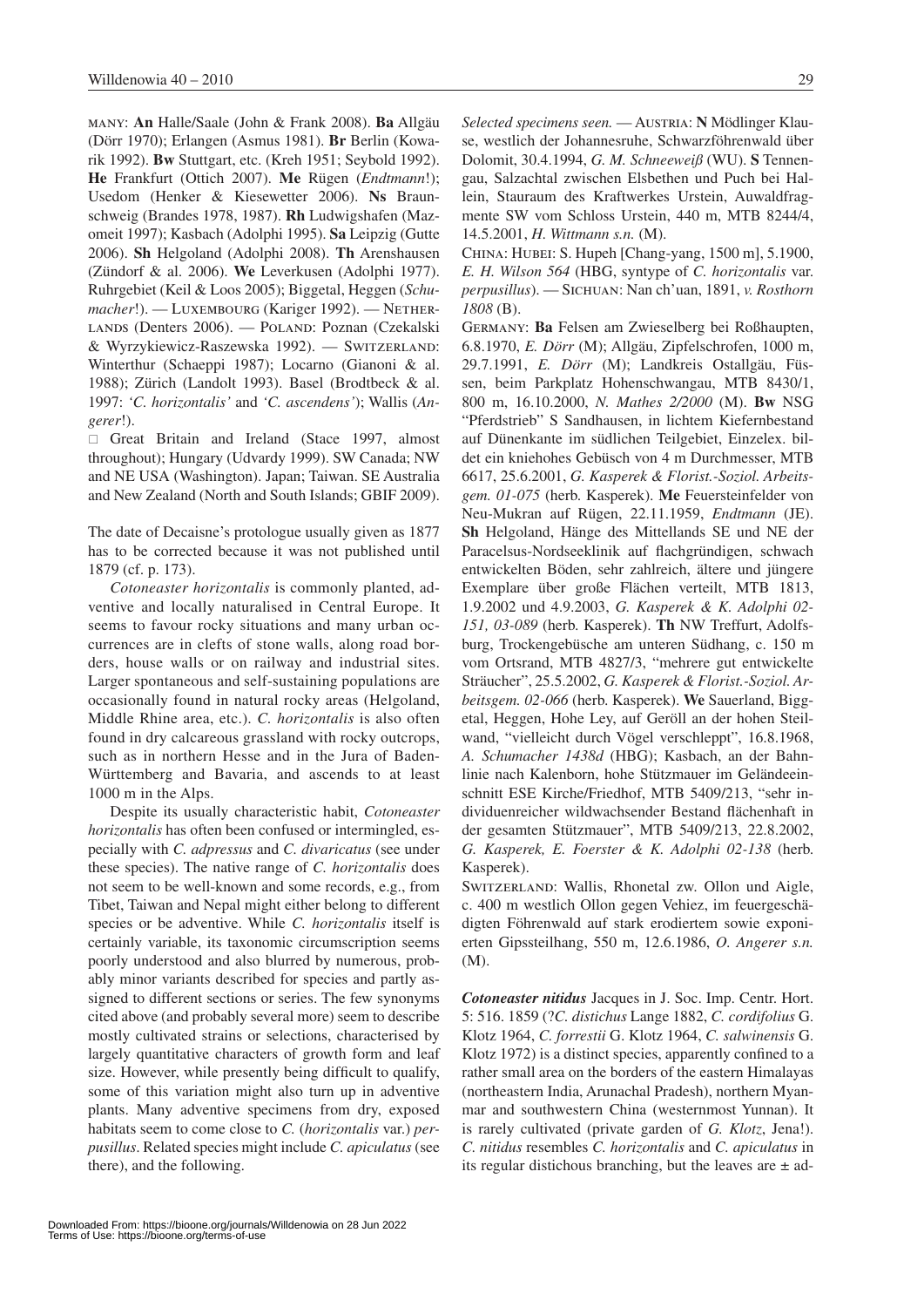axially strigose, somewhat pale-pruinose, inflorescences 2–6-flowered, peduncles reflexed and fruit scarlet. Much confusion has apparently arisen about the identity of *C. distichus,* which also seems to have caused considerable problems as to the identities and provenances in several other species, described from cultivated specimens with basically unknown origins *(C. adpressus, C. symondsii)*.

Selected specimens seen. - INDIA: MEGHALAYA: Assam, Khasi Hills, Laitlyngkon, 6500 ft., 25.9.1913, *Upendranath Kanjital 2650* (DD, photo).

Cultivated: Sweden: Bjuv, from *G. Forrest 30397,*  4.11.1980, *B. Hylmö* (JE). Germany: Jena, Dornbluthweg, Garten G. Klotz, 24.9.2009, *B. Dickoré 39489* (M).

*Cotoneaster verruculosus* Diels in Notes Roy. Bot. Gard. Edinburgh 5: 272. 1912 (*C. improvisus* G. Klotz 1972) is similar to *C. horizontalis,* but differs in its reduced indumentum, with bases of hairs giving a characteristic prickly appearance to the shoots. The relevance of this character and distributional features (or, of a whole series around this taxon, *C.* ser. *Verruculosi* G. Klotz 1972, Fryer & Hylmö 2009) seem to be largely unknown. *C. verruculosus* probably originates from SW China (Sichuan, [?]Xizang, Yunnan), while an additional distribution in the Himalayas (Bhutan, N India, Myanmar, Nepal), as given by Lu & Brach (2003), might need confirmation. Cultivated plants hanging from walls of Salzburg (*Pilsl*!, *Adolphi, Dickoré, Kasperek & Nowack*!) seem to refer to here.

*Selected specimens seen.* — Austria: **S** Stadt-Salzburg, Nonntal/Mönchsberg, Erhardsgäßchen, Oberkante einer Mauer, 8244/1, 425 m, 13.9.2002, *P. Pilsl, C. Schröck & O. Stöhr 11955* (herb. Pilsl).

## **(14)** *Cotoneaster integerrimus* Medik., Gesch. Bot.: 85. 1793.

*Mespilus cotoneaster* L. 1753, *Cotoneaster vulgaris* Lindl. 1821, *C. juranus* Gand. 1875, *C. pyrenaicus* Gand. 1875, *C. suboblongus* Gand. 1875, *C. humilis* Dunn 1924, *C. gilgitensis* G. Klotz 1966, ?*C. kaganensis* G. Klotz 1966, *C. integerrimus* subsp. *masclansii* J. M. Monts. & Romo 1983, *C. canescens* Vestergren ex B. Hylmö 1993, *C. kullensis* B. Hylmö 1993, *C. scandinavicus* B. Hylmö 1993, *C. cambricus* J. Fryer & B. Hylmö 1994

Common C., Gewöhnliche Z.

 $\bullet$  N, W, C and S Europe, SW Asia (disjunct). — Austria: **B**, **K**, **N**, **O**, **S**, **St**, **T**, **V**, **W** (Fischer & al. 2008). — Belgium. Czech Republic. Germany: **An**, **Ba**, **Bw**, **He**, **Ns**, **Rh**, **Sa**, **Th**, **We**. Luxembourg. Poland. Switzerland.

 $\triangle$  GERMANY: [?]**Br** (Kowarik 1992; Prasse & al. 2001).

While the total, large though often disjunctive, European-W Asiatic distribution of *Cotoneaster integerrimus* seems well depicted by the map of Jäger in Kutzelnigg (1994), there remains considerable controversy about the taxonomic circumscription of the species. Isolated European populations, e.g., in the Baltic region and on the British Isles have been accommodated by several specific epithets. Actually, the British Isles' population *(C. cambricus)* comprises very few plants on limestone of Great Orme's Head (northwest Wales), "known since 1783; the six plants remaining in 1983 have since increased by reintroduction of native material" (Fryer & Hylmö 1994). Most recently, Sennikov (2009) has segregated the Central and southern European (including British) populations under the name *C. pyrenaicus* from *C. integerrimus* (s.str.) for an exclusively Baltic and Scandinavian taxon. His treatment does not give morphological or molecular backgrounds. Although Hylmö (1993) had made some similar statements on Scandinavian *Cotoneaster* taxa, this splitting approach seems problematic. *C. integerrimus* is lacking from northern Germany, Denmark and northern Poland, but the geographical distance between the Central European and Baltic/Scandinavian populations does not seem to be substantially larger than between other disjunctive occurrences of this species. The problem could, furthermore, relate to possible intermediates or hybrids of *C. integerrimus* and *C. laxiflorus* (in the Baltic region) or *C. tomentosus* (in the Alps) and its discrimination against other northeastern European and northern Asiatic taxa (*C. cinnabarinus* Juz. 1950, *C. uniflorus* Bunge 1830). However, conclusive investigations, covering large enough an area and sample size, are apparently absent. For now, while acknowledging reproductive isolation and possible phytochemical distinctiveness for disjunctive or marginal populations, *C. integerrimus* (s.l.) seems still best treated as one contiguous species.

In southern Asia, *Cotoneaster integerrimus* also occurs in a relatively large, while likewise probably isolated area on the borders of the inner northwestern Himalaya, northeastern Hindukush, southwestern Karakorum and Kashmir (eastern Afghanistan, northern Pakistan, northwestern India: as *C. humilis, C. gilgitensis* and *C. uniflorus* auct., respectively; see also Parker 1924). While *C. integerrimus* could well extend into adjacent western China (Xinjiang), an additional record of the species for large parts of northern China (Hebei, Heilongjiang, Nei Mongol, Qinghai, Xinjiang) and Korea by Lu & Brach (2003) seems to require verification. Ambiguities might relate to odd historical records under this well-known European species name or occasional, incorrect synonymies, such as for *C. zabelii* (GBIF 2009).

In its native Central European part of range, *Cotoneaster integerrimus* occurs discontinuously, being largely confined to areas with larger rock outcrops. Natural habitats are often under threats from development and probably generally diminishing. Apart from its longknown sites, with few additions recently added and some treated in phytocoenological detail (e.g., Oberdorfer 1927; Gerlach 1967; Moor 1979), the species does not seem to have much potential for colonising new or dis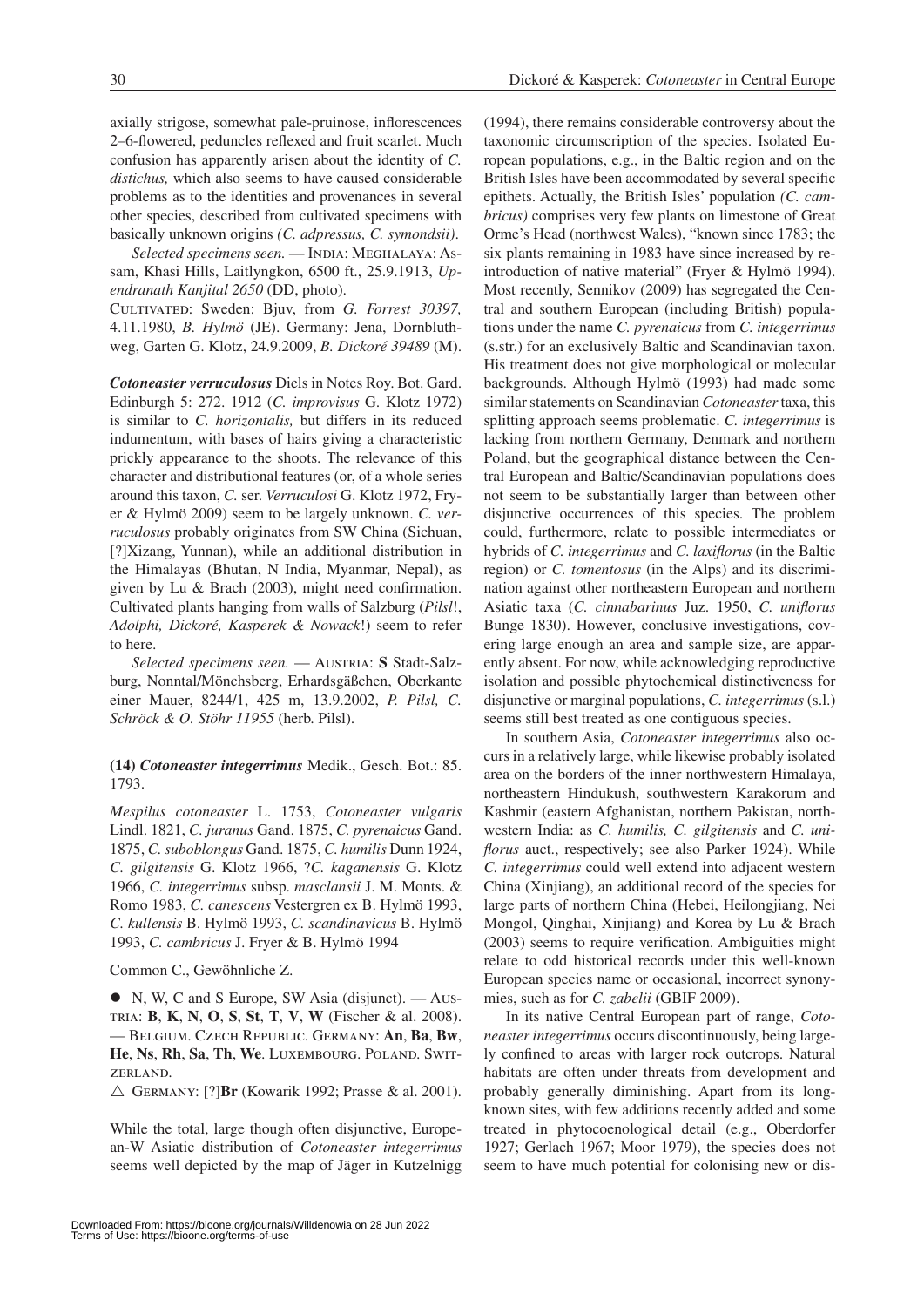turbed habitats (such as quarries or gravel pits?). Records of *C. integerrimus* as spontaneous, non-native shrub for Berlin and Brandenburg (Kowarik 1992; Prasse & al. 2001) need confirmation. We have not seen evidence of new colonisations but miscellaneous herbarium material suggests that especially *C. divaricatus* and *C. dielsianus*  were sometimes confused with *C. integerrimus*.

*Selected specimens seen.* — Afghanistan: Badakhshan, Wakhan, Tal westlich des Darya-e Uch Jelga am Kol-e Chaqmaqtin, 37°10'N, 74°08'E, 4150–4350 m, 15.7.1971, *O. Anders 7456* (MSB).

Germany: **He** E Zierenberg, Wichtelkirche, 390 m, 51°21'N, 9°20'E, 9.9.2009, *B. Dickoré 39455* (M). **Rh** Burg Are bei Altenahr, zahlreich auf Mauerkronen der Burgruine, MTB 5407/44, 18.5.2003, *G. Kasperek & K. Adolphi 03-021* (herb. Kasperek).

Italy: Region Aosta, Valle di Cogne, E Lillaz, linker Talhang des Vallone di Urtier, Waldsaum am Abstieg vom Lago di Loie, 1700 m, 23.7.2003, *G. Kasperek & U. Sittig 03-065* (herb. Kasperek).

Pakistan: [Northern Areas, Nanga Parbat] Tibet, Hasóra, Tap to Maséno glacier (Lolio Dúru) and Achursbótt (Diámer glacier group), 17.–19.9.1856, *Schlagintweit* (M).

Finland: Varsinas-Suomi, Nummi-Peninsula, Vivola village, 60°22'N, 24°01'E, 70 m, 4.6.2000, *J. Nurmi 2000-8, Soc. Èch. Pl. Vasc. Eur. Bass. Médit. 19059* (M).

**(15)** *Cotoneaster integrifolius* (Roxb.) G. Klotz in Wiss. Z. Martin-Luther-Univ. Halle-Wittenberg,Math.-Naturwiss. Reihe 12(10): 779. 1963.

*Crataegus integrifolia* Roxb. 1832, *Cotoneaster buxifolius* var. *marginatus* Lindl. ex Loudon 1842, *C. marginatus* (Loudon) Schltdl. 1856, *C. lanatus* Jacques 1859, *C. congestus* Baker 1869, *C. prostratus* Baker 1869, *C. thymifolius* Baker 1869, *C. brevirameus* Rehder & E. H. Wilson 1912, *C. conspicuus* Marq. 1937, *C. meuselii* G. Klotz 1963, *C. nanus* (G. Klotz) G. Klotz 1963, *C. permutatus* G. Klotz 1963, *C. pluriflorus* G. Klotz 1963, *C. brandisii* G. Klotz 1966, *C. insolitus* G. Klotz 1966

Entire-leaved C., Ganzrandige Z.

 $\bullet$  Himalaya (Kashmir to Myanmar), S Tibet, SW China (Guizhou, Sichuan, [S and SE] Xizang, Yunnan).  $\triangle$  Austria: **S** Salzburg (*Pilsl!*). — GERMANY: **Ba** München-Neuaubing (*Dickoré*!). **Sh** Hamburg (*Kasperek*!). **We** Ruhrgebiet (Keil & Loos 2005).  $\Box$  Great Britain (Stace 1997).

Taxonomy and nomenclature of *Cotoneaster integrifolius* seem extremely complicated for several reasons. The main source of confusion about *C. integrifolius* comprises its delimitation against *C. microphyllus*. Numerous published species' epithets and infraspecific taxa seem to circle around this problem. Trying to sort

this out, it appears that the broad-ranged *C. integrifolius* is a diploid species  $(2n = 34,$  Zhou & Wu 1999, as *C. conspicuus*), while *C. microphyllus* is tetraploid  $(2n = 68,$  Zhou & Wu 2001). Both species seem to segregate elevationally almost throughout the Himalayas and along the eastern rim of the Tibetan Plateau. *C. integrifolius* is a montane to subalpine species at elevations of c. 2300–3900 m and spatially extending more into the forelands and the dry inner valleys of southern Tibet. *C. microphyllus,* in contrast, is an alpine species, with an almost linear distribution along the Himalayan main range and the highest massifs of the Hengduan Shan in southwestern China, mostly at elevations between 3500 and 4500 m. Many, but not all records from lower elevations apparently comprise misidentifications of the former. However, the chromosomal segregation does not seem to be quite perfect and triploid plants have also been reported. There remain considerable ambiguities as to the delimitations of either species and to the identities of many published names.

*Cotoneaster integrifolius* in our circumscription is intended to include *C. conspicuus*, under which name is usually understood the common garden plant originating from southeastern Tibet. Both taxa seem to be perfectly contiguous, morphologically and geographically, from the lower elevations of the outer western and central Himalayas through the dry valleys of the inner eastern Himalayas, adjacent southeastern Tibet and southwestern China.

Cultivated possibly even more common than *Cotoneaster integrifolius* is the artificial hybrid *C.* ×*suecicus* G. Klotz (*C. dammeri × C. integrifolius* [see there]), originally as *C. conspicuus* × *C. dammeri*. This hybrid is reported to seed freely, while seedlings split to parental characters (Keil & Loos 2004, G. Klotz, pers. comm.). Principally, a single cultivated hybrid plant could thus give rise to at least three 'morpho-taxa', which would resemble either parent or were intermediate, respectively, let alone back-crossings. Single, but probably very old and long established individuals of *C. dammeri, C. integrifolius* and the putative hybrid were found in an abandoned railway area in Munich-Neulangwied. Especially in graveyards, these rather different species are commonly grown together, often along with the putative hybrid and *C. microphyllus*. Adventive occurrences of *C. integrifolius* are probably still uncommon, while it might have been overlooked or misidentified for *C. microphyllus*. We have repeatedly observed seedlings in pavement-fissures, which apparently originated from nearby planted *C. integrifolius* (or *C.* ×*suecicus*?), but these have always been cleaned shortly after. Several similar occurrences of young and vegetative plants are documented in the collections of P. Pilsl from Salzburg (as *C.* ×*suecicus*). Part of the adventive record of *C. integrifolius* might actually belong to *C. microphyllus*. Especially on the British Isles, *C. integrifolius* seems to have predominantly been understood as a segregate or synonym of *C. microphyllus*.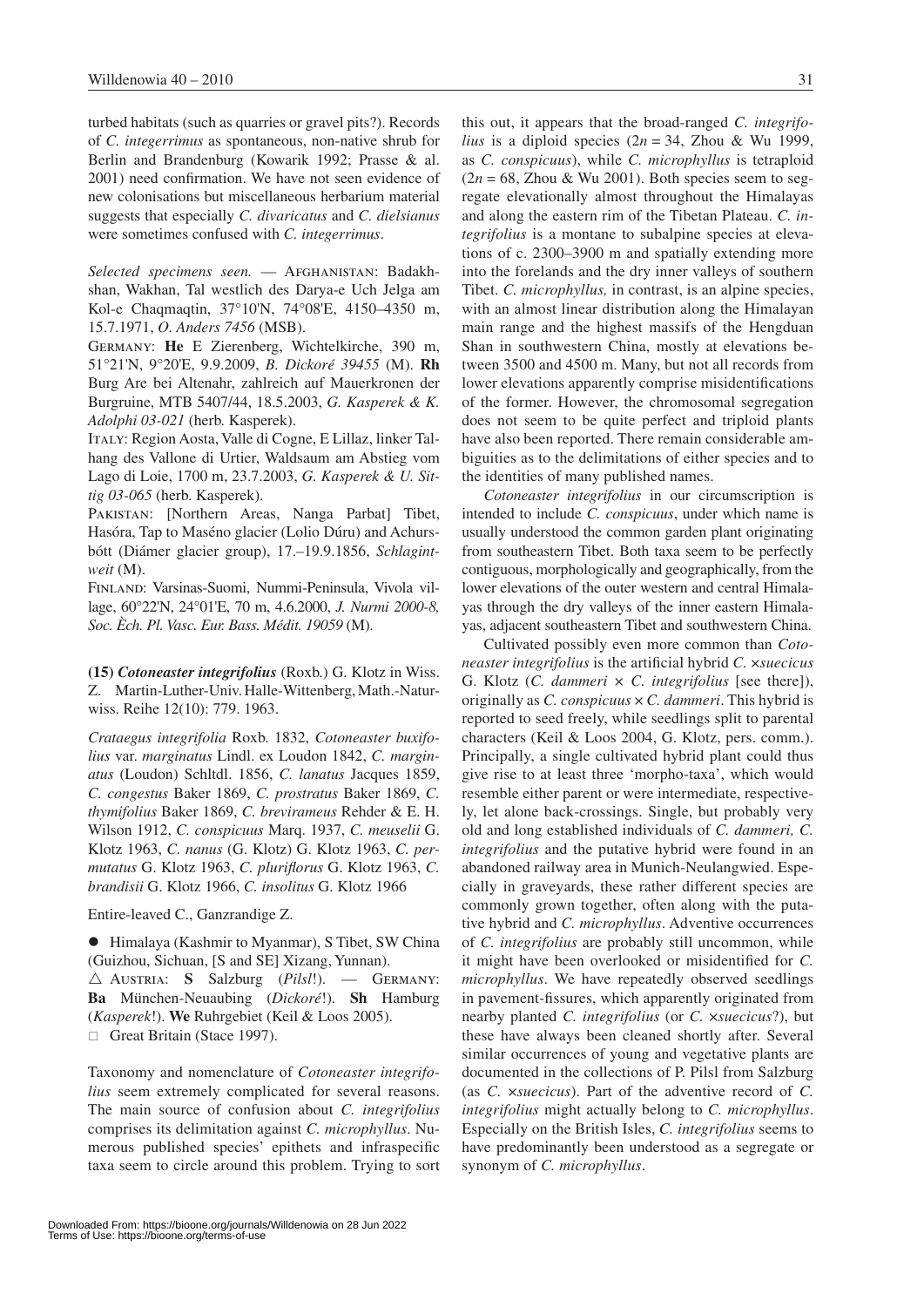*Selected specimens seen.* — AUSTRIA: Sa Tennengau, Taugltal SE von Vigaun, bewachsene Schotterterasse der Taugl N der 220 KV-Leitung, 8344/2, 47°39'35''N, 13°08'30''E, 470 m, 27.8.2008, *P. Pilsl* (herb. Pilsl).

China: Sichuan: In montium Daliang-schan (territorii Lolo) ad orientem urbis Ningyüen regione calide temperata, prope vicum Lemoka, in lapidosis, substr. calcareo, 1730–2270 m, 23.4.1914, *H. Handel-Mazzetti 1563* (WU). — Tibet/Xizang: Gyala Peri N, Bong Chu, E of Dongjuk (Camp 15), 30°00'N, 94°54''E, 2730 m, subtrop.-coll. *Pinus armandi*-mixed deciduous forest and scrub, 17.8.1994, *B. Dickoré 11175* (MSB). — Yunnan: Xiangyun Xian, in the vicinity of Tianshengtang, near km marker 270 W of Kunming on the Burma Rd., badly eroded and denuded shale slopes, shrub, 25°21'N, 100°52'E, 2300 m, 24.7.1984, *Sino-Amer. Bot. Exp. 1249* (B); Umgebung von Kunming […], 2000 m, 30.5. 1980, *H. Hertel 23279* (M).

Germany: **Ba** München-Neuaubing, Gleislager, 48° 08'N, 11°24'E, MTB 7834/413, 530 m, eine Pfl., Teppichstrauch 1,20 m im Durchmesser, 2.7.2009, *B. Dickoré & Flora München 39205* (M). **Sh** Hamburg, Herrengraben, Terrasse am Herrengrabenfleet-Ufer neben Haus Nr. 30, MTB 2425/42, "eine Jungpflanze in Pflasterritze (in c. 1 m Entfernung von kultiviertem Exemplar)", 26.8.2009, *G. Kasperek 09-063* (herb. Kasperek).

India: Himachal Pradesh: Simla, 20.5.1954, *Ram Singh 12708* (M); Nainital, *Cupressus*-Wald, 5.12.1962, H. Meusel *s.n.* (HAL). — UTTARAKHAND: Garhwal, trockener Eichenwald (*Q. incana* mit Zedern) bei Mussoori, nördl. Dehra Dun, 13.10.1962, *H. Meusel & R. Schubert s.n.* (HAL, holotype of *C. meuselii*); Kumaon, Gori valley, Rargari–Bogdiyar, 30°11'N, 80°13'E, 2300 m, 29.9.2004, *B. Dickoré 19137* (MSB).

*Cotoneaster buxifolius* Wall. ex Lindl. in Edwards's Bot. Reg. 15: sub t. 1229. 1829, described from the Nilgiri Hills, Tamil Nadu, southern India, was taken as the accepted species name for the *C. integrifolius* complex by Lu & Brach (2003). While there are strong genetic links between the far disjunct floras of Nilgiri Hills and the Himalayas, most of these are no longer considered as conspecific, and *C. buxifolius* likely comprises a disjunctive endemic of southern India. Morphologically, *C. buxifolius* differs from *C. integrifolius* by its many-flowered inflorescences, rather long-acuminate leaves and a very dense tomentum of the whole plant. However, similar densely tomentose and, possibly, other aberrant plants (*C. hodjingensis* G. Klotz 1963?) seem to occur also in southwestern China, Yunnan, which in their relationships seem largely unresolved.

Selected specimens seen. - INDIA: TAMIL NADU: Nilgiris, Ooty, 7000 ft., 6.1886, *J. S. Gamble 17447* (HBG); Kodanad, Nilgiri, "berries small red; etiam 154 Ooty", 6000 ft., 7.1882, *D. Brandis* (HBG).

*Cotoneaster rotundifolius* Wall. ex Lindl. in Edwards's Bot. Reg. 15: t. 1229. 1829 (*C. microphyllus* var. *uva-ursi*

Lindl. 1827, *C. uva-ursi* (Lindl.) G. Don 1830). This evergreen small, divaricate shrub from the central Himalayas (Bhutan, N India: Sikkim, Nepal) is probably related to *C. integrifolius* and *C. microphyllus*. *C. rotundifolius* was often combined or mixed up with *C. adpressus, C. nitidus (distichus)* or *C. horizontalis*. This is probably due to the illustration in Saunders (1869: t. 54), which did not show the typical flower of *C.* subg. *Chaenopetalum* with patent, white petals, but either a flower in bud or of a representative of *C.* subg. *Cotoneaster*. Fitch's illustration (Hemsley 1905: t. 8010) depicts patent rose-coloured petals and, probably unusual, oblong-pyriform fruits. While trying to resolve some of this confusion, Fryer & Hylmö (2009) did not arrive at the correct conclusion. They illustrated *C. rotundifolius* (t. 95) but their typification is incorrect and the description apparently contains mainly elements of *C. adpressus* and/or *C. nitidus*. *C. rotundifolius* is rarely cultivated in botanical gardens (Göttingen BG!).

Selected specimens seen. - CULTIVATED: Göttingen, Alter Botanischer Garten, 16.8.2009, *B. Dickoré 39360* (M).

**(16)** *Cotoneaster laxiflorus* J. Jacq. ex Lindl. in Edwards's Bot. Reg. 15: t. 1305. 1830 ["1829"].

*Mespilus cotoneaster* var. *nigra* Wahlb. 1820 (non *Mespilus [nigra](http://www.ipni.org/ipni/idAuthorSearch.do?id=11692-1&back_page=%2Fipni%2FeditAdvPlantNameSearch.do%3Ffind_infragenus%3D%26find_isAPNIRecord%3Dtrue%26find_geoUnit%3D%26find_includePublicationAuthors%3Dtrue%26find_addedSince%3D%26find_family%3D%26find_genus%3DMespilus%2B%26find_sortByFamily%3Dtrue%26find_isGCIRecord%3Dtrue%26find_infrafamily%3D%26find_rankToReturn%3Dall%26find_publicationTitle%3D%26find_authorAbbrev%3D%26find_infraspecies%3D%26find_includeBasionymAuthors%3Dtrue%26find_modifiedSince%3D%26find_isIKRecord%3Dtrue%26find_species%3D*%26output_format%3Dnormal">a)* [Willd.](http://www.ipni.org/ipni/idAuthorSearch.do?id=11692-1&back_page=%2Fipni%2FeditAdvPlantNameSearch.do%3Ffind_infragenus%3D%26find_isAPNIRecord%3Dtrue%26find_geoUnit%3D%26find_includePublicationAuthors%3Dtrue%26find_addedSince%3D%26find_family%3D%26find_genus%3DMespilus%2B%26find_sortByFamily%3Dtrue%26find_isGCIRecord%3Dtrue%26find_infrafamily%3D%26find_rankToReturn%3Dall%26find_publicationTitle%3D%26find_authorAbbrev%3D%26find_infraspecies%3D%26find_includeBasionymAuthors%3Dtrue%26find_modifiedSince%3D%26find_isIKRecord%3Dtrue%26find_species%3D*%26output_format%3Dnormal) 1809), *Cotoneaster melanocarpus* Lodd. & al. 1830 (nom. nud.), *C. niger* (Wahlb.) Fr. 1845, *C. orientalis* A. Kern. 1869, *C. matrensis* Domokos 1941, *C. alaunicus* Golitsin 1964, ?*C. antoninae* Juz. 1950

Black C., Schwarzfrüchtige Z.

 $\bullet$  E Europe through Russia (Siberia) to Mongolia and N China, [?]Japan (map: Jäger in Kutzelnigg 1994). Native on the eastern edges of Central Europe (S Sweden, Denmark [Bornholm], Poland, Czech Republic and Slovakia). r [?]Austria: **N** (Fischer & al. 2008: *'C. melanocarpus'*). **S** Salzburg (Pilsl & al. 2008: *'C. melanocarpus'*; *Schröck!*?). **W** 'verwildert in Wien' (Janchen 1977: *'C. niger'*). — [?] Germany: **Ba** Erlangen (Asmus 1981: *'C. niger'*).

We consider *Cotoneaster melanocarpus* Lodd. & al., Bot. Cab. 16(4): t. 1531. 1830, a nomen nudum. The respective plate lacks an analysis; accordingly, it does not meet the requirements of Art. 44.1 (ICBN 2006). Properties described in the accompanying written statement do not meet the requirements of Art. 32.2 (ICBN 2006). Nomenclatural instability and unavailability of a 'descriptive' name for the common black-fruited *Cotoneaster* may be regretted. The many-flowered inflorescence depicted with the original description of *C. laxiflorus* does not seem to be quite 'normal', but appears to comply with a relative wide range of variation of this character in the species. The situation might, however, be further complicated by alleged hybridisation between *C. laxiflorus* and *C. integerrimus*. However, treatment of most of the above synonyms and probably several more as independent species by Fryer & Hylmö (2009) or as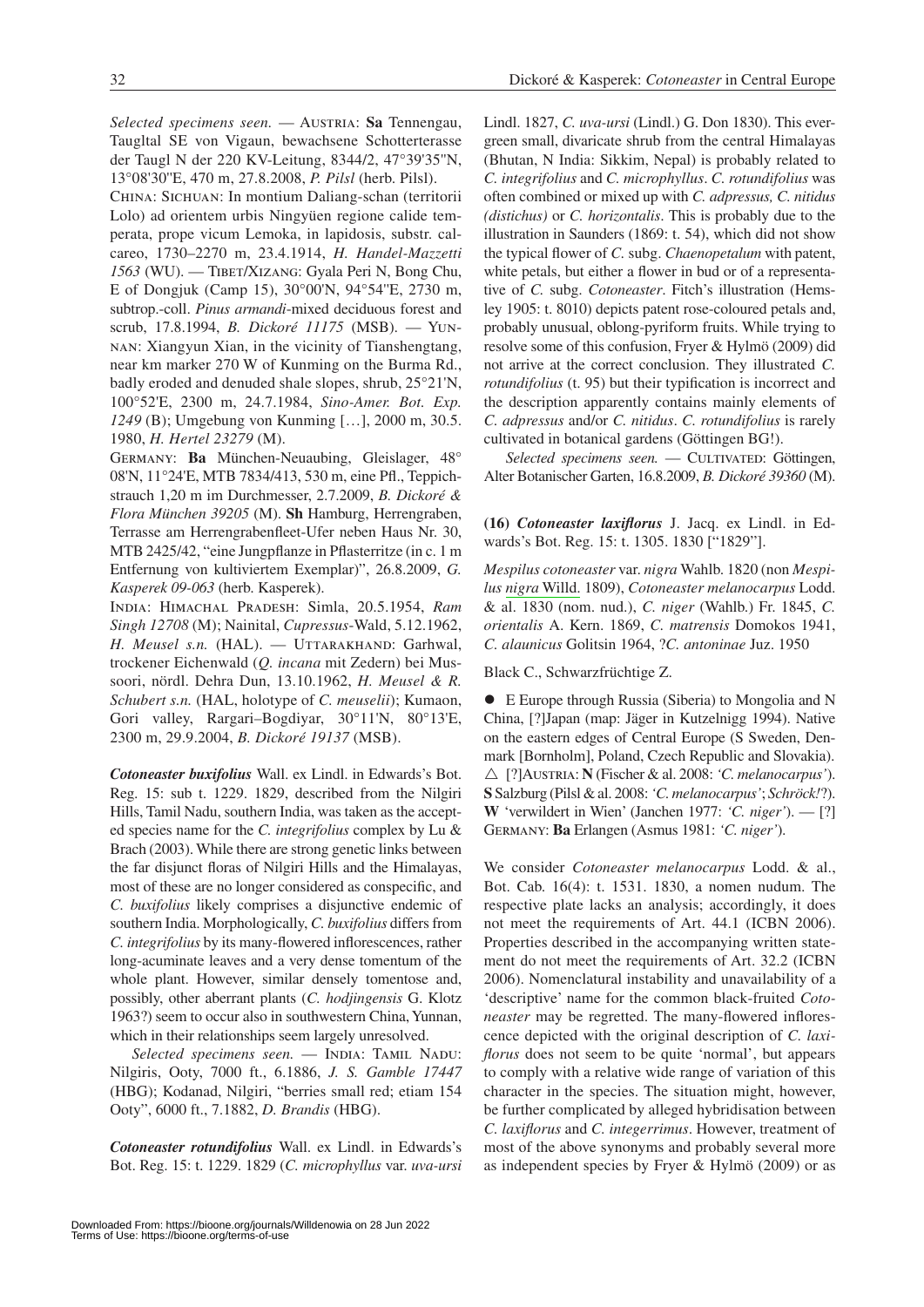infraspecific taxa by Hrabetová-Uhrová (1962), does not seem appropriate. Likewise, a '*C. melanocarpus* aggr.' including *C. melanocarpus* and *C. niger* (Sennikov 2009) seems largely an artefact and, as to its geographical representation, apparently includes some discordant elements as well. The adventive record of *C. laxiflorus* for Central Europe (as enumerated above) seems doubtful. We have not seen conclusive specimens, while confusion might have occurred with *C. acutifolius*. A vegetative specimen relating to the record for Salzburg (Pilsl & al. 2008) might belong to *C. laxiflorus* but is uncertain on account of its relatively narrow, abaxially thinly tomentose leaves. However, since the native range of *C. laxiflorus* skirts Central Europe along its eastern border, adventive occurrence also cannot be ruled out. The species is only rarely cultivated (in botanical gardens: Göttingen BG!, Halle BG!).

*Selected specimens seen.* — AUSTRIA: S Salzburg-Stadt, Kendlersiedlung, Grabenstraße, Schotterstreifen am Straßenrand, 8244/1, 430 m, 10.8.2002, *C. Schröck 12608* (herb. Pilsl) [?identification uncertain, vegetative specimen].

Czech Republic: Moravia australis, Moravský Krumlov, 300 m, 26.6.1988, *F. Cernoch 47779, Soc. Èch. Pl. Vasc. Eur. Bass. Médit. 14119* (M).

Kazakhstan: Jugum Transiliense (Zailijski), 1800 m, 15.5.1965, *A. K. Skvortsov* (M).

Russian Federation: Ostpreussen, Dallwitz bei Lyck, 15.6.1910, *H. Gross 5483* (B); Karelia ladogensis, Pitkäranta District, Impilahti, Mäkisalo, Hill Pekanmäki, 20 m, 27.6.1997, *P. Uotila, Soc. Èch. Pl. Vasc. Eur. Bass. Médit. 42254* (M); Krasnojarskkij kraj, Minussinsk, Felshang direkt oberhalb der Minussinska-Mündung am NW-Rand der Stadt, 53°43'N, 91°39'E, 270 m, 9.7.1997, *R. Hand 1363* (B); Jakutia, Olekminskiy rayon, s. Kalandarashvili, 2.9.1979, *I. A. Ivanov, Herb. Vavilov Inst. 881* (M).

SWEDEN: Halland, Gottskär, in rupibus, 6.8.1929, *G. Samuelsson & A. Zander* (B).

**(17)** *Cotoneaster microphyllus* Wall. ex Lindl. in Bot. Reg. 13: t. 1114. 1828.

*Cotoneaster microphyllus* f. *glacialis* Wenzig 1874, ?*C. buxifolius* f. *cochleatus* Franch. 1890, ?*C. cochleatus*  (Franch.) G. Klotz 1957*, C. procumbens* G. Klotz 1957, *C. cashmirensis* G. Klotz 1963, *C. elatus* G. Klotz 1963, *C. glacialis* (Wenzig) Panigrahi & Arv. Kumar 1988, *C. nivalis* (G. Klotz) Panigrahi & Arv. Kumar 1988, *C. astrophorus* J. Fryer & E. C. Nelson 1995

Small-leaved C., Kleinblättrige Z.

 $\bullet$  Himalayas (Kashmir to Myanmar) and SW China: Hengduan Shan (Sichuan, Yunnan).

 $\triangle$  GERMANY: **Ba** Nürnberg (Gatterer & al. 2003); Oberpfalz, Bahnhof Parsberg (*Schuhwerk*!). [?]**Br** Berlin (Kowarik 1992). [?]**He** Frankfurt (Ottich 2007). **We** Aachen (Schmitz 1991).

 $\Box$  Great Britain; Ireland (Stace 1997, frequent). USA: California (Calflora 2009).

While *Cotoneaster microphyllus* is long-established in near-natural habitats in the British Isles (limestone-grassland, cliffs, etc.), its adventive presence in Central Europe seems somewhat ambiguous. *C. microphyllus* is commonly planted as a low carpet groundcover, usually strictly appressed to the ground, especially in 'alpine' gardens and in graveyards. While occasionally found escaping, 'creeping away' (or through fragmented branches?), the only specimen seen of *C. microphyllus* established in rocks is from Bavaria, Parsberg. However, initial planting also cannot be ruled out here. Obviously planted was a dense carpet of this species (with *C. dammeri*) near the railway (S) station Fröttmaning, Munich. Records of '*C. integrifolius'* (Haeupler & al. 2003), might in part belong here (for problems regarding the delimitations of both species, see there).

Selected specimens seen. — CHINA: TIBET/XIZANG: Mt Everest E, Kangchung Glacier tongue landslide, 27°59'N, 87°08'E, 4430 m, 12.10.1989, *B. Dickoré 6283* (MSB); Tsangpo tributary, Nangxian–Mainling, Lilung Chu Eastern branch (Camp 14–High Camp), 29°02'N, 93°56'E, 3880 m, upper mont. moist meadow, *Salix* and *Juniperus*  scrub, 14.8.1994, *B. Dickoré 11016* (MSB).

Germany: **Ba** Oberpfalz, Landkreis Neumarkt, Fränkischer Jura, Bahnhof Parsberg, 520 m, 49°09'N, 11°43'E, MTB 6836/14, als Spalierstrauch an Felsen, basaler Stamm c. 2 cm dick, 3.5.2007, *F. Schuhwerk 07/86* (M).

India: Jammu & Kashmir: Kashmir, Gund–Sind Valley, 6000 ft., growing appressed to rocks on river bank, 26.7.1891, *G. A. Gammie s.n.* (DD, photo) *"C. cashmirensis"* det. G. Klotz, 28.1.1964; Kashmir, Lidderwat, 11000 ft., growing over rocks & ledges, fruit carmine, quite prostrate, 25.8.1965, *O. Polunin 56/493* (B). — Sikkim: temp. et alp., 9000–14000 ft., *J. D. Hooker* (M) *"C. microphyllus* f. *thymifolius"* det. G. Klotz 18.6.1958.

Ireland: Co. Kerry, Killarney Dt., Ufergebüsch am Looscaunagh Lough an der Straße Killarney–Kenmare, 10.8.1964, *Doppelbaur* (M).

Nepal: Khumbu, felsige Hänge östlich Khumzung gegen das Tutkosital, 3800 m, 19.9.1962, *J. Poelt* (M).

**(18)** *Cotoneaster moupinensis* Franch. in Nouv. Arch. Mus. Hist. Nat., ser. 2, 8: 224. 1885.

*Cotoneaster foveolatus* Rehder & E. H. Wilson 1912, *C. obscurus* var. *cornifolius* Rehder & E. H. Wilson 1912, *C. cornifolius* (Rehder & E. H. Wilson) Flinck & B. Hylmö 1962, *C. hummelii* J. Fryer & B. Hylmö 1997

Moupin C., Mupin-Z.

• C and SW China (Gansu, Guizhou, Hubei, Ningxia, Shaanxi, Sichuan, [?SE] Xizang, Yunnan).

 $\triangle$  GERMANY: **An** Halle/Saale (John & Frank 2008 *'C*. *cornifolius'*). **Ba** München-Pasing *(Dickoré)*. **Me** Use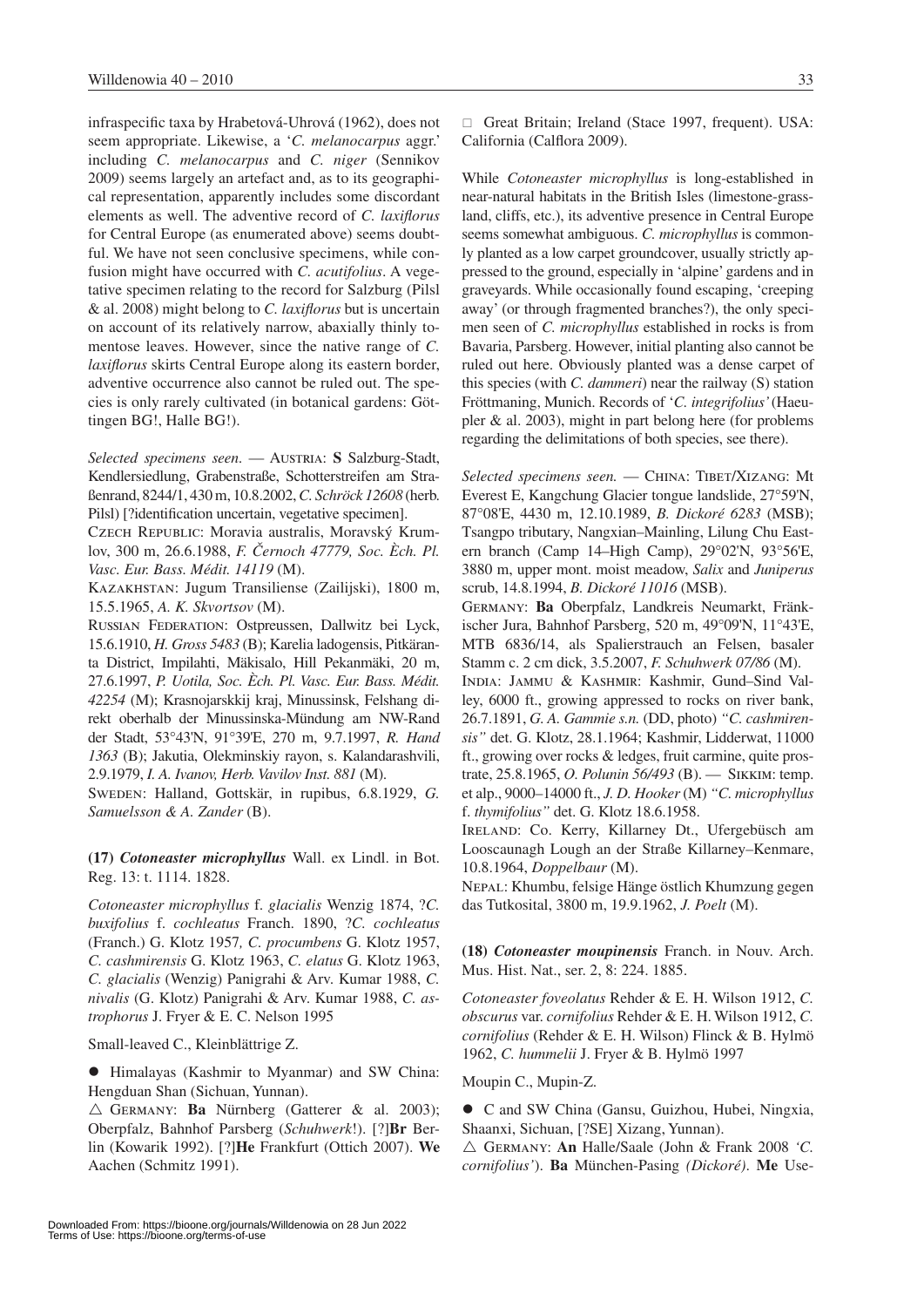dom (Henker & Kiesewetter 2006 [det. G. Klotz]). — Poland: Poznan (Czekalski & Wyrzykiewicz-Raszewska 1992: *'C. foveolatus'*).

 $\Box$  Great Britain (Stace 1997).

While the natural distribution in southwestern and central China seems wider than that of the related red-fruited *Cotoneaster bullatus, C. moupinensis* is relatively rare in cultivation, probably due to its relatively less attractive black fruit. Apparently spontaneous shrubs are occasionally seen, such as on railway bank in Munich (with many *C. divaricatus* and single *Corylus colurna,* likewise probably self-sown). The inflorescence of *C. moupinensis* is often fewer-flowered as compared to *C. bullatus,* but this and leaf characters seem quite plastic. While the original description states 5 nutlets, 3 or 4 nutlets per fruit seem to be more common in cultivated and adventive plants. Much the same variation in the number of nutlets seems to occur in *C. foveolatus* and *C. cornifolius,* which are reasonably included in the synonymy of *C. moupinensis,*  possibly along with several other names published from this affinity. *C. ambiguus* (see there) differs by the nonrugose leaves and fruit with 2 or 3 nutlets.

*Selected specimens seen*. — China: Yunnan: Trans vicum Ganhaidse ad urbem Lidjiang ("Likiang"), in regionis temperatae silva opima supra vic. Akalü, 3000 m, 19.6.1915, *H. Handel-Mazzetti 6827* (WU).

Germany: **Ba** München-Pasing, E Gleisdreieck Neuaubing, N Paosostr., 48°08'N, 11°26'E, MTB 7834/412, 530 m, 9.8.2009, *B. Dickoré & K. Lewejohann 39338* (M); München, Nymphenburger Park NW, nahe Mauer Höhe Pagodenburgstr./An der Schlossmauer, 48°09'N, 11°29'E, MTB 7834/412, 520 m, 4 Pfl., 25.7.2009, *B. Dickoré 39237* (M).

**(19)** *Cotoneaster multiflorus* Bunge in Ledebour, Fl. Altaica 2: 220. 1830.

Many-flowered C., Vielblütige Z.

• ?SW and Middle Asia: ?Turkey to Russia, N Mongolia, N China.

 $\triangle$  Austria: **W** Wien (Forstner & Hübl 1971). — GERmany: **Ba** Nürnberg (Gatterer & al. 2003); Passau (*Dunkel*!). **Br** Berlin (Asmus 1990). [?]**Sa** Leipzig (Sattler 2001). **Sh** Hamburg (Ringenberg 1994).

 $\Box$  Great Britain (Stace 1997, England); Hungary (Udvardy 1999).

*Cotoneaster multiflorus,* described from Kazakhstan, belongs to a species complex of mostly large shrubs, occurring from northwestern Africa, the Mediterranean and southern Europe through Arabia, southwestern and comprising Middle Asia to Siberia, Mongolia and China. This group, comprising the deciduous species of *C.* subg. *Chaenopetalum,* is obviously poorly understood across the

entire area and no consistent review is available. Species delimitations, number of taxa accepted and assignation to various taxonomic subgroups differ widely between different floras and do not seem settled, even for the probably few European indigenous representatives. A thorough review of the group across Eurasia is needed to ascertain exact identities of *C. multiflorus* and related species.

*Cotoneaster multiflorus* is probably the only more commonly planted and occasionally escaping species of the complex in Central Europe. It is one of the earliest and most copiously flowering of *Cotoneaster* species and the flowers emit an unpleasant smell. *C. multiflorus* is commonly planted in 'public greenery', occasionally seen as a relict from cultivation in abandoned hedgerows or gardens, and rarely probably self-sown. Several additional taxa are reported as adventive from the British Isles (Stace 1997) or, while also being occasionally cultivated in Central European gardens, might also be expected adventive here. *C. racemiflorus* is probably closely related and some of the adventive records listed above might actually belong there. *C. affinis* and *C. roseus* seem also to belong to this affinity. Besides these species (see there), the four taxa listed subsequently are occasionally cultivated or might be otherwise of note.

## *Selected specimens seen*. — China: Xinjiang: Songarei, *Schrenk* (M).

Germany: **Ba** Niederbayern, Passau, befestigte Uferböschung des Inns, rechtsseitig, c. 100 m vor der letzten Staustufe, MTB 7446/23, 29.7.1998, *F. G. Dunkel Du-691-2* (M); München-Aubing N, Langwieder Bach, 48°10'N, 11°24'E, MTB 7834/231, 520 m, "Kulturrelikt?, evtl. gepflanzt", 12.5.2009, *B. Dickoré 39007* (M). Russian Federation: Fl. Orient. Altaica [small label illegible], 1839, *A. Bunge* (B, type of *C. multiflorus?*). Uzbekistan: Tashkentskaya oblast', Bostanlykskiy rayon, Kan-say, 12.8.1976, *O. N. Korovina & N. M. Chernomorskaya, Herb. Vavilov Inst.* (M). Cultivated: Liège, Parc d'Avroy, 4.8.1991, *J. Lambinon* 

*91/8/361* (M); German, Berlin [Arboretum] Späth, Baumschulenweg, 30.5.1900 (fl.), 1.9.1900 (fr.), *E. Koehne, Herb. dendrol. 385* (M).

*Cotoneaster granatensis* Boiss., Elench. Pl. Nov.: 41. 1838, is an endemic of southern Spain (Sierra Nevada), rarely cultivated in botanical gardens. It should, however, be reconsidered in the context with *C. nummularius* s.l. and a number of other highly disjunctive representatives of *C.* subg. *Chaenopetalum* from northwestern Africa, the southwestern Alps and the eastern Mediterranean eastward through southwestern and Middle Asia.

*Selected specimens seen*. — Spain: Prov. Granada gorge of Gallego, 1650–1700 m, banks and sides of gorge, 16.6.1988, *B. Valdés & al. 488/88* (B).

*Cotoneaster hebephyllus* Diels in Notes Roy. Bot. Gard. Edinburgh 5: 273. 1912 (*C. multiflorus* var. *calo-*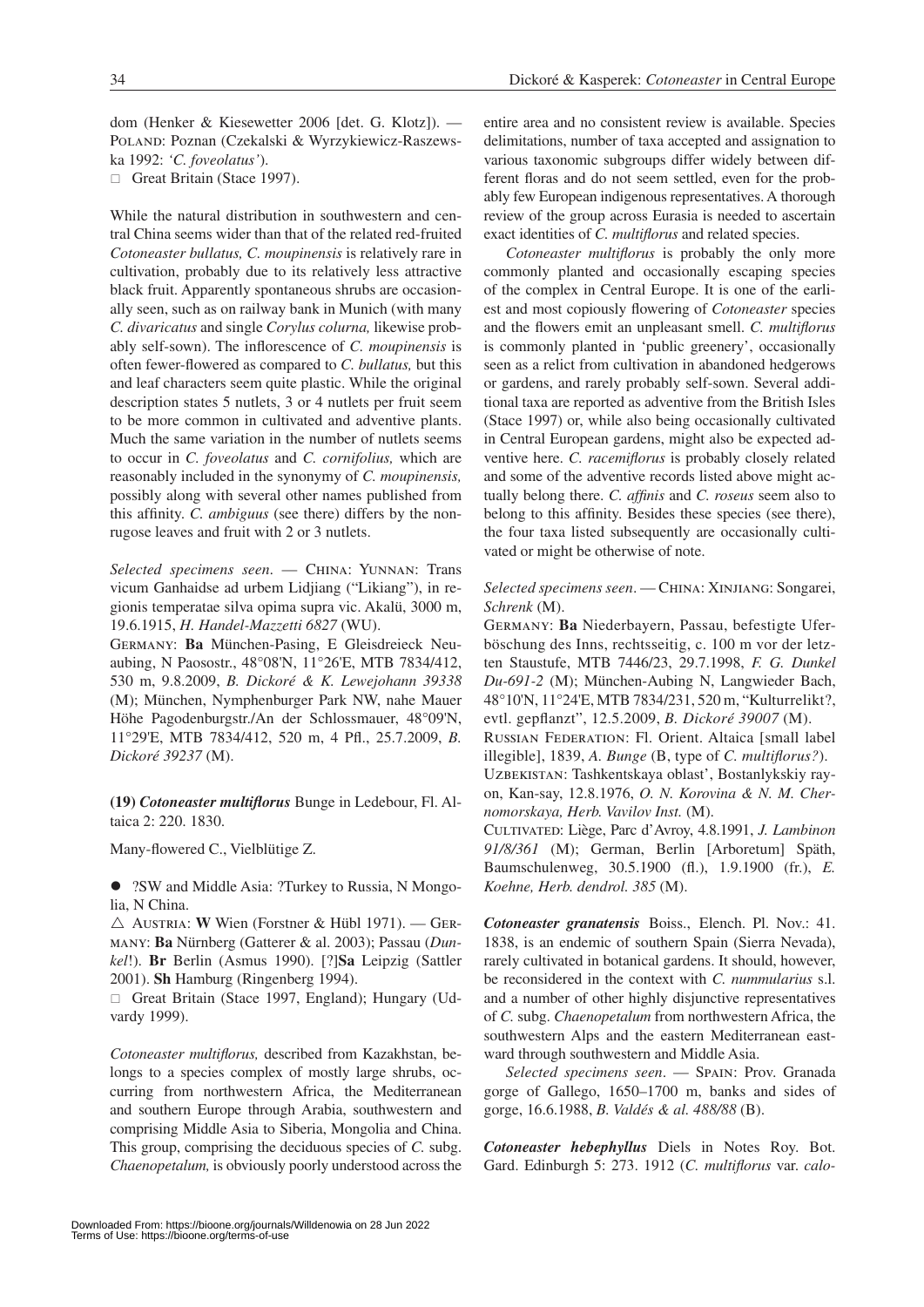*carpus* Rehder & E. H. Wilson 1912, *C. hebephyllus*  var. *monopyrenus* W. W. Sm. 1917, *C. monopyrenus* (W. W. Sm.) Flinck & B. Hylmö 1966, *C. tibeticus* G. Klotz 1968), seems to be one of the probably few species of the group occurring in southwestern China and southeastern Tibet. It is rarely cultivated (Halle BG!). A probably somewhat greater number of related species occurs from northern Central Asia to northern and central China. Names possibly pertaining to these seem to be largely unresolved by Lu & Brach (2003).

*Selected specimens seen*. — China: Xizang/Tibet: Namchabarwa/Tsangpo gorge, above village "Pei No. 4" [Kyikar], 29°35'N, 94°55'E, 3230 m, 23.9.1989, *B. Dickoré 5692* (MSB).

*Cotoneaster nummularius* Fisch. & C. A. Mey., Index Seminum [St. Petersburg] 2: 34. 1835 (*C. oliganthus*  Pojark. 1938, ?*C. nummularioides* Pojark. 1954, ?*C. subuniflorus* (Kitamura) G. Klotz 1963, *C. pruinosus* G. Klotz 1966, *C. afghanicus* G. Klotz 1966, *C. falconeri* G. Klotz 1966, ?*C. hissaricus* Pojark. 1954, *C. discolour* Pojark. 1954, *C. minutus* G. Klotz 1963, ?*C. obovatus* Dunn 1921, ?*C. delphinensis* Chatenier 1923, ?*C. parnassicus*  Boiss. & Heldr. 1856, ?*C. creticus* J. Fryer & B. Hylmö 2009). If considering a likely wide variation, also including red and black-fruiting types, *C. nummularius* (s.l.) might include numerous synonyms or minor segregates. It is a characteristic steppe shrub extending geographically at least from mainland Greece and Crete, through Lebanon, Syria, Turkey, the Caucasus, Iran, Afghanistan, Tajikistan and Uzbekistan to northern Pakistan and northwestern India (Kashmir, Himachal Pradesh).

*Selected specimens seen.* — INDIA: Kashmir, Pir Panjal range, 10000–11000 ft., 21.5.1892, J*. F. Duthie 11154* (WU). — Pakistan: Chitral, Jambatai, 5.5.1895, *S. A. Harriss (Chitral Relief Expedition) 16109* (WU) "C. cf. falconeri", det. H. Riedl 1968; Gilgit, Kar Gah, Dormushk–Jut, 35°55'N, 74°10'E, 2250 m, 25.9.1995, *B. Dickoré 13711* (MSB). — Tajikistan: Gorno-Badakhshan, Pyandzh Valley, Chorog–Rushan, 37°48'N, 71°35'E, 2110 m, 24.9.2002, *B. Dickoré 18500* (MSB).

*Cotoneaster orbicularis* Schltdl. in Linnaea 27: 544. 1854 (nom. subnud.?), from Egypt (Sinai) and Arabia is also close to *C. nummularius,* but a probably distinct, low-growing desert shrub.

**(20)** *Cotoneaster nitens* Rehder & E. H. Wilson in Sargent, Pl. Wilson. 1(2): 156. 1912.

*Cotoneaster harrysmithii* Flinck & B. Hylmö 1962

Shiny C., Glänzende Z.

• SW China: W Sichuan, [?E] Xizang.

r Austria: **N** Wiener Neustadt (*T. Barta*!). — Germany: **An** Bitterfeld (John & Frank 2008). **Sa** Leipzig – Knaufkleeberg (*Liers*!).

 $\Box$  Great Britain: SW and S England (Stace 1997); Hungary (Udvardy 1999).

*Cotoneaster nitens,* originating from an apparently small area in western Sichuan, is rarely cultivated (Halle BG!, Munich BG!, as *C. harrysmithii*). *C. nitens* is similar in habit to *C. horizontalis* and *C. divaricatus,* but differs in its black cylindrical fruit and rather irregular contorted branching. Insofar as limited material seen permits, *C. harrysmithii,* described from the same area, does not seem to differ substantially from *C. nitens*.

Selected specimens seen. - Australa: N Steinfeld, SW von Wiener Neustadt, verwildert neben dem Bahnsteig am Rand des Schwarzföhrenwaldes beim Bahnhof St. Egyden, 330 m, 1.11.2003, *T. Barta 2003-59* (B).

China: Sichuan: Wenchuan Hsien, häufig an den Berghängen bei Leong ho kou im Tale von Tsao po, 1600 m, "blt. hellrot", 7.5.1914, *Limpricht 1391* (WU).

Germany: **Sa** Leipzig–Knaufkleeberg, zw. Ilsterstausee und Kn., 4739/2.4, Ruderalstelle, 13.5.2006, *E. Liers* (LZ, photocopy).

CULTIVATED: Sweden, at Bjuv, raised from the holotype collection of *C. harrysmithii*, *H. Smith 12647*, 18.9.1980, *B. Hylmö 9772* (JE).

**(21)** *Cotoneaster racemiflorus* (Desf.) K. Koch, Dendrologie 1: 170. 1869

?*Cotoneaster atlanticus* G. Klotz 1963, ?*C. tauricus* Pojark. 1938*,* ?*C. suavis* Pojark. 1954, ?*C. luristanicus* G. Klotz 1967

Racemose C., Rispige Z.

l ?NW Africa, Cyprus, SW Asia (Caucasia, N Iran), ?Middle Asia.

r Germany: **An** Dölau (*Schaberg*!); Halle (John & Frank 2008: '*C.* aff. *multiflorus*). [?]**Me** Usedom (Henker & Kiesewetter 2006: '*C. multiflorus* Hort. non Bunge in Ledebour', det. G. Klotz). **Sa** Bienitz (*Duty*!); Leipzig (*Gutte*!).

This imperfectly understood and commonly confused taxon is similar to *Cotoneaster multiflorus* and *C. nummularius*. It differs from the former by fewer-flowered inflorescence, tomentose hypanthium and sepals, and rather lanceolate-ovate or somewhat rhombic leaves. *C. racemiflorus* is also very similar to *C. nummularius*, but probably more restricted and disjunctive in its distribution. *C. racemiflorus* is rarely cultivated in botanical gardens (Göttingen BG!, Halle BG!), while potential adventive occurrences might be spurious or, partly, filed under *C. multiflorus*.

*Selected specimens seen.* — Germany: **An** Halle-Dölau, O.-Kaining-Str., 24.5.1972, *Schaberg* (HAL). **Sa** Bienitz, verwildert, 1.8.1958, *J. Duty* (JE).

Cultivated: Göttingen, Alter Botanischer Garten, 18.8. 2009, *B. Dickoré 39370* (M).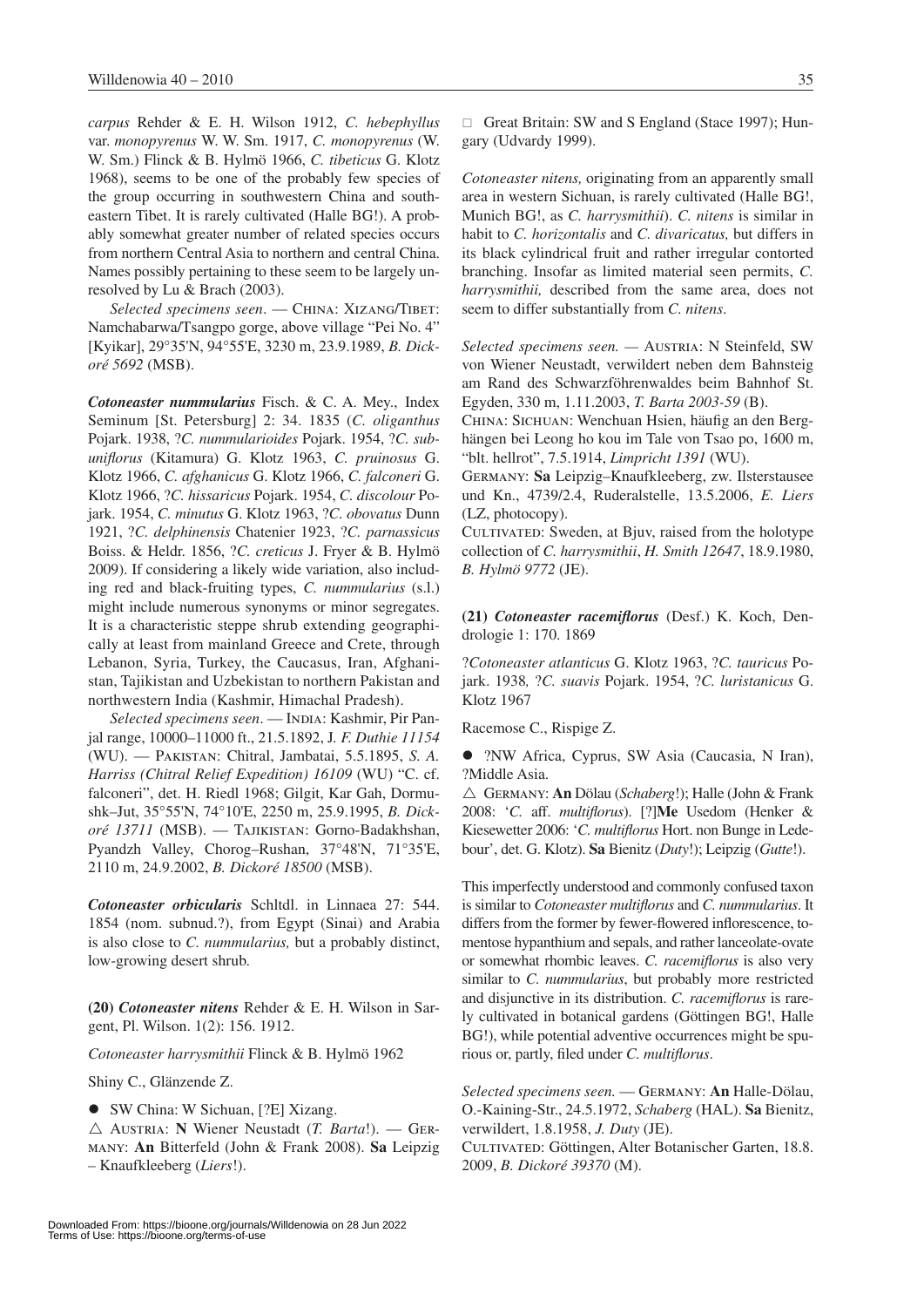**(22)** *Cotoneaster roseus* Edgew. in Trans. Linn. Soc. London 20: 46. 1846.

*Cotoneaster osmastonii* G. Klotz 1966, ?*C. lacei* Klotz 1966

Pink C., Rosablühende Z.

l W Himalayas: E Afghanistan (Kurram, Nuristan), N Pakistan (Swat, Hazara), NW India (Kashmir to Uttarakhand), ?W Nepal.

*Cotoneaster roseus* is only rarely cultivated (Göttingen New BG!). A single adventive occurrence was reported from Saxony-Anhalt, Halle/Saale (Schaberg & Weinert 1972). However, the fruiting specimen preserved at HAL(!) has a relatively dense tomentum on the abaxial leaf surface and thus more likely represents *C. racemiflorus*. Herbarium specimens of *C. roseus* are often difficult to distinguish from species of the *C. multiflorus* group (see there). Relatively glabrous or soon glabrescent leaves and spreading pink petals are characteristic but occur also in other related species. *C. roseus* is a relatively narrow-ranged endemic of the far western (Kashmir) and western Himalayas. Despite detailed investigations around this species (Klotz 1966), its exact delimitation, distribution and relationships (with *C. affinis*?) need critical review. Putative hybridisation with *C. acuminatus* or presumed origin of a group of 'microspecies' around *C. roseus* from crossings between species of *C.* subg. *Chaenopetalum* and subg. *Cotoneaster* (Klotz 1966) seem rather speculative.

*Selected specimens seen.* — India: Jammu & Kashmir: Kashmir, Gulmarg, 8000–9000 ft., 16.6.1892, *J. F. Duthie 11427* (WU). — Uttarakhand: Tihri-Garhwál, Deota, 8000–9000 ft., 13.5.1898, *J. F. Duthie 21041* (WU). Pakistan: Rawalpindi Dt., Murree Hills, Ghoragali Forest Rest House, 10.5.1971, *S. M. A. Kazmi 3183* (M). Cultivated: Göttingen, Neuer Botanischer Garten, 25.10. 2009, *B. Dickoré 39538* (M).

**(23)** *Cotoneaster salicifolius* Franch. in Nouv. Arch. Mus. Hist. Nat., sér. 2, 8: 225. 1885.

*Cotoneaster rugosus* E. Pritz. 1900, *C. rugosus* var. *henryanus* C. K. Schneid. 1906, *C. henryanus* (C. K. Schneid.) Rehder & E. H. Wilson 1912, *C. hylmoei*  Flinck & J. Fryer 1993, *C. sargentii* G. Klotz 1996

Willow-leaved C., Weidenblättrige Z.

● SW China: (Guizhou, Hubei, Hunan, Sichuan, Yunnan).

 $\triangle$  Austria: **S** Salzburg (Pilsl & al. 2008). — GERMANY: **Ba** Erlangen (Asmus 1981); München (*Pilsl*!). **Bw** (Buttler 2004: *'C. rugosus'*). **He** Seeheim (Hillesheim-Kimmel 1995); Frankfurt (Ottich 2007: '*C. salicifolius* agg.'). **Ns** Braunschweig (Brandes 1987). **Rh** Ludwigshafen (Mazomeit 1997: '*C. salicifolius* agg.'). **Sh** Hamburg (Ringenberg 1994. **We** Königswinter (Lohmeyer 1981); Bonn (Adolphi 1995); Köln-Zollstock (*Kasperek*!); Ruhrgebiet (Keil & Loos 2005). — Netherlands (Denters 2006). — Switzerland: Winterthur (Schaeppi 1987); Zürich (Landolt 1993); Basel (Brodtbeck & al. 1997).

 $\Box$  Great Britain (Stace 1997, common).

*Cotoneaster salicifolius* forms few-stemmed, almost treelike large shrubs of up to c. 8 m, highly recommended in horticulture. It could be due to both relatively high nursery cost to produce well-grown plants and the need for space that *C. salicifolius* is often seen planted in gardens but usually only as single individuals and rarely in 'public greenery'. In its native range, the species seems to be a characteristic component of mixed deciduous-evergreen or laurophyllous forest. In Central Europe, *C. salicifolius* individuals, obviously bird-distributed, are occasionally seen, apparently more regularly so in the warmer regions and situations, such as railway areas in the Rhineland, where *C. salicifolius* seems to have become naturalised. A spontaneous population of at least 20, up to 4 m high shrubs was observed on the edges of abandoned railway tracks in Cologne-Zollstock in 2001 (*Kasperek*!, now destroyed).

A probably more extensive synonymy than given above seems to cover mostly variation of the abaxial leaf surface indumentum, which actually ranges from densely villous-tomentose or floccose to almost glabrescent. Nevertheless, problems remain with lowgrowing, arching specimens with relatively shorter and subglabrous leaves. These might comprise the occasionally cultivated (and escaping?), hybrid *Cotoneaster dammeri × salicifolius*. While adventive specimens, insofar as seen, often had leaves abaxially nearly glabrous with lateral veins relatively little impressed, they still seemed to fall into the range of variation of *C. salicifolius*. Possible hybrids or even a potential for confusion with young plants of, the otherwise very different, *C. dammeri,* need further attention.

*Selected specimens seen*. — China: Hubei: Western Hupeh [north and south of Ichang, "thickets, bush 1–3 m tall, flowers white, fruit coral-red", 1600–2000 m], 10.6.1907, *E. H. Wilson 335* (HBG).

Germany: **Ba** München, Gelände des Hauptbahnhofs, Spalten in den Begrenzungsmauern der Bahnsteige, 530 m, 30.4.2005, *P. Pilsl 14572* (herb. Pilsl). **Sh** Hamburg 60, Leinpfad, Sämling, spontan, 7.7.1989, *J. Ringenberg 90-28* (HBG); Hamburg 90, Alter Postweg, Sämling, spontanes Vorkommen, 28.9.1989, *J. Ringenberg 90-57* (HBG).

Cultivated: Bei Dachau, 27.6.1951, *G. Besel* (M).

**(24)** *Cotoneaster symondsii* T. Moore in Proc. Roy. Hort. Soc. London 1: 298. 1861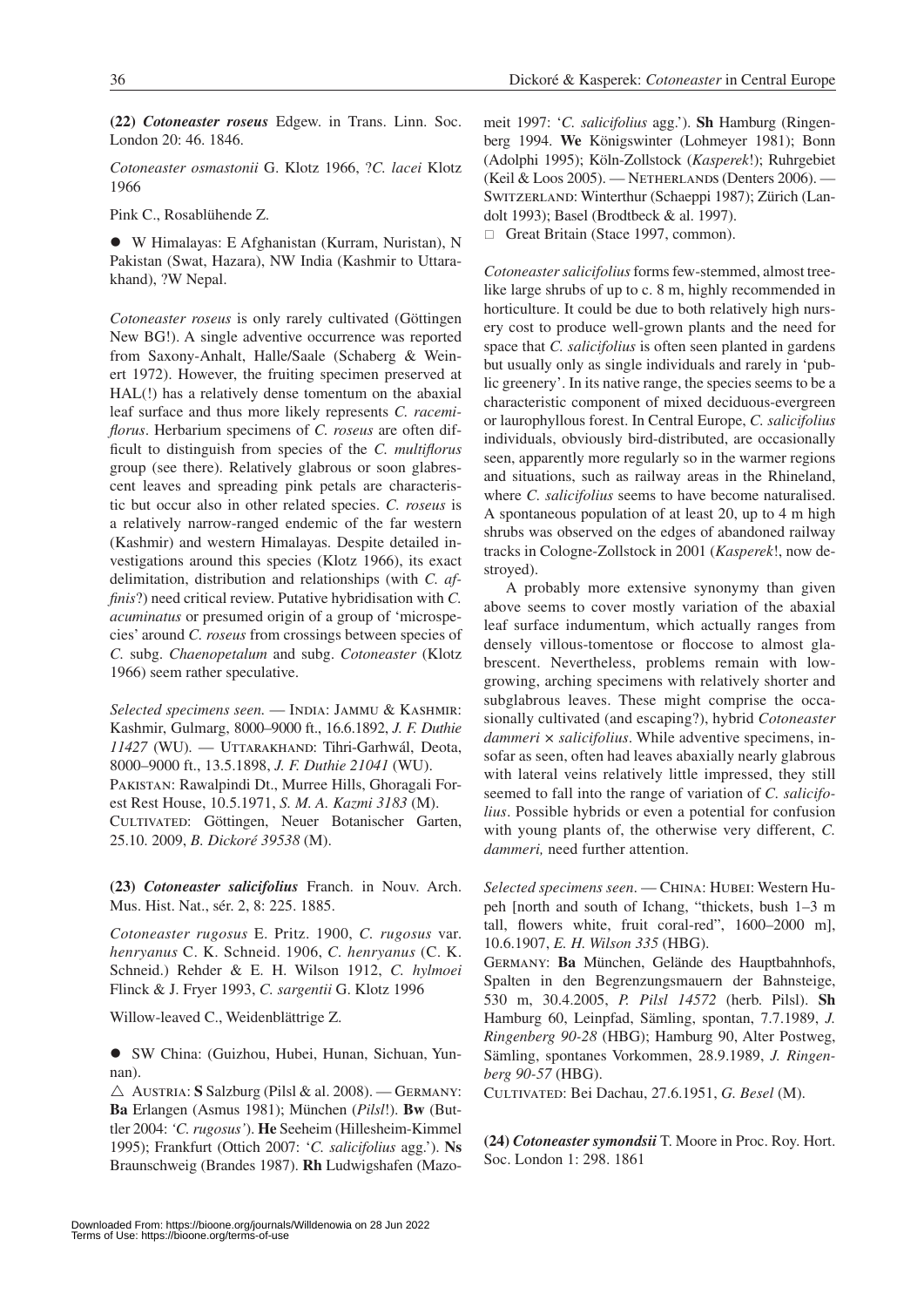*Cotoneaster simonsii* Baker 1869, ?*C. khasiensis* G. Klotz 1963, *C. assamensis* G. Klotz 1972

Himalayan C., Himalaya-Z.

 $\bullet$  C and E Himalayas, Khasia mountains: Bhutan, northern India (Uttarakhand, Sikkim, Arunachal Pradesh), Myanmar, Nepal.

 $\Box$  Great Britain; Ireland (Stace 1997, rather common throughout); Scandinavia (Flinck & Hylmö 1958: *'C. simonsii'*). USA: California (Calflora 2009).

As Kumar & Panigrahi (1992) have pointed out, on the basis of priority, *Cotoneaster symondsii* T. Moore replaces the later synonym *C. simonsii* Baker. Moore's name was effectively published in a journal and accompanied by a description. It does not matter that, contrary to Baker's protologue of *C. simonsii,* his description is not in Latin and is lacking an illustration. Orthography cannot be corrected, since there is no unequivocal indication as to whom Moore intended to commemorate (possibly, *P. L. Simmonds*, or, as for Baker's name, *C. J. Simons*; Kumar & Panigrahi 1992).

*Cotoneaster symondsii* is obviously closely related to *C. divaricatus*, but is a taller erect shrub with non-distichous branching; leaves somewhat larger and more hairy, sepals acuminate and fruit usually with 3 or 4 nutlets (2 or 3 in *C. divaricatus*). The geographical divergence between both species seems to approximately follow the Mekong-Salween divide, which probably is an important phytogeographical border between the floras of China and the Himalayas (Ward 1921).

While *Cotoneaster symondsii* is reportedly more commonly naturalised in the British Isles than *C. divaricatus,* probably all records from Germany refer to the latter species. Specimens related to an unpublished record from Königssee (*K. Adolphi*), on which the inclusion of *C. symondsii* in the 'Illustrated Atlas of the German Flora' (Haeupler & Muer 2007) was based, were *C. divaricatus* (M!). A specimen referring to potential occurrence in Helgoland (Adolphi 2008), kindly provided by K. Adolphi, also proved to be *C. divaricatus*. While this common adventive is not otherwise mentioned there, a record of *C. symondsii* from Braunschweig (Brandes & Schlender 1999) could very likely prove to be *C. divaricatus* as well.

Selected specimens seen. - CULTIVATED: Nürnberg, cult., 6.1904, *C. Schreyer* (M).

**(25)** *Cotoneaster tomentosus* Lindl. in Trans. Linn. Soc. London 13(1): 101. 1821.

Tomentose C., Filzige Z.

● SC and S Europe (map: Jäger in Kutzelnigg 1994). — Austria: **B**, **K**, **N**, **O**, **S**, **St**, **T**, **V**, **W**. — Czech Republic. Germany: **Ba**, **Bw**. — Poland (south). — Swit-ZERLAND.

Following Browicz (1968) the species was sometimes wrongly filed under *Cotoneaster nebrodensis* (Guss.) K. Koch. *C. tomentosus* is native in large parts of the European alpine system including some of the forelands. Marginal populations are probably generally endangered or decreasing. *C. tomentosus* was also observed in open disturbed mountain forest, heavily invaded by adventive *Cotoneaster* species (*C. horizontalis, C. divaricatus, C. dielsianus, C. bullatus;* Bavaria near Mittenwald, *Dickoré*). There seems a potential of confusion especially with *C. dielsianus,* which differs in the smaller and more acute leaves, usually with conspicuously impressed veins. An outlying record of *C. tomentosus* from Hesse, Darmstadt (Marquardt 1971) could not be substantiated, it might have been *C. dielsianus*. *C. tomentosus* is rarely cultivated except in botanical gardens.

*Selected specimens seen.* — Germany: **Ba** E Mittenwald, E Karwendelbahn-Talstation, oberhalb der B2, 47°26'N, 11°16'E, 950 m, 3.10.2009, *B. Dickoré 39501* (M); Langleger SW Lenggries, linkes Isarufer, 47°36'N, 11°33'E, 730 m, 14.6.2009, *B. Dickoré 39153* (M). GREECE: Macedonia, prov. Dhrama, in latere boreali verticis orientalis montium Meniki (Boz dag Serron), 41°12'N, 23°45'E, 1850 m, 20.7.1978, *W. Greuter 16181* (B). Switzerland: Wallis, Derborence, 4.8.1968, *T. Eckardt 1037* (B).

*Cotoneaster nebrodensis* (Guss.) K. Koch, Hort. Dendrol.: 179. 1853 (*Pyrus nebrodensis* Guss. 1827), is a species or segregate of *C.* subg. *Chaenopetalum* of southern Italy and Sicily (Sennikov 2009). It should be re-examined in conjunction with the *C. multiflorus* group, e.g., *C. granatensis*.

*Selected specimens seen*. — Italy: Calabria, Prov. Cosenza, Monte Pollino, N of Morano Calabra, just SE of Rifugio, at boundary of limestone grassland and wooded area, 39°44'N, 19°09'E, 1740 m, 25.7.1983, Akeroyd & al. 3982 (B).

**(26)** *Cotoneaster zabelii* C. K. Schneid., Ill. Handb. Laubholzk. 1(5): 749. 1906.

*Cotoneaster giraldii* Flinck & B. Hylmö ex G. Klotz 1972

Zabel's C., Zabels Z.

 $\bullet$  C China (Gansu, Hebei, Henan, Hubei, Hunan, Jiangxi, Nei Mongol, Ningxia, Qinghai, Shaanxi, Shandong, Shanxi).

 $\triangle$  GERMANY: **An** Halle/Saale (John & Frank 2008).

 $\Box$  Great Britain, England (Stace 1997).

*Cotoneaster zabelii* is rarely cultivated in Central Europe (Halle BG!, where it apparently seeds freely). Two adventive plants were observed by John & Frank (2008) in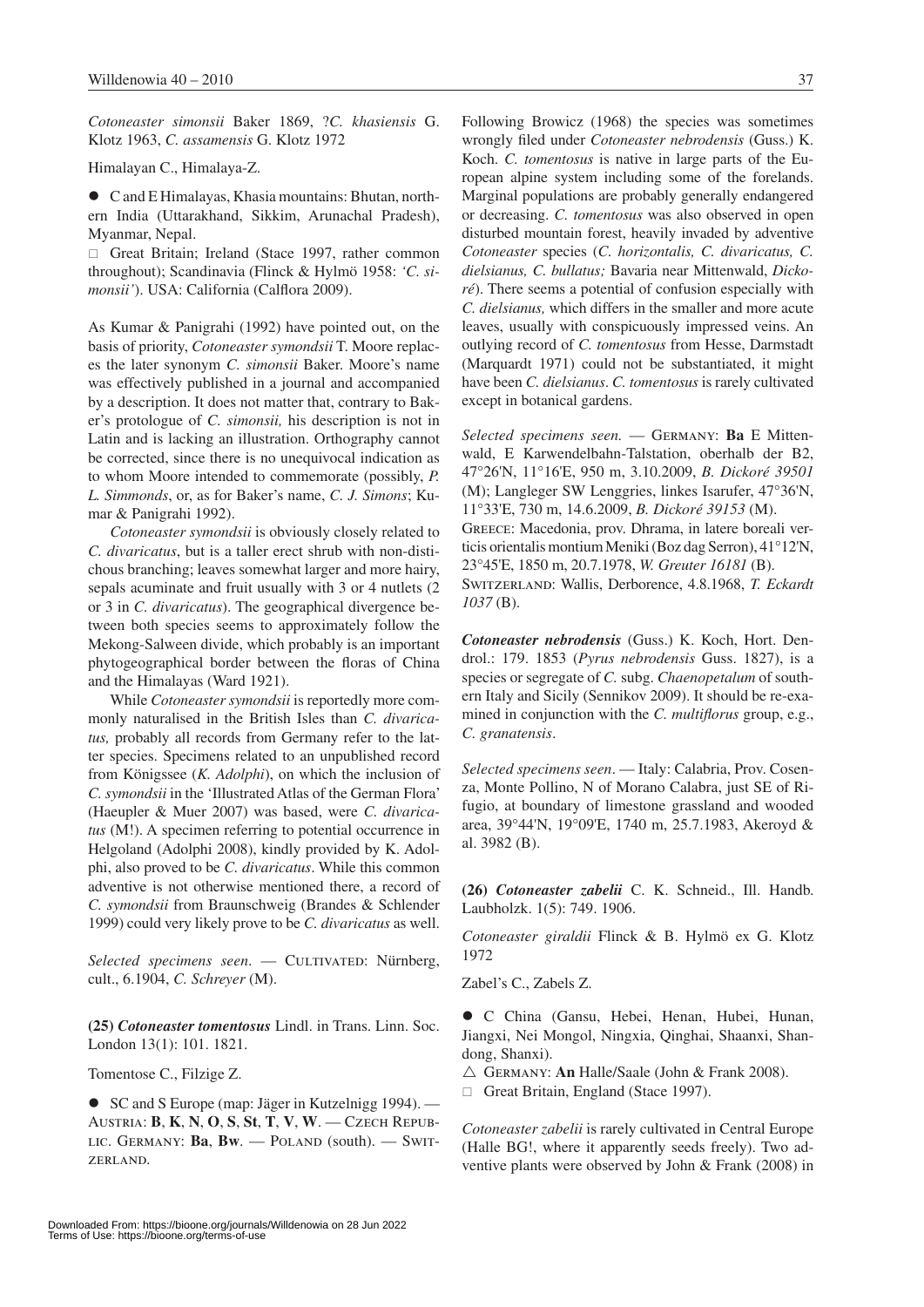the Dölauer Heide near Halle, approximately 4 km distant from the botanical garden. *C. zabelii* might have a potential to naturalise in the drier and warmer parts of Central Europe. While leaf characters seem highly variable during development, young or vegetative specimens can easily be overlooked or confused with *C. dielsianus*.

*Selected specimens seen*. — China: Shaanxi: Kan-ysan SO von Huokiazaer, 12.6.1897, *G. Girardi 5005* (B) det. C. K. Schneider.

CULTIVATED: Halle/Saale, Botanischer Garten, Neuwerkhang, 22.9.2009, *B. Dickoré 39479* (M).

## **Discussion**

Biological invasions are an important issue worldwide (Kowarik 2003), whether with regard to, sometimes dubious, measures against invasive species (Udvardy 1998; Bossard & al. 2000) or as potential climate indicators. For the adventive *Cotoneaster* species in Central Europe, inventories (Kunick 1985) or prognoses being made (Sukopp & Wurzel 2000; Adolphi 2002) seem still hampered by insufficient taxonomic and chorological knowledge. Table 1 assesses the present status for Central European countries.

Climatic properties in the secondary areas of naturalisation of *Cotoneaster* species are likely concordant with those of the native ranges. Recently increasing naturalisations of Chinese *Cotoneaster* species in Central Europe might well reflect climatic trends, specifically warming. However, it must also be taken into consideration that southwestern China is a traditional source of numerous hardy garden plants, which are literally considered to have survived the ice ages there, while the Central European flora is assumed to have simultaneously been significantly impoverished (Schroeder 1998). Furthermore, the tectonically active geography of, especially southwestern, China provides an enormous habitat diversity, while its unique continuity from tropical to boreal forest vegetation is another important reason for high species richness (Axelrod & al. 1996).

In consequence, several additional factors could play important roles in the increase of alien *Cotoneaster* species in Central Europe. First is the provision of ample diaspore supply. In general, private gardens and all sorts of 'public' or 'industrial green' and, in particular, graveyards seem important sources for diaspore supply. Up to ten species of *Cotoneaster* have been found cultivated even on small graveyards. Several species or hybrids seem to propagate largely vegetatively while being able to develop persistent clones, e.g., from garden rubbish. Given the relative length of generations in woody plants, a considerable time of response and population-building would be needed. However, one of the probably most important factors responsible for *Cotoneaster* naturalisations comprises the increasing urbanisation and largescale creation of 'new' habitats or niches, especially anthropogenic and disturbed, and apparently prone to colonisation by neophytes (recently introduced plants). While concrete observations are scattered and not unequivocal, all three factors – climate, population dynamics and disturbance – seem to play different roles in various species and subareas of secondary distributions. The secondary ranges of alien *Cotoneaster* in Central Europe are probably still unsaturated while certain chorological and ecological trends seem to emerge.

*Cotoneaster horizontalis* was among the earliest species to be considered naturalised in Austria (Forstner & Hübl 1971) and Germany (Adolphi 1977). Seybold (1992), for Baden-Wuerttemberg, mentioned it as the only adventive species and as not being established. This situation seems to have much changed. Garve (2007), for Lower Saxony, recognised two additional adventive species, *C. bullatus* and *C. divaricatus;* but, on account of few and diffuse records, did not find them worthy to map. Local Floras are only beginning to depict obviously increasing numbers and densities of alien *Cotoneaster* species (e.g., Brodtbeck & al. 1997; Meierott 2008). *C. horizontalis* is relatively easily identified, but with the caveat that, subsequently, other species might have been overlooked or, especially young plants of *C. divaricatus,* been mistaken for that species. The naturalisation of *C. horizontalis* started from obviously bird-distributed diaspores colonising stone walls and borders, where also readily fruiting, but mostly staying close to cultivated gardens. Its present distribution in Central Europe seems to be wide, though scattered and still showing preference to the same types of rocky habitat. Meanwhile, *C. horizontalis* also forms locally large, obviously independent populations, also in more natural dry, open, rocky areas, such as on Helgoland (Adolphi 2008), in the Middle Rhine area (Kutzelnigg 1994, Adolphi pers. comm.), Bavaria and elsewhere.

Seedlings and adult plants of *Cotoneaster divaricatus* are often found in relatively remote forest clearings, woodland borders, along forest roads or in open scrub, and this species seems meanwhile to be the most universally distributed and common in many regions of Central Europe. As probably similar for *C. dielsianus,* the increase of *C. divaricatus* seems to be related to massive plantings along roadsides and as hedges. *C. divaricatus* can form large and independently propagating spontaneous populations, consisting of hundreds to tens of thousand shrubs (Halle/Saale, John & Frank 2008; Munich), in dry open grassland, open or disturbed forests and along forest borders. *C. dielsianus* seems to naturalise in similar habitats. It occurs widely scattered, probably mostly as a few individuals or in smaller populations, and apparently preferring the warmer and drier regions of Germany and Austria.

Ecological preferences and potential reproduction modes are difficult to circumscribe for other, apparently less commonly occurring or less obviously naturalised species. *Cotoneaster ambiguus* was found naturalised in forests, near Halle/Saale (in large quantity, "invasive",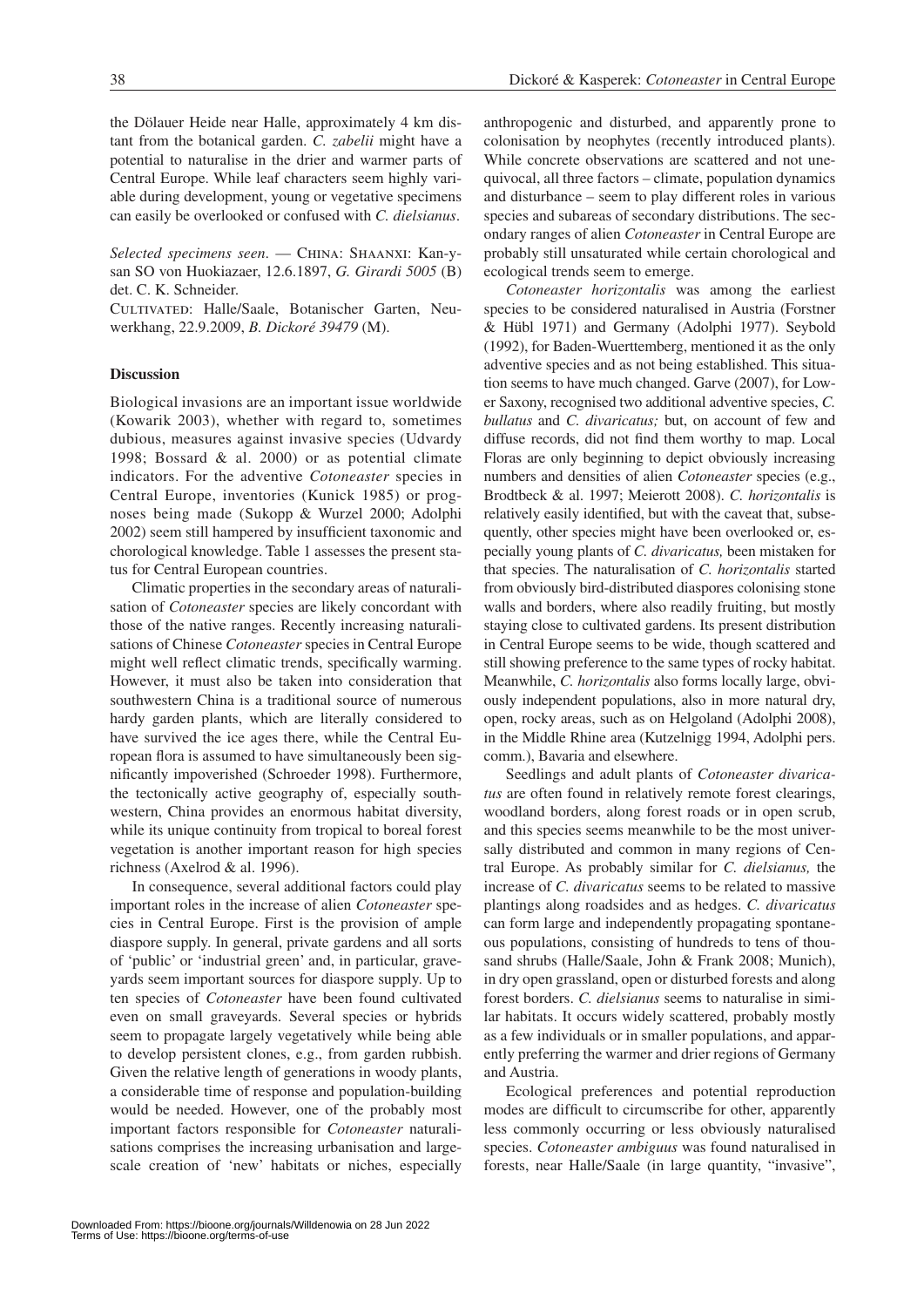John & Frank 2008) and Göttingen. Elsewhere it is, as yet, possibly overlooked. Similarly, *C. bullatus* and the apparently somewhat rarer *C. moupinensis* seem to increasingly establish themselves in forest margins or clearings and disturbed sites; mostly probably bird-sown from planted or already established sources. The creeper *C. dammeri* is of interest for being often found as vegetatively propagating clones. These seem to often stem from former cultivation or garden rubbish deposits. However, e.g., on the rock island of Helgoland, but also in urban habitats (Göttingen), *C. dammeri* also propagates by seeds. Locally, extensive mats of this species are well established (Munich) and obviously propagate further, both vegetatively and by seeding. Vegetative propagation may also occur in other species. In *C. horizontalis* we have occasionally observed over-arching branches, which rooted on ground contact. While *C. integrifolius* is planted as a ground cover on a very large scale, seedlings or shoot fragments escaping are, as yet, only rarely found. In contrast to its long known establishment in the British Isles, *C. microphyllus* seems to rarely escape in Central Europe.

To some degree, lesser or only smaller-scale cultivation of *Cotoneaster* species seems to also comply with absent or rare evidence for naturalisation. Despite birds being the most obvious vectors of diaspores, the distance or speed by which most *Cotoneaster* species radiate seems relatively low, while germination rates can also be

Table 1. Summary report of *Cotoneaster* species indigenous to, escaping and naturalised in Central Europe AT: Austria, BE: Belgium, CH: Switzerland, CZ: Czech Republic, GE: Germany, PO: Poland. Indig. distr.: indigenous distribution (main range), CHI = China, EUR = Europe, HIM = Himalayas, NAS = Northern Asia, WAS = Western Asia. N = Native; Escaping / naturalized: \* = occasionally escaping, \*\* = regularly escaping or locally naturalised, \*\*\* = commonly escaping and/or fully naturalised, ? = adventive record doubtful, − erroneous record.

|                                                   | AT          | <b>BE</b>                | <b>CH</b>                | CZ     | <b>GE</b>                | PO     | Indig. distr. |
|---------------------------------------------------|-------------|--------------------------|--------------------------|--------|--------------------------|--------|---------------|
| Cotoneaster subg. Cotoneaster                     |             |                          |                          |        |                          |        |               |
| C. acuminatus Lindl.                              |             |                          | $\overline{\mathcal{L}}$ |        |                          |        | <b>HIM</b>    |
| C. acutifolius Turcz.                             | ∗           |                          |                          |        | *                        | $**$   | $CHI + NAS$   |
| C. adpressus Bois                                 |             |                          | $\ast$                   |        | $\ast$                   |        | $CHI + HIM$   |
| C. ambiguus Rehder & E. H. Wilson                 |             |                          |                          |        | **                       |        | <b>CHI</b>    |
| C. apiculatus Rehder & E. H. Wilson               |             |                          | $\ast$                   |        | $\ast$                   |        | <b>CHI</b>    |
| C. bullatus Bois                                  | **          |                          | $**$                     | $\ast$ | **                       |        | <b>CHI</b>    |
| C. dielsianus E. Pritz.                           | **          | $\ast$                   | $**$                     |        | ***                      | $\ast$ | <b>CHI</b>    |
| C. divaricatus Rehder & E. H. Wilson              | ***         |                          | ***                      |        | ***                      | **     | <b>CHI</b>    |
| C. franchetii Bois                                | $\ast$      |                          | $\gamma$                 |        | $\gamma$                 |        | <b>CHI</b>    |
| C. horizontalis Decne.                            | ***         | ***                      | ***                      | **     | ***                      | **     | <b>CHI</b>    |
| C. integerrimus Medik.                            | $\mathbf N$ | N                        | N                        | N      | N                        | N      | $EUR + WAS$   |
| C. laxiflorus Lindl.                              | $\gamma$    |                          |                          | N      |                          | N      | $EUR + NAS$   |
| C. moupinensis Franch.                            |             |                          |                          |        | $\ast$                   | $\ast$ | <b>CHI</b>    |
| C. nitens Rehder & E. H. Wilson                   | $\ast$      |                          |                          |        | ∗                        |        | <b>CHI</b>    |
| C. symondsii T. Moore                             |             |                          |                          |        | $\overline{\phantom{0}}$ |        | <b>HIM</b>    |
| C. tomentosus Lindl.                              | $\mathbf N$ |                          | N                        |        | N                        |        | <b>EUR</b>    |
| C. zabelii C. K. Schneid.                         |             |                          |                          |        | $\ast$                   |        | <b>CHI</b>    |
| Cotoneaster subg. Chaenopetalum (Koehne) G. Klotz |             |                          |                          |        |                          |        |               |
| C. affinis Lindl.                                 |             |                          |                          |        | $\overline{?}$           |        | $HIM + WAS$   |
| C. dammeri C. K. Schneid.                         | **          |                          | $**$                     |        | **                       |        | <b>CHI</b>    |
| C. frigidus Lindl.                                | $\gamma$    | $\overline{\mathcal{L}}$ | $\overline{\cdot}$       |        |                          |        | <b>HIM</b>    |
| C. integrifolius (Roxb.) G. Klotz                 | $\ast$      |                          |                          |        | $\ast$                   |        | $CHI + HIM$   |
| C. microphyllus Lindl.                            |             |                          |                          |        | $\ast$                   |        | $CHI + HIM$   |
| C. multiflorus Bunge                              |             |                          |                          |        | $\ast$                   |        | $NAS + WAS$   |
| C. racemiflorus (Desf.) K. Koch                   |             |                          |                          |        | $\ast$                   |        | <b>WAS</b>    |
| C. roseus Edgew.                                  |             |                          |                          |        |                          |        | <b>HIM</b>    |
| C. salicifolius Franch.                           | $\ast$      | $\ast$                   |                          |        | **                       |        | <b>CHI</b>    |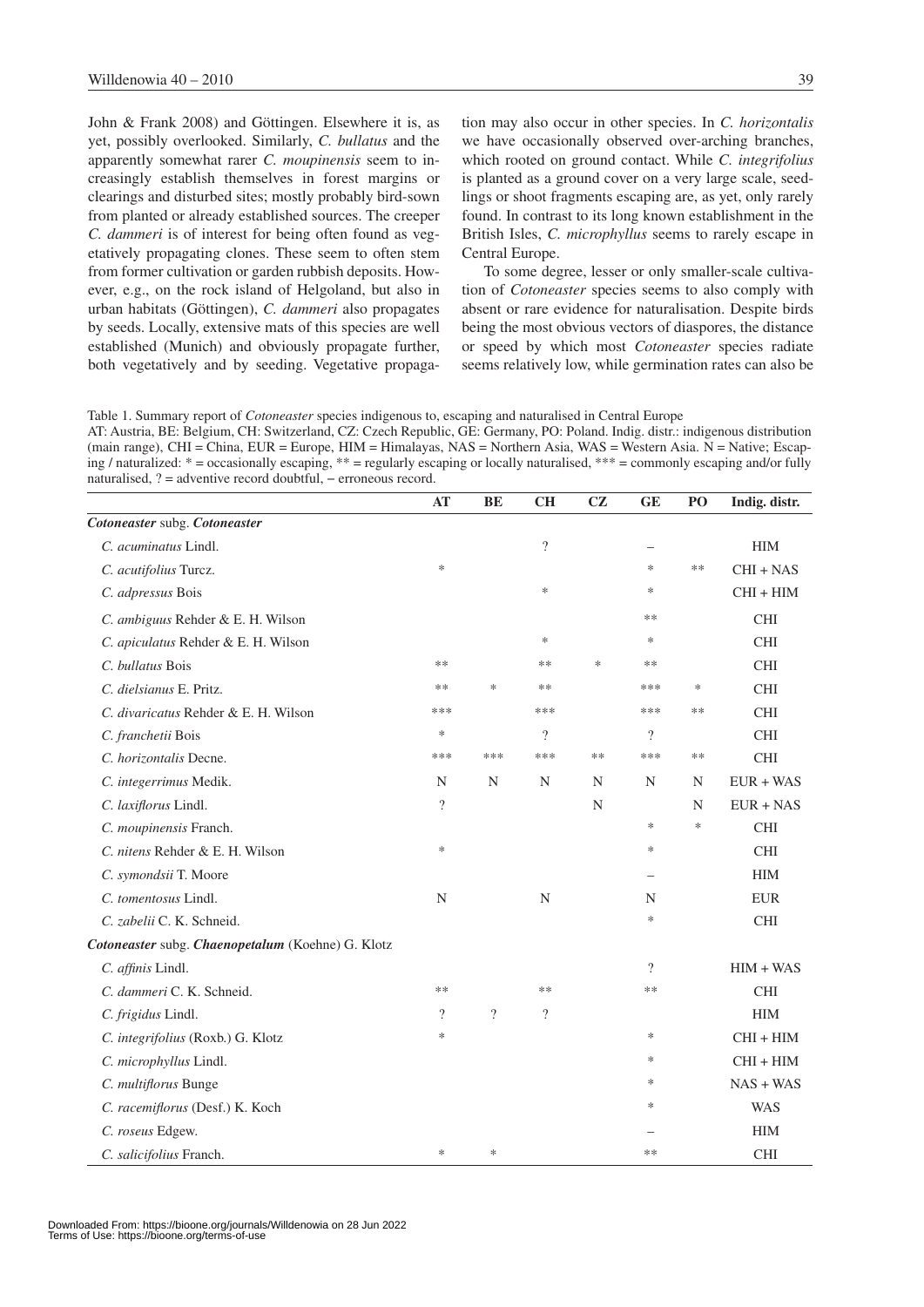low or lag (Fryer & Hylmö 2009). On the other hand, it seems that *Cotoneaster* individuals can reach considerable age. Once established in open ground, they might thus survive shading by short-lived pioneer trees.

Concerning conservation, several alien *Cotoneaster* species are increasingly becoming 'normal' constituents of the scrub and forest vegetation in Central Europe, probably similar to *Juglans regia*. Potential outbreeding or, at least for undisturbed habitats, ecological competition with native *Cotoneaster* species (Schönfelder & Bresinsky 1990) seems rather unlikely. Possible misidentifications, e.g., in the course of habitat management programs, could well cause problems. As yet, encroachment of various alien *Cotoneaster* on species-rich dry grasslands and thermophilous scrub seems to be a local problem. Nonetheless, *C. dammeri, C. divaricatus, C. dielsianus, C. horizontalis* and possibly others, certainly belong to a suite of shrubs and trees that tend to overgrow conservation-relevant habitats and are also highly resistant to cutting or grazing. As probably for almost all adventive and invasive species, complete eradication of alien *Cotoneaster* species, other than on a very expensive, local and temporary scale, would simply be impossible. Rather, the still common practice of large-scale planting of mass-produced non-native species in the open landscape should be considered a dangerous potential pool of new plant invaders and a deliberate threat to the native flora.

## **Acknowledgements**

We are grateful for help with material, discussion and reviews of earlier drafts by Klaus Adolphi (Cologne), Anthony Brach (Harvard), Dieter Frank (Halle/Saale), Peter Gutte (Leipzig), Eckehart Jäger (Halle/Saale), Heino John (Halle/Saale), Gerhard Klotz (Jena), Klaus Lewejohann (Göttingen), Wolfgang Lippert (Gröbenzell), Yasmeen Maheshwari (New Delhi), Peter Pilsl (Salzburg), Franz Schuhwerk (Munich) and Peter Zika (Seattle). Sincere thanks are also due to the directors and curators of the herbaria A, B, DD, GH, HAL, HBG, JE, LZ, M, MSB, and WU for their hospitality and for putting their material at our disposal. Jenny Wainwight-Klein (Munich) helped with linguistic improvement. Finally, Anthony Brach and an anonymous reviewer provided extremely constructive and detailed fine-tuning.

#### **References**

- Adolphi K. 1977: Über das Vorkommen von *Cotoneaster horizontalis* Decaisne an Mauern. – Göttinger Florist. Rundbr. **11:** 100–101.
- Adolphi K. 1995: Neophytische Kultur- und Anbaupflanzen als Kulturflüchtlinge des Rheinlandes. – Nardus **2.**
- Adolphi K. 2002 ["2001"]: In jüngster Zeit entdeckte Neophyten und Überlegungen über ihre mögliche Einbürgerung. – Braunschweig. Geobotan. Arbeiten **8:** 15–25.
- Adolphi K. 2006: Neophyten in Binz auf Rügen, eine kommentierte Artenliste mit Anmerkungen aus überregionaler Sicht. – Bot. Rundbr. Mecklenburg-Vorpommern **41:** 113–124.
- Adolphi K. 2008: Neues zur Flora von Helgoland. Braunschweig. Geobotan. Arbeiten **9:** 9–19.
- Asmus U. 1981: Der Einfluß von Nutzungsänderung und Ziergärten auf die Florenzusammensetzung stadtnaher Forste in Erlangen. – Ber. Bayer. Bot. Ges. **52:**  117–121.
- Asmus U. 1990: Floristische und vegetationskundliche Untersuchung in der Gropiusstadt (Berlin). – Verh. Berliner Bot. Vereins **8:** 97–139.
- Axelrod D. I., Al-Shehbaz I. & Raven P. H. 1996: History of the modern flora of China. – Pp. 43–55 in: Zhang Aolou & Wu Sugong (ed.), Proceedings of the First International Symposium on Floristic Characteristics and Diversity of East Asian Plants. – Beijing.
- Bärtels A. 2001: Enzyklopädie der Gartengehölze: Bäume und Sträucher für mitteleuropäische und mediterrane Gärten, ed. 4. – Stuttgart.
- Bartish I. V., Hylmö B. & Nybom H. 2001: RAPD analysis of interspecific relationships in presumably apomictic *Cotoneaster* species. – [Euphytica](http://www.ingentaconnect.com/content/external-references?article=0014-2336()120L.273[aid=7759957]) **[120:](http://www.ingentaconnect.com/content/external-references?article=0014-2336()120L.273[aid=7759957])** [273–280.](http://www.ingentaconnect.com/content/external-references?article=0014-2336()120L.273[aid=7759957]) [\[CrossRef\]](http://dx.doi.org/10.1023/A:1017585600386)
- Böhling N. 2008: Neue Fundorte, Bestätigungen, Verluste, Nr. 541–551. – Ber. Bot. Arbeitsgem. Südwestdeutschl. **5:** 133–134.
- Bossard C. C., Randall J. M., Hoshovsky M. C. (ed.) 2000: Invasive plants of California's wildlands. – Berkeley.
- Brach A. R. & Song, H. 2005: ActKey: a Web-based interactive identification key program. – Taxon **54:**  [1041–1046. \[CrossRef\]](http://dx.doi.org/10.2307/25065490)
- Brandes D. 1978: Zur Verbreitung von Ruderalpflanzen im östlichen Niedersachsen. (Beiträge zur Flora der Stadt Braunschweig, VI.). – Göttinger Florist. Rundbr. **12:** 106–112.
- Brandes D. 1987: Zur Kenntnis der spontanen Gehölzflora norddeutscher Städte. – Florist. Rundbr. **21:** 33–38.
- Brandes D. 2003: Die aktuelle Situation der Neophyten in Braunschweig. – Braunschweig. Naturk. Schriften **6:** 705–760.
- Brandes D. & Schlender H. 1999: Zum Einfluß der Gartenkultur auf die Flora der Waldränder. – Braunschweig. Naturk. Schriften **5:** 769–779.
- Brodtbeck T., Zemp M., Frei M., Kienzle U. & Knecht D. 1997: Flora von Basel und Umgebung 1980–1996. Teil 1. – Mitt. Naturf. Ges. Basel **2.**
- Browicz K. 1968: *Cotoneaster*. Pp. 72–73 in: Tutin T. G., Heywood V. H., Burges N. A., Moore D. M., Valentine D. H., Walters S. M. & Webb D. A. (ed.), Flora europaea **2.** – Cambridge, etc.
- Browicz K. 1972: *Cotoneaster*. Pp. 129–132 in: Davis P. H. (ed.), Flora of Turkey and the East Aegean Islands **4.** – Edinburgh.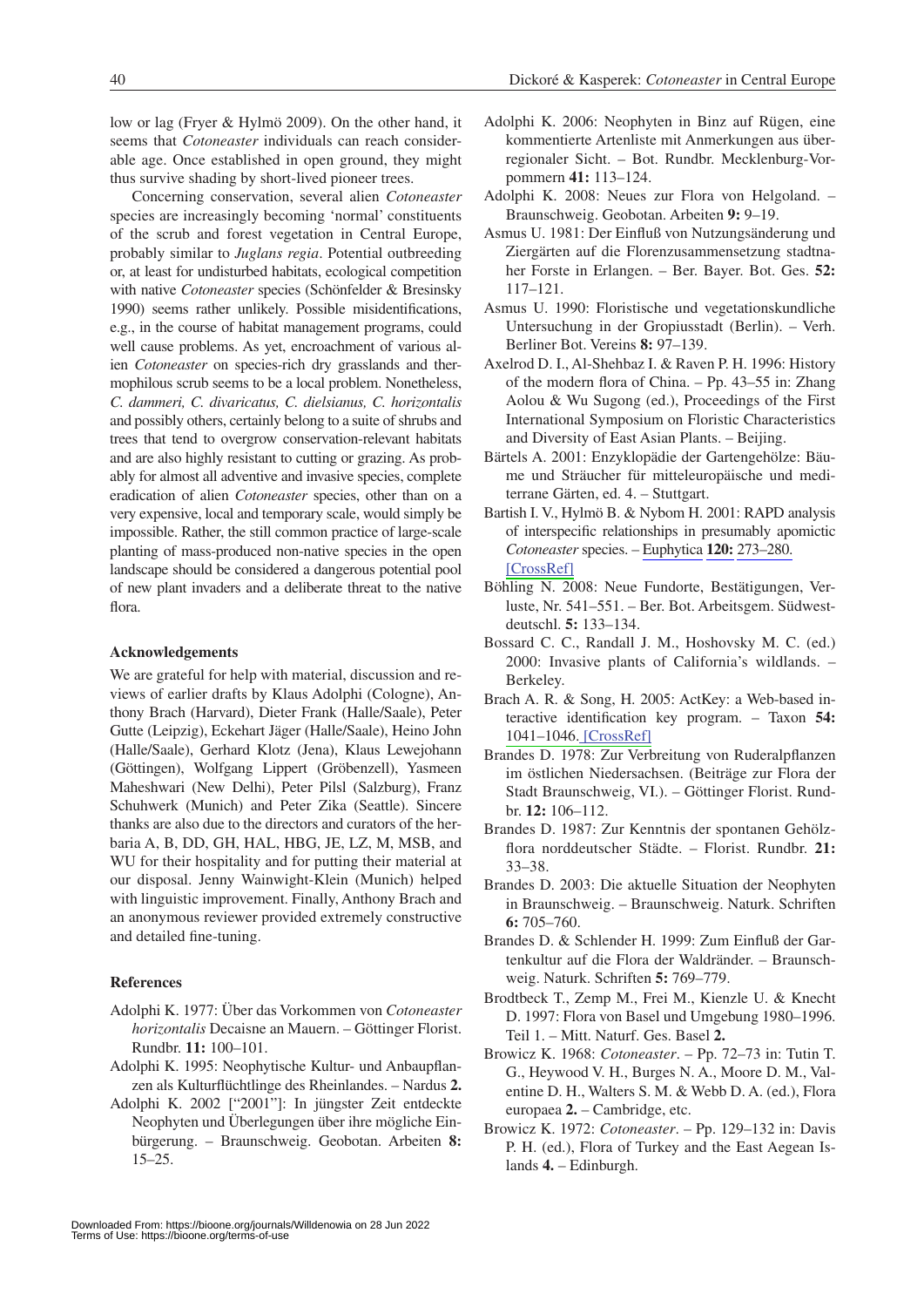- Buttler K. P. 2004: Namensverzeichnis zur Flora (Florenliste) der Farn- und Samenpflanzen von Hessen und Baden-Württemberg. – Published at [http://www.](http://www) bvnh.de/bnh/download/Liste/Hessenliste\_2.exe
- Calflora 2009: Information on wild California plants for conservation, education, and appreciation. – Published at <http://www.calflora.org/> [accessed on 28.8.2009]
- Czekalski M. & Wyrzykiewicz-Raszewska M. 1992: Naturalne obsiewanie sie drzew i krzewow na terenie Poznania. – Rocz. Dendrol. **40:** 75–84.
- Denters T. 2006: Bijzondere plantenvondsten in de regio Amsterdam 2005. – Floron Nieuwsbrief nr. **37**, maart 2006 – Groot-Amsterdam, District 14. – Published at [http://www.frontlinie.nl/floron/floronNIEUWS2006.](http://www.frontlinie.nl/floron/floronnieUWs2006) pdf
- Dörr E. 1970: Ergebnisse der Allgäuer Floristik für das Jahr 1970. – Mitt. Naturwiss. Arbeitskreises Kempten/Allgäu **14(2):** 23–38.
- Dolatowski J. 1992: Samosiewy introdukowanych gatunków drzew i krzewów w Arboretum Kórnickim w latach 1983–1990. – Rocz. Dendrol. **40:** 69–73.
- Essl F. 2008a: Beitrag zur Floristik von Kärnten, Nordund Osttirol (Österreich). – Linzer Biol. Beitr. **40:**  329–339.
- Essl F. 2008b: Bemerkenswerte floristische Funde aus Wien, Niederösterreich, dem Burgenland und der Steiermark, Teil V. – Linzer Biol. Beitr. **40:** 341– 369.
- Essl F. & Rabitsch W. 2002: Neobiota in Österreich. Mit Beiträgen von O. Breuss, E. Christian, E. Eder, H. Englisch, M. A. Fischer, S. Gaviria, F. Grims, J. Gruber, D. Hohenwallner. – Wien.
- Essl F. & Stöhr O. 2006: Bemerkenswerte floristische Funde aus Wien, Niederösterreich, dem Burgenland und der Steiermark, Teil III. – Linzer Biol. Beitr. **38:**  121–163.
- Fischer M. A., Oswald K. & Adler W. 2008: Exkursionsflora für Österreich, Liechtenstein und Südtirol, ed. **3.** – Linz.
- Fleischer M. 1986: Gehölze in Gera. Veröff. Mus. Stadt Gera, Naturwiss. Reihe **12:** 6–104.
- Flinck K. E. & Hylmö B. 1958: *Cotoneaster* som trädgardsrymling [*Cotoneaster* escaped from gardens]. – Bot. Not. **111:** 650–652.
- Flinck K. E. & Hylmö B. 1962: *Cotoneaster sikangensis*, a new species from western China. – Bot. Not. **115:**  376.
- Flinck K. E. & Hylmö B. 1966: A list of series and species in the genus *Cotoneaster*. – Bot. Not. **119:** 445–463.
- Flinck K. E., Fryer J., Garraud L., Hylmö B. & Zeller J. 1998: *Cotoneaster raboutensis*, espèce nouvelle de l'ouest des Alpes, et révision du genre *Cotoneaster* dans les Alpes francaises. – Bull. Mens. Soc. Linn. Soc. Bot. Lyon **67(10):** 272–282.
- Forstner W. & Hübl E. 1971: Ruderal-, Segetal- und Adventivflora von Wien. – Wien.
- Fraser-Jenkins C. R. 1997: New species syndrome in Indian pteridology and the ferns of Nepal. – Dehra Dun.
- Fryer J. & Hylmö B. 1994: The native British *Cotoneaster,* great orme berry, renamed. – Watsonia **20:** 61–71.
- Fryer J. & Hylmö B. 1997: Five new species of *Cotoneaster* Medik. *(Rosaceae)* naturalised in Britain. – Watsonia **21:** 335–349.
- Fryer J. & Hylmö B. 2009: Cotoneasters. A comprehensive guide to shrubs for flowers, fruit, and foliage. – Portland.
- Garve E. 2007: Verbreitungsatlas der Farn- und Blütenpflanzen in Niedersachsen und Bremen. – Naturschutz Landschaftspfl. Niedersachsen **43.**
- Gatterer K., Nezadal W., Fürnrohr F., Wagenknecht J. & Welss W. (ed.) 2003: Flora des Regnitzgebietes. Die Farn- und Blütenpflanzen im zentralen Nordbayern **1–2.** – Eching.
- GBIF 2009: *Cotoneaster. –* In: Global Biodiversity Information Facility. – Published at<http://data.gbif.org/> species/13178819 [accessed on 15.10.2009].
- Gerlach A. 1967: Ein Fundort von *Cotoneaster integerrimus* Med. im Westharz. – Göttinger Florist. Rundbr. **1:** 10.
- Gianoni G., Carraro G. & Klötzli F. 1988: Thermophile, an laurophyllen Pflanzenarten reiche Waldgesellschaften im hyperinsubrischen Seenbereich des Tessins. – Ber. Geobot. Inst. E. T. H. Stiftung Rübel **54:** 164–180.
- Gregor T. 1997: Floristische Meldungen. Neufunde, Bestätigungen, Verluste. – Bot. Naturschutz Hessen **9:**  166–170.
- Grierson A. J. C. 1987: *Cotoneaster*. Pp. 588–591 in: Grierson A. J. C. & Long D. G., Flora of Bhutan **1(3).**  – Edinburgh.
- Grubov V. I. 1963: Rasteniya Zentral'noy Azii [Plantae Asiae centralis] **1.** – Moskva & Leningrad.
- Grubov V. I. 1982: Opredelitel' Sosudistykh Rasteniy Mongolii [Key to the vascular plants of Mongolia]. – Leningrad.
- Gutte P. 2006: Flora der Stadt Leipzig einschließlich Markkleeberg. – Jena.
- Haeupler H., Jagel A. & Schumacher W. 2003: Verbreitungsatlas der Farn- und Blütenpflanzen in Nordrhein-Westfalen. – Recklinghausen.
- Haeupler H. & Muer T. 2007: Bildatlas der Farn- und Blütenpflanzen Deutschlands, ed. 2. – Stuttgart.
- Hemsley, W. B. 1905: *Cotoneaster rotundifolia*. Curtis's Bot. Mag. **131:** t. 8010.
- Henker H. & Kiesewetter H. 2006: Erstnachweise kritischer Pflanzensippen für Mecklenburg-Vorpommern (Blütenpflanzen). *Cotoneaster* Medik., Zwergmispel. – Bot. Rundbr. Mecklenburg-Vorpommern **41:** 11–20.
- Hetzel G. 2006: Die Neophyten Oberfrankens. Floristik, Standortcharakteristik, Vergesellschaftung, Verbreitung, Dynamik. – Diss. Univ. Würzburg; published at urn:nbn:de:bvb:20-opus-18288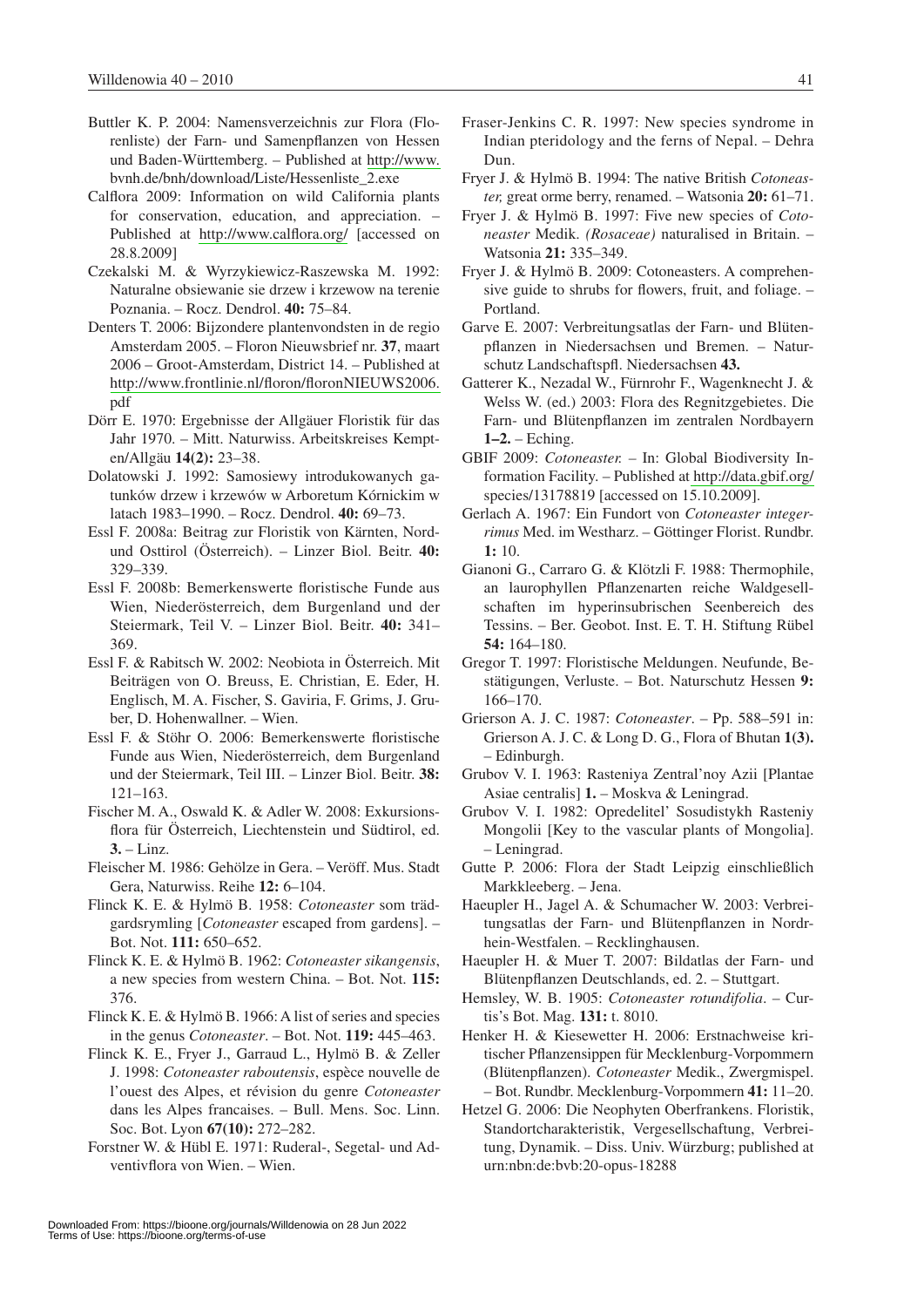- Hillesheim-Kimmel U. 1995: Pflanzenfunde in der Umgebung von Seeheim (Südhessen) III. – Hess. Florist. Briefe **44:** 57–61.
- Hjelmqvist H. 1962: The embryo sac development of some *Cotoneaster* species. – Bot. Not. **115:** 208–236.
- Hohla M. 2006: *Panicum riparium* (*Poaceae*), neu für Österreich, und weitere Beiträge zur Kenntnis der Adventivflora Oberösterreich. – Neilreichia **4:** 9–44.
- Hohla M., Kleesadl G. & Melzer H. 1998: Floristisches von den Bahnanlagen Oberösterreichs. – Beitr. Naturk. Oberösterreichs **6:** 139–301.
- Hohla M., Kleesadl G. & Melzer H. 2002: Neues zur Flora der oberösterreichischen Bahnanlagen, mit Einbeziehung einiger grenznaher Bahnhöfe Bayerns, Fortsetzung. – Beitr. Naturk. Oberösterreichs **11:**  507–578.
- Hrabetová-Uhrová A. 1962: Beitrag zur Taxonomie und Verbreitung der Gattung *Cotoneaster* in der Tschechoslowakei. – Acta Acad. Sci. Cechoslov. Basis Brun. **34:** 197–246 .
- Hrevcova H. T. 1999: Atlas kizil'niki. *Cotoneaster*  (Medic.) Bauhin [In Ukrainian, English and Russian]. – Kiev.
- Hurusawa I. 1943: *Cotoneaster* Asiae Orient. Acta Phytotax. Geobot. **13:** 225–237.
- Hurusawa I. 1973: Taxonomische Untersuchungen der Gattung *Cotoneaster (Rosaceae)* auf karpologischer Grundlage. – J. Fac. Sci. Univ. Tokyo, Sect. 3, Bot. **11:** 195–242.
- Hurusawa I., Kawakami S. & Ito Y. 1967: Revisio generis *Cotoneaster* quoad species in horto botanico Roishikawaensi cultas (1). – Inform. Annuales Hort. Bot. Fac. Sci. Univ. Tokyo **1967:** 1–19.
- Hylmö B. 1993: Oxbär, *Cotoneaster*, i Sverige. Svensk Bot. Tidskr. **87:** 305–330.
- Hylmö B. & Fryer J. 1999: Cotoneasters in Europe. Acta Bot. Fenn. **162:** 179–184.
- International Organisation for Standardisation 1997: Codes for the representation of names of countries and their subdivisions. 1. Country codes, ed. 5 (International Standard ISO 3166-1). – Genève.
- IPNI 2009: The International Plant Names Index. Published at<http://www.ipni.org>
- Jäger E. J. & Werner K. (ed.) 2005: Rothmaler. Exkursionsflora von Deutschland 4. Gefäßpflanzen: Kritischer Band. – München.
- Janchen E. 1977: Flora von Wien, Niederösterreich und Nordburgenland, ed. 2. – Wien.
- Jerzak E. 2007: Irgi uprawiane w Polsce [Cotoneasters cultivated in Poland]. – Kraków.
- John H. & Frank D. 2008: Verwilderte *Cotoneaster*-Arten in Halle (Saale) und Umgebung. – Mitt. Florist. Kart. Sachsen-Anhalt **13:** 3–28.
- Kariger J. J. 1992: Auf der Suche nach Seltenheiten und Verschwundenem 1990 und 1991. Mit Rückblick und Bezugnahme auf die Zeit seit 1945. – Bull. Soc. Naturalistes Luxemb. **93:** 113–137.
- Keil P. & Loos G. H. 2004: Ergasiophygophyten auf Industriebrachen des Ruhrgebietes. – Florist. Rundbr. **38(1/2):** 101–112.
- Keil P. & Loos G. H. 2005: Non-established adventive plants in the western and central Ruhrgebiet (Northrhine-Westphalia, Germany), a preliminary overview. – Electr. Publ. Biol. Stat. Western Ruhrgebiet **5:** 1–16.
- Kelly D. L. 1988: Killarney, Co. Kerry, 26th–27th July. (Reports of field meetings, 1986.) – BSBI News **49:**  36–37.
- Klotz G. 1957: Übersicht über die in Kultur befindlichen *Cotoneaster*-Arten und -formen. – Wiss. Z. Martin-Luther-Univ. Halle-Wittenberg, Math.-Naturwiss. Reihe **6:** 945–982.
- Klotz G. 1963a: Neue oder kritische *Cotoneaster*-Arten. – Wiss. Z. Martin-Luther-Univ. Halle-Wittenberg, Math.-Naturwiss. Reihe **12:** 753–768.
- Klotz G. 1963b: Neue oder kritische *Cotoneaster*-Arten. 2. – Wiss. Z. Martin-Luther-Univ. Halle-Wittenberg, Math.-Naturwiss. Reihe **12:** 769–786.
- Klotz G. 1966a: Neue oder kritische *Cotoneaster*-Arten. 3. – Wiss. Z. Martin-Luther-Univ. Halle-Wittenberg, Math.-Naturwiss. Reihe **15:** 529–544.
- Klotz G. 1966b: Neue oder kritische *Cotoneaster*-Arten. 4. – Wiss. Z. Martin-Luther-Univ. Halle-Wittenberg, Math.-Naturwiss. Reihe **15:** 847–855.
- Klotz G. 1967: Zwei neue *Cotoneaster*-Arten aus dem Bereich der Flora Iranica. – Feddes. Repert. **76:** 201– 203.
- Klotz G. 1968: Neue oder kritische *Cotoneaster*-Arten. 5. – Wiss. Z. Friedrich-Schiller-Univ. Jena, Math.- Naturwiss. Reihe **17:** 333–339.
- Klotz G. 1970: Die Hybridisation, ein wichtiger Evolutionsfaktor der Gattung *Cotoneaster* Medicus. – Wiss. Z. Friedrich-Schiller-Univ. Jena, Math.-Naturwiss. Reihe **19:** 329–344.
- Klotz G. 1972a: Neue oder kritische *Cotoneaster*-Arten. 6. – Wiss. Z. Friedrich-Schiller-Univ. Jena, Math.- Naturwiss. Reihe **21:** 969–977.
- Klotz G. 1972b: Neue oder kritische *Cotoneaster*-Arten. 7. – Wiss. Z. Friedrich-Schiller-Univ. Jena, Math.- Naturwiss. Reihe **21:** 979–1021.
- Klotz G. 1978: Neue oder kritische *Cotoneaster*-Arten. 8. – Wiss. Z. Friedrich-Schiller-Univ. Jena, Math.- Naturwiss. Reihe **27:** 19–26, t. 1–4.
- Klotz G. 1982: Synopsis der Gattung *Cotoneaster* Medikus I. – Beitr. Phytotax. **10:** 7–81. Jena.
- Klotz G. 1996a: *Cotoneaster melanotrichus* (Franch.) Klotz eine bisher verkannte *Cotoneaster*-Sippe aus Yunnan. – Mitt. Deutsch. Dendrol. Ges. **82:** 63–66.
- Klotz G. 1996b: Neue oder kritische *Cotoneaster*-Arten. 9. Die Weidenblättrigen Felsmispeln (*Cotoneaster* sect. *Densiflos* Yü, ser. *Salicifolii* Yü) in der Natur und Kultur. – Mitt. Deutsch. Dendrol. Ges. **82:** 67–85.
- Klotz G. 2008: Neue oder kritische *Cotoneaster*-Arten 10 *(Rosaceae)*. – Feddes Repert. **119:** 272–280. [\[CrossRef\]](http://dx.doi.org/10.1002/fedr.200811168)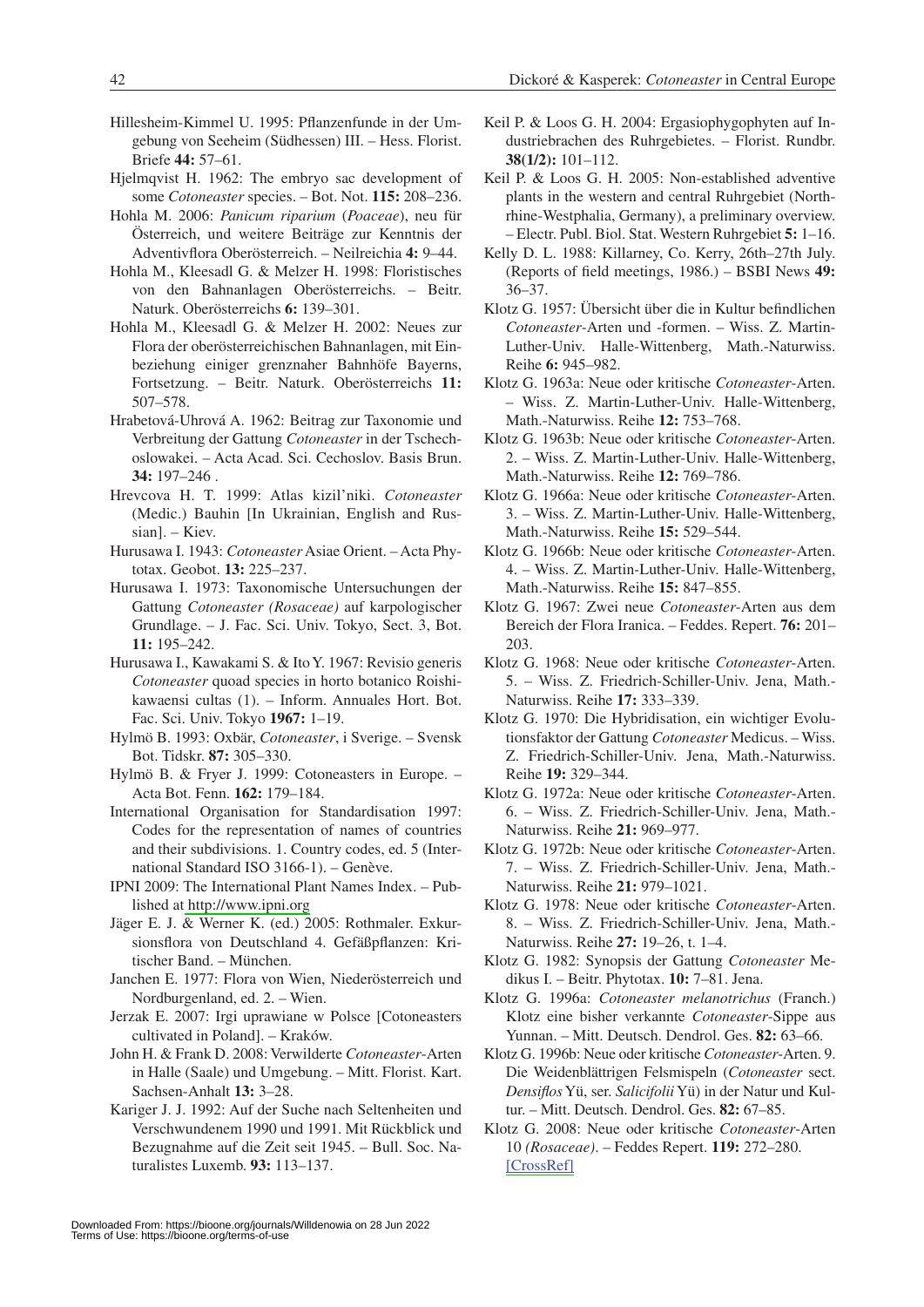- Kowarik I. 1992: Einführung und Ausbreitung nichteinheimischer Gehölzarten in Berlin und Brandenburg und ihre Folgen für Flora und Vegetation. Ein Modell für die Freisetzung gentechnisch veränderter Organismen. – Verh. Bot. Vereins Berlin Brandenburg, Beiheft **3.**
- Kowarik I. 2003: Biologische Invasionen, Neophyten und Neozoen in Mitteleuropa. – Stuttgart.
- Kreh W. 1951: Verlust und Gewinn der Stuttgarter Flora im letzten Jahrhundert. – Jahresh. Vereins Vaterl. Naturk. Württemberg **106:** 69-124.
- Kroon G. H. 1975: Polyploidy in *Cotoneaster* II. Acta Bot. Neerl. **24:** 417–420.
- Krügel T. 1992: Zur zytologischen Struktur der Gattung *Cotoneaster (Rosaceae, Maloideae)* III. – Beitr. Phytotax. **15:** 69–86.
- Krüssmann G. 1976: Handbuch der Laubgehölze, ed. 2, **1.** – Berlin.
- Kumar A. & Panigrahi G. 1992 ["1989"]: Nomenclatural notes on *Cotoneaster symondsii* Th. Moore (*Rosaceae*). – Bull. Bot. Surv. India **31:** 168–170.
- Kumar A. & Panigrahi G. 1995: Revisionary studies on *Cotoneaster* Medik. (The family *Rosaceae* in India **3**). – Dehra Dun.
- Kunick W. 1985: Gehölzvegetation im Siedlungsbereich. – Landschaft & Stadt **17:** 120–133.
- Kutzelnigg H. 1994: *Cotoneaster*. Pp. 405–420 in: Scholz H. (vol. ed.), Gustav Hegi, Illustrierte Flora von Mitteleuropa, ed. 2, **4(2B)**, Lieferung 4–6. – Berlin, etc.
- Landolt E. 1993: Über Pflanzenarten, die sich in den letzten 150 Jahren in der Stadt Zürich stark ausgebreitet haben. – [Phytocoenologia](http://www.ingentaconnect.com/content/external-references?article=0340-269x()23L.651[aid=9229972]) **23:** 651–663.
- Lohmeyer W. 1981: Über die Flora und Vegetation der dem Uferschutz dienenden Bruchsteinmauern, -pflaster und -schüttungen am nördlichen Mittelrhein. – Natur & Landschaft **56:** 253–260.
- Long D. G. 1991: *Rhododendron* L. Pp. 358–387 in: Grierson A. J. C. & Long D. G.: Flora of Bhutan **2(1).** – Edinburgh.
- Lu Lingdi & Brach A. R. 2003: *Cotoneaster.* Pp. 85–107 in: Wu Z. Y., Raven P. H. & Hong D. Y. (ed.), Flora of China **9.** – Beijing & St. Louis. – Also published at [http://www.efloras.org/florataxon.aspx?flora\\_id=2&](http://www.efloras.org/florataxon.aspx?flora_id=2&taxon_id=108169,http://flora.huh.harvard.edu/china/) [taxon\\_id=108169,](http://www.efloras.org/florataxon.aspx?flora_id=2&taxon_id=108169,http://flora.huh.harvard.edu/china/) [http://flora.huh.harvard.edu/china/](http://flora.huh.harvard.edu/china/pdf/pdf09/cotoneaster.pdf) [PDF/PDF09/Cotoneaster.PDF](http://flora.huh.harvard.edu/china/pdf/pdf09/cotoneaster.pdf)
- Luczay L. & Adamowski W. 1991: Dziczenie irgi lsniacej (*Cotoneaster lucidus* Schlecht.) w Puszczy Bialowieskiej [*Cotoneaster lucidus* Schlecht. turning wild in the Bialowieza Forest]. – Phytocoenosis, ser. 3, Seminarium Geobot. **1:** 269–274.
- Marquardt F. 1971: Neuere floristische Beobachtungen aus Südhessen, insbesondere an der nördlichen Bergstraße. – Hess. Florist. Briefe **20:** 21–24.
- Marwat Q. 2004: Taxonomic studies of the genus *Cotoneaster* Ruppert ex Medikus of Pakistan and Azad Kashmir. – PhD thesis, Dept. of Biological Sciences, Quaid-i-Azam University, Islamabad.
- Mazomeit J. 1997 ["1995"]: Zur Adventivflora (seit 1850) von Ludwigshafen am Rhein – mit besonderer Berücksichtigung der Einbürgerungsgeschichte der Neophyten. – Mitt. Pollichia Pfälz. Vereins Naturk. **82:** 157–246.
- Mazomeit J. 2005: Erste Nachträge zur "Adventivflora von Ludwigshafen am Rhein". – Mitt. Pollichia Pfälz. Vereins Naturk. **91:** 111–120.
- Meierott L. 2008: *Cotoneaster*. Pp. 515–519 in: Flora der Haßberge und des Grabfelds, Neue Flora von Schweinfurt **1.** – Eching.
- Melzer H. 1976: Neues zur Flora von Steiermark, XVIII. – Mitt. Naturwiss. Vereines Steiermark **106**: 147–159.
- Melzer H. 1986: Notizen zur Flora des Burgenlandes, von Nieder- und Oberösterreich. – Verh. Zool.-Bot. Ges. Österreich **124:** 81–92.
- Melzer H. & Barta T. 2003: Neue Daten zur Flora von Wien, Niederösterreich und dem Burgenland. – Linzer Biol. Beitr. **35:** 1159–1193.
- Meyer F. H., Hecker U., Höster H. R. & Schroeder F.-G. (ed.) 2006 ["2007"]: Jost Fitschen, Gehölzflora, ed. 12. – Wiebelsheim.
- Mirek Z., Piekos-Mirkowa H., Zajac A. & Zajac M. 2002: Flowering plants and pteridophytes of Poland, a checklist. – Biodiversity of Poland **1.** – Krakow.
- Moor M. 1979: Das Felsenbirnen-Gebüsch (*Cotoneastro*-Amelanchieretum), eine natürliche Mantelgesellschaft im Jura. – Phytocoenologia **6:** 388–402.
- Nybom H. & Bartish I. V. 2007: DNA markers and morphometry reveal multiclonal and poorly defined taxa in an apomictic *Cotoneaster* species complex. – [Tax](http://www.ingentaconnect.com/content/external-references?article=0040-0262()56L.119[aid=9229964])on **56:** [119–128.](http://www.ingentaconnect.com/content/external-references?article=0040-0262()56L.119[aid=9229964]) [\[CrossRef\]](http://dx.doi.org/10.2307/25065742)
- Oberdorfer E. 1927: *Cotoneaster integerrima* Med. am Feldberg im Schwarzwald. – Mitt. Bad. Landesvereins Naturk. Naturschutz Freiburg **2:** 125–126.
- Ohashi H. 1979: *Cotoneaster*. Pp. 134–136 in: Hara H. & Williams H. J., An enumeration of the flowering plants of Nepal **2.** – London.
- Ottich I. 2007: Archäophyten und Neophyten im Stadtgebiet von Frankfurt am Main und ihre Auswirkungen auf die Biodiversität. – Diss. Fachber. Biowissensch. Univ. Frankfurt.
- Palmer J. R. 1985a: Naturalised *Cotoneasters* ["Con[sic!] toneasters"]. – BSBI News **39:** 20.
- Palmer J. R. 1985b: *Cotoneaster adpressus* Bois. BSBI News **39:** 20–21.
- Palmer J. R. 1986: *Cotoneaster bullatus* Bois. BSBI News **44:** 18–19.
- Palmer J. R. 1988: A check-list for Cotoneasters naturalised in the British Isles. – BSBI News **50:** 32–33.
- Palmer J. R. 1992: *Cotoneaster pannosus* illustrated. BSBI News **62:** 43–44.
- Parker R. N. 1924: A forest flora for the Punjab with Hazara and Delhi. – Lahore.
- Pilsl P., Wittmann H. & Nowotny G. 2002: Beiträge zur Flora des Bundeslandes Salzburg III. – Linzer Biol. Beitr. **34:** 5–165.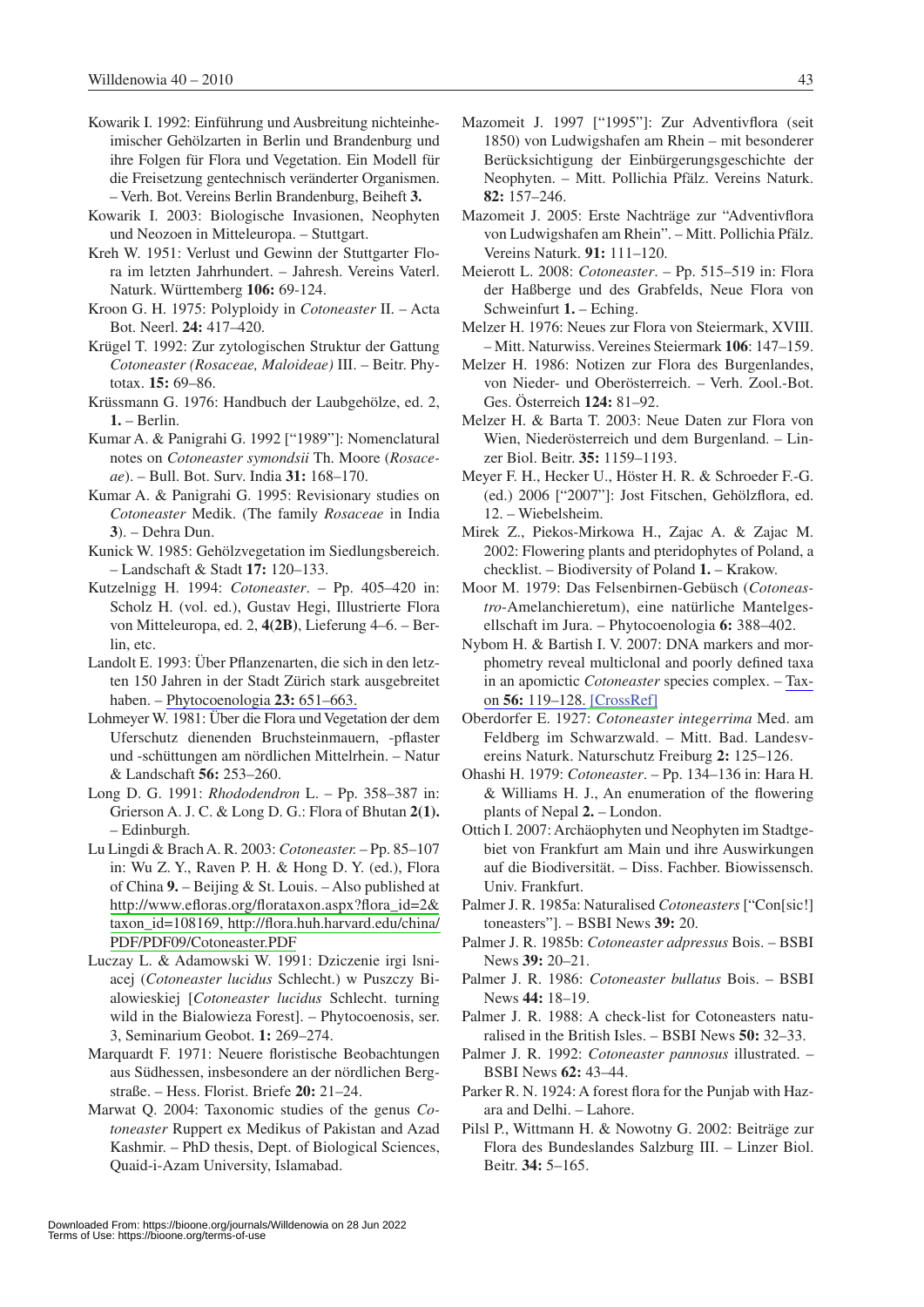- Pilsl P., Schröck C., Kaiser R. Gewolf S., Nowotny G. & Stöhr O. 2008: Neophytenflora der Stadt Salzburg (Österreich). – Sauteria **17.**
- Piqueray J., Mahy G. & Vanderhoeven S. 2008: Naturalisation and impact of a horticultural species, *Cotoneaster horizontalis (Rosaceae)* in biodiversity hotspots in Belgium. – [Belg. J. Bot.](http://www.ingentaconnect.com/content/external-references?article=0778-4031()141L.113[aid=9229991]) **141:** 113–124.
- Plants of Southern Africa 2009: an online checklist. Published at <http://posa.sanbi.org/searchspp.php> [accessed on 28.8.2009]
- Pojarkova A. I. 1939: *Cotoneaster*. Pp. 319–333 in: Komarov V. L. (ed.), Flora SSSR **9.** – Leningrad.
- Pojarkova A. I. 1955: Addenda secunda ad elaborationem generis *Cotoneaster* Med. in "Flora URSS". – Bot. Mater. Gerb. Bot. Inst. Komarova Akad. Nauk S.S.S.R. **17:** 179–212.
- Polatschek A. 2000: Flora von Nordtirol, Osttirol und Vorarlberg **3.** – Innsbruck.
- Prasse R., Ristow M., Klemm G., Machatzi B., Raus T., Scholz H., Stohr G., Sukopp H. & Zimmermann F. 2001: Liste der wildwachsenden Gefäßpflanzen des Landes Berlin mit Roter Liste. – Published at http:// [www.stadtentwicklung.berlin.de/umwelt/naturschutz/](http://www.stadtentwicklung.berlin.de/umwelt/naturschutz/) downloads/artenschutz/rotelisten/gefaesspflanzen. pdf
- Press J. R., Shrestha K. K. & Sutton D. A. 2000: Annotated checklist of the flowering plants of Nepal. – London.
- Pysek P., Sádlo J. & Mandák B. 2002: Catalogue of alien plants of the Czech Republic. – Preslia **74:** 97–186.
- Rehder A. & Wilson E. H. 1912: *Cotoneaster*. Pp. 154– 177 in: Sargent C. S. (ed.), Plantae wilsonianae. An enumeration of the woody plants collected in western China for the Arnold arboretum of Harvard university during the years 1907, 1908 and 1910. Part 2. – Publ. Arnold Arb. **4.**
- Riedl H. 1966: *Cotoneaster*. Pp. 13–26 in: Rechinger K. H., Flora iranica **66.** – Graz.
- Ringenberg J. 1994: Analyse urbaner Gehölzbestände am Beispiel der Hamburger Wohnbebauung. – Hamburg.
- Roloff A. & Bärtels A. 2006: Flora der Gehölze, ed. 2. Stuttgart.
- Sattler D. 2001: Analyse der gepflanzten und spontanen Gehölzvegetation der Städte Halle (Saale) und Leipzig. – UFZ-Ber. **13/2001.**
- Saunders W. W. (ed.) 1869: Refugium botanicum, or, figures and descriptions from living specimens of little known or new plants of botanical interest **1.** – London.
- Sax H. J. 1954: Polyploidy and apomixis in *Cotoneaster*. – J. Arnold Arbor. **35:** 334–365.
- Schaberg F. & Weinert E. 1972: Veränderungen in der Flora der Dölauer Heide bei Halle (Saale). – Hercynia, ser. 2., **9:** 409–422.
- Schaeppi H. 1987: Über die Florenverfälschung im Lindbergwald. – Mitt. Naturwiss. Ges. Winterthur **38:**  17–28.
- Schinninger I. & Rozánek R. 2008: Bemerkenswerte Gefäßpflanzenfunde auf brachliegendem Eisenbahngelände in Wien. – Neilreichia **5:** 203–210.
- Schmitz J. 1991: Vorkommen und Soziologie neophytischer Sträucher im Raum Aachen. – Decheniana **144:** 22–38.
- Schneider C. K. 1906: *Cotoneaster* Med. Pp. 744–761 in: Schneider C. K. 1904–06: Illustriertes Handbuch der Laubholzkunde. Charakteristik der in Mitteleuropa heimischen und im Freien angepflanzten angiospermen Gehölzarten und Formen mit Ausschluss der Bambuseen und Kakteen **1.** – Jena.
- Schönfelder P. & Bresinsky A. (ed.) 1990: Verbreitungsatlas der Farn- und Blütenpflanzen Bayerns. – Stuttgart.
- Schröck C., Stöhr O., Gewolf S., Eichberger C., Nowotny G. & Pilsl P. 2004: Beiträge zur Adventivflora von Salzburg I. – Sauteria **13:** 221–338.
- Schroeder F.-G. 1998: Lehrbuch der Pflanzengeographie. – Wiesbaden.
- Sennikov A. 2009: *Cotoneaster*. In: Kurtto A. (ed.), *Rosaceae*. Euro+Med Plantbase, the information resource for Euro-Mediterranean plant diversity. – Published at [http://ww2.bgbm.org/EuroPlusMed/results.](http://ww2.bgbm.org/EuroPlusMed/results.asp) [asp](http://ww2.bgbm.org/EuroPlusMed/results.asp) [accessed on 6.11.2009].
- Seybold S. 1992: *Rosaceae,* mit Beiträgen von O. Sebald, G. Timmermann und H. E. Weber. – Pp. 27–226 in: Sebald O., Seybold S. & Philippi G. (ed.), Die Farn- und Blütenpflanzen Baden-Württembergs **3.** – Stuttgart.
- Stace C. 1997: New Flora of the British Isles, ed. 2. Cambridge.
- Stöhr O., Pilsl P., Schröck C., Nowotny G. & Kaiser R. 2004: Neue Gefäßpflanzenkunde aus Salzburg. – Mitt. Haus Natur Salzburg **16:** 46–64.
- Stöhr O., Pilsl P., Essl F., Wittmann H. & Hohla M. 2009: Beiträge zur Flora von Österreich III. – Linzer Biol. Beitr. **41:** 1677–1755.
- Strauch M. 1992: Die Flora im Unteren Trauntal (Oberösterreich). – Kat. Oberösterr. Landesmus. N.F. **54:**  277–330.
- Strumpf K. 1992: Flora von Altenburg. Mauritiana **13:**  339–523.
- Sukopp H. & Wurzel A. 2000: Changing climate and the effects on vegetation in Central European cities. – Arboric. J. **24:** 257–281.
- Thiers B. 2009 [continuously updated]: Index Herbariorum: A global directory of public herbaria and associated staff. – Published at [http://sweetgum.nybg.](http://sweetgum.nybg.org/ih/) [org/ih/](http://sweetgum.nybg.org/ih/)
- Traxler G. 1985: Floristische Neuigkeiten aus dem Burgenland (XIX). – Burgenl. Heimatbl. **47(1):** 20–31.
- Udvardy L. 1998: Classification of adventives dangerous to the Hungarian natural flora. – Acta Bot. Hung. **41:**  315–331.
- Udvardy L. 1999: Exotic shrubs and trees inclining to escape in an arboretum under strong urban effect in Budapest. – Kert. Elelmisz. Egyet. Közl. **59:** 171–174.